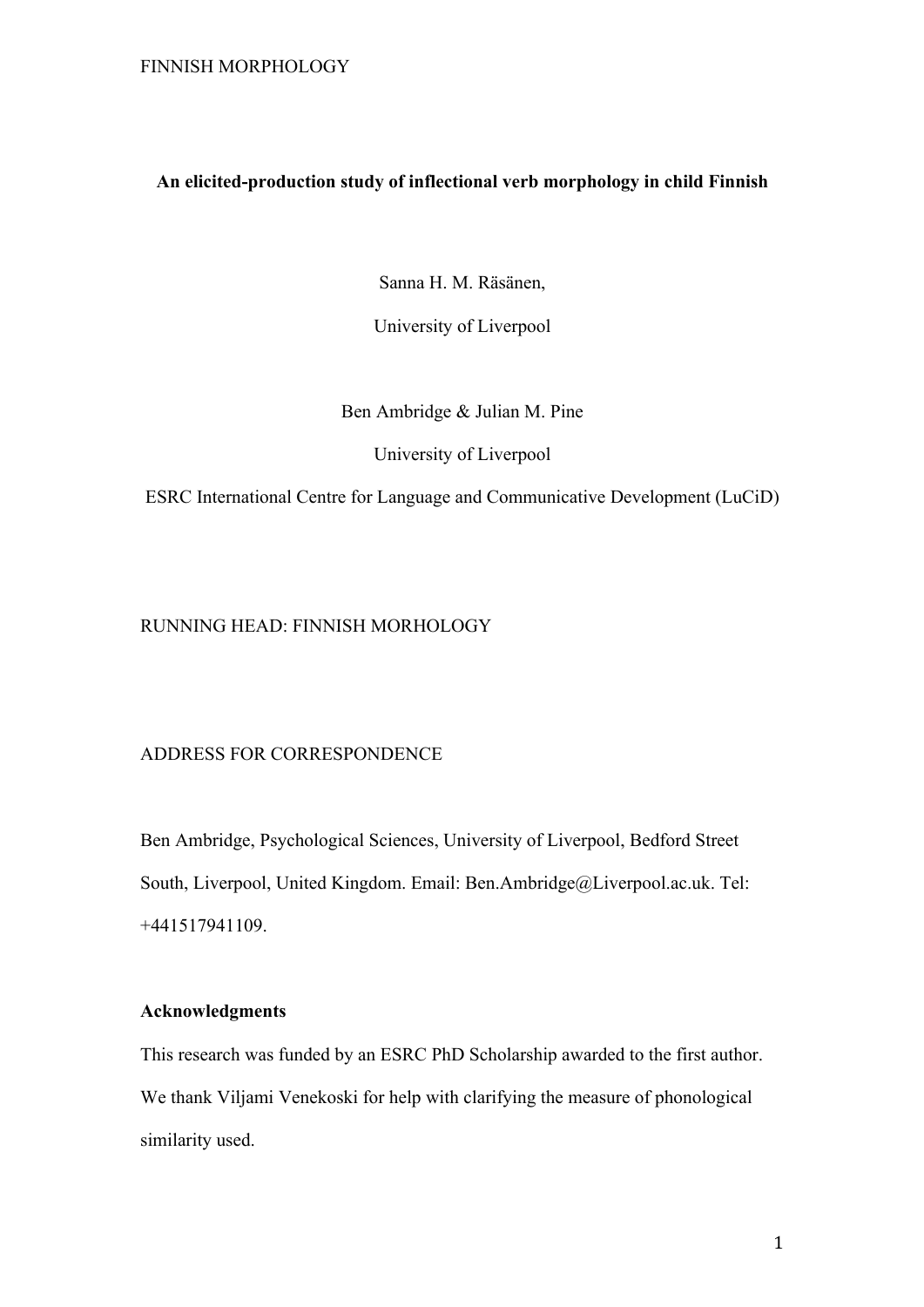# **An elicited-production study of inflectional verb morphology in child Finnish**

Many generativist accounts (e.g., Wexler, 1998) argue for very early knowledge of inflection on the basis of very low rates of person/number marking errors in young children's speech. However, studies of Spanish (Aguado-Orea, 2004) and Brazilian Portuguese (Rubino & Pine, 1998) have revealed that these low overall error rates actually hide important differences across the verb paradigm. The present study investigated children's production of person/number marked verbs by eliciting present tense verb forms from 82 native Finnish-speaking children aged 2;2-4;8 years. Four main findings were observed: (1) Rates of person/number marking errors were higher in low frequency person/number contexts, even excluding children who showed no evidence of having learned the relevant morpheme, (2) most errors involved the use of higher-frequency forms in lower-frequency person/number contexts, (3) error rates were predicted not only by the frequency of person/number contexts (e.g.,  $3sg > 2pl$ ), but also by the frequency of individual "ready-inflected" lexical target forms, and (4) for low-frequency verbs, lower error rates were observed for verbs with high phonological neighborhood density. It is concluded that any successful account of the development of verb inflection will need to incorporate both (a) rote-storage and retrieval of individual inflected forms and (b) phonological analogy across them.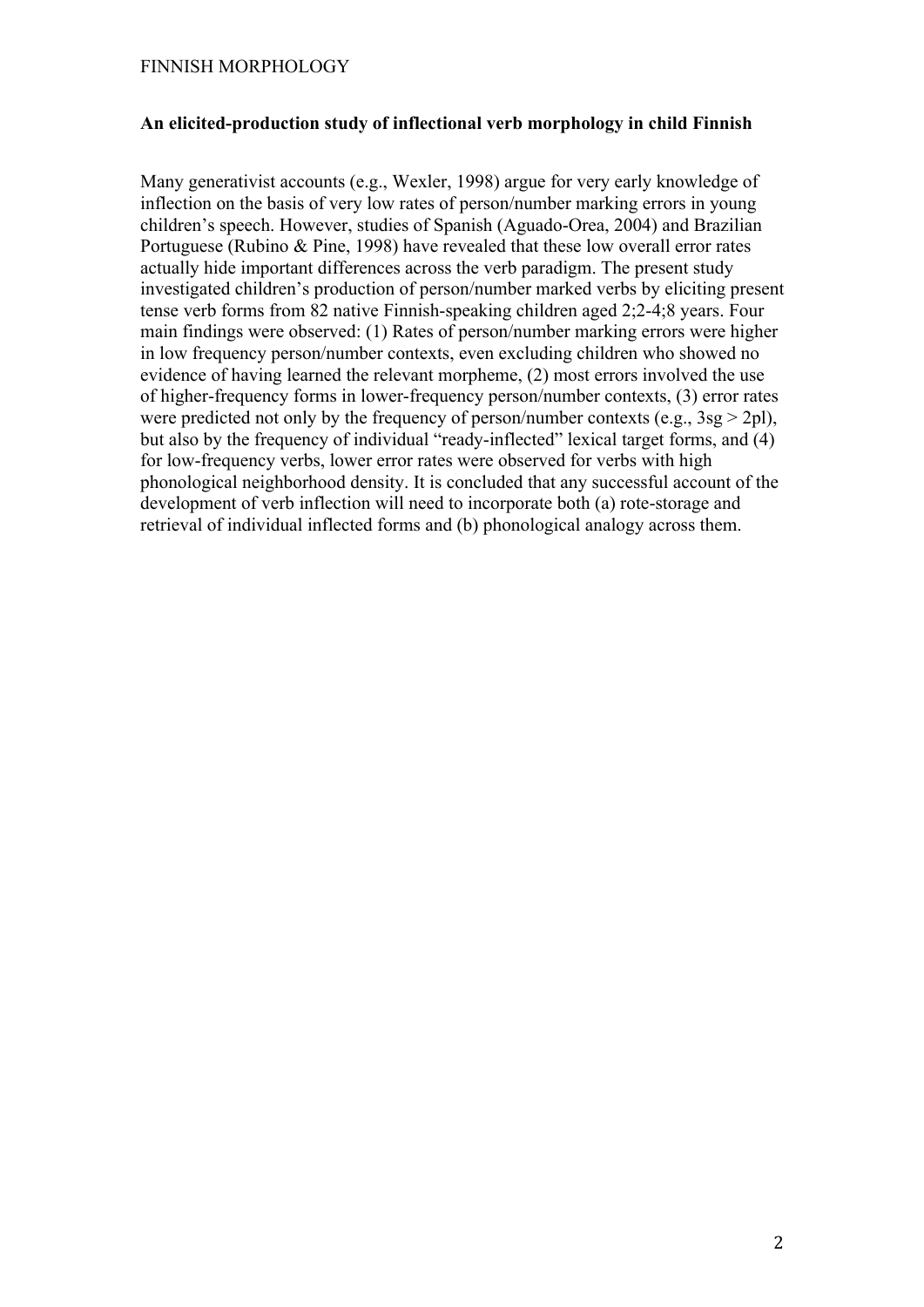# **An elicited-production study of inflectional verb morphology in child Finnish**

An issue that lies at the heart of the cognitive sciences is the question of how children acquire their first language. The central theoretical debate in language acquisition research is between generativist theories, under which grammatical development involves the mapping of the target language onto innate grammatical rules, categories, principles and parameters (see Guasti, 2004; Lust, 2006; Crain & Thornton, 2012 for reviews), and constructivist theories (e.g. Bates & MacWhinney, 1989; Tomasello, 2000; 2003), which assume the gradual construction of a grammar on the basis of the language to which the child is exposed. Our goal in the present article is not only to pit these two approaches against one another in a domain that constitutes a particularly suitable test case – inflectional morphology – but to begin to move beyond this debate by identifying the processes that underlie *developmental changes* in children's use of inflections, and hence in language acquisition more generally.

One area that has proved useful as a testing ground for the debate between generativist and constructivist approaches to language acquisition more generally is children's acquisition of inflectional morphology (e.g., Berko; 1958; Cazden, 1968; Bowerman, 1973; Brown, 1973; Hoekstra & Hyams, 1998; Pine, Lieven & Rowland, 1998; Rasanen, Ambridge & Pine, 2014; Rispoli, Hadley & Holt, 2009; Theakston, Lieven & Tomasello, 2003; Wexler, 1998; Wilson, 2003). Since systems of inflectional morphology can be extremely complex (Finnish has approximately 260 verb inflections; Hakulinen et al., 2004), early error-free performance would appear to constitute evidence for innate abstract knowledge of inflection as posited by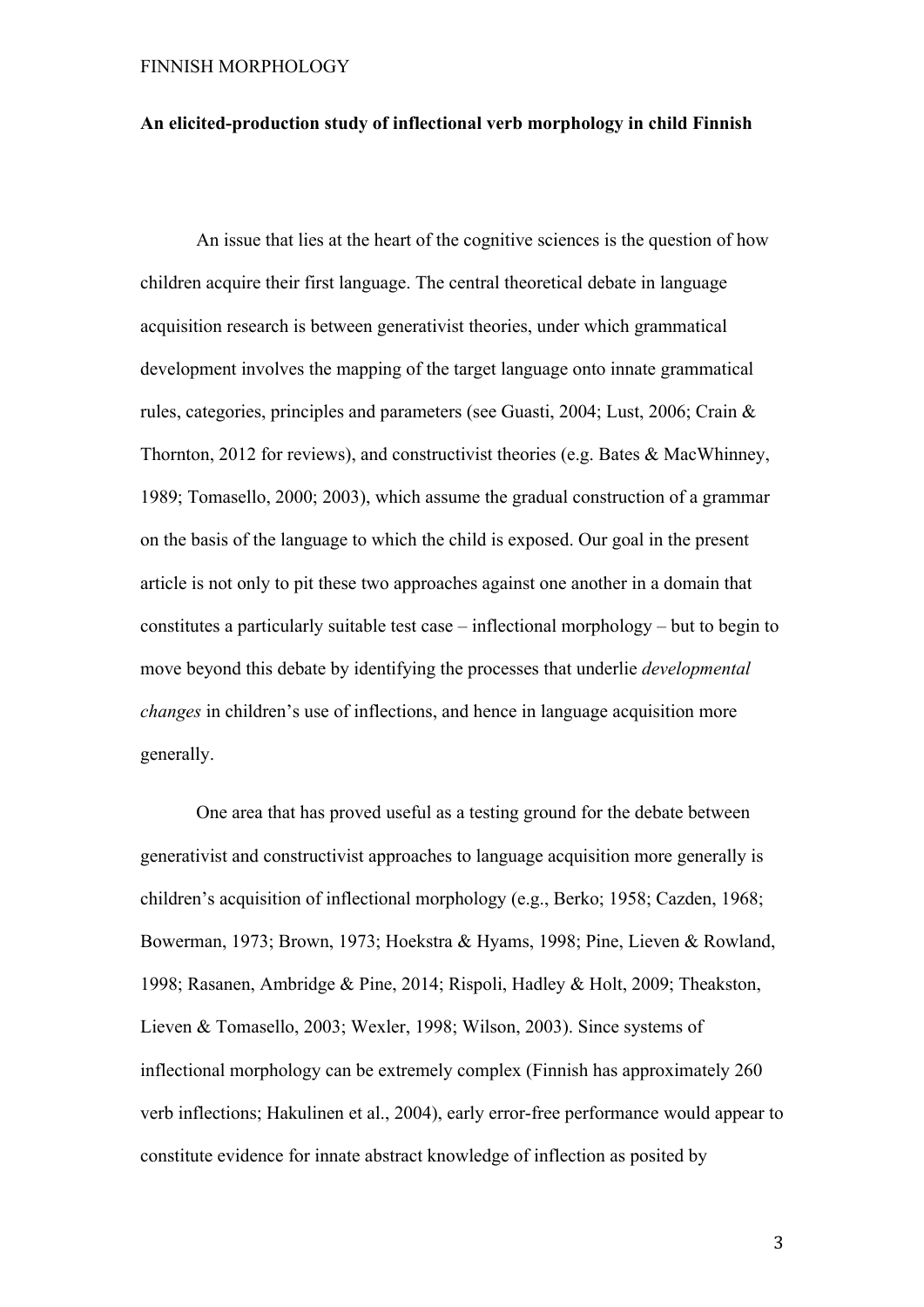generativist accounts. Constructivist accounts, in contrast, predict not only that children will make errors, but that the pattern of (in)correct use of inflections will directly reflect the input to which the child is exposed.

Thus the first goal of the present investigation of children's acquisition of Finnish verb morphology is to use this domain as a test case for the wider debate between generativist and constructivist approaches to morphology in particular, and to language acquisition in general. The second goal is to attempt to identify the causes of any observed developmental changes in children's proficiency with inflectional morphology; a goal that is all too often neglected in the cut and thrust of the debate between opposing theoretical positions. Again, our aim is not only to study morphological development for its own sake, but also to attempt to draw some conclusions about developmental changes in language acquisition more generally.

The structure of the remainder of this introduction is as follows. We begin by examining, in more detail, generativist and constructivist accounts of the acquisition of inflection and their predictions. Next we explore the extent to which these predictions have been supported by previous studies. Having briefly outlined the relevant properties of Finnish, we conclude by summarizing the design and predictions of the present study (including our analysis strategy for investigating developmental change).

First, a brief caveat is in order: Many readers will be familiar with the debate between single- and dual-route accounts of the English past-tense system (e.g., Pinker & Ullman, 2002; McClelland & Patterson, 2002). This debate concerns errors whereby children generate phonological forms that do not exist in the language (e.g., *\*sitted, \*runned*), but use them in appropriate (past-tense) contexts. The issues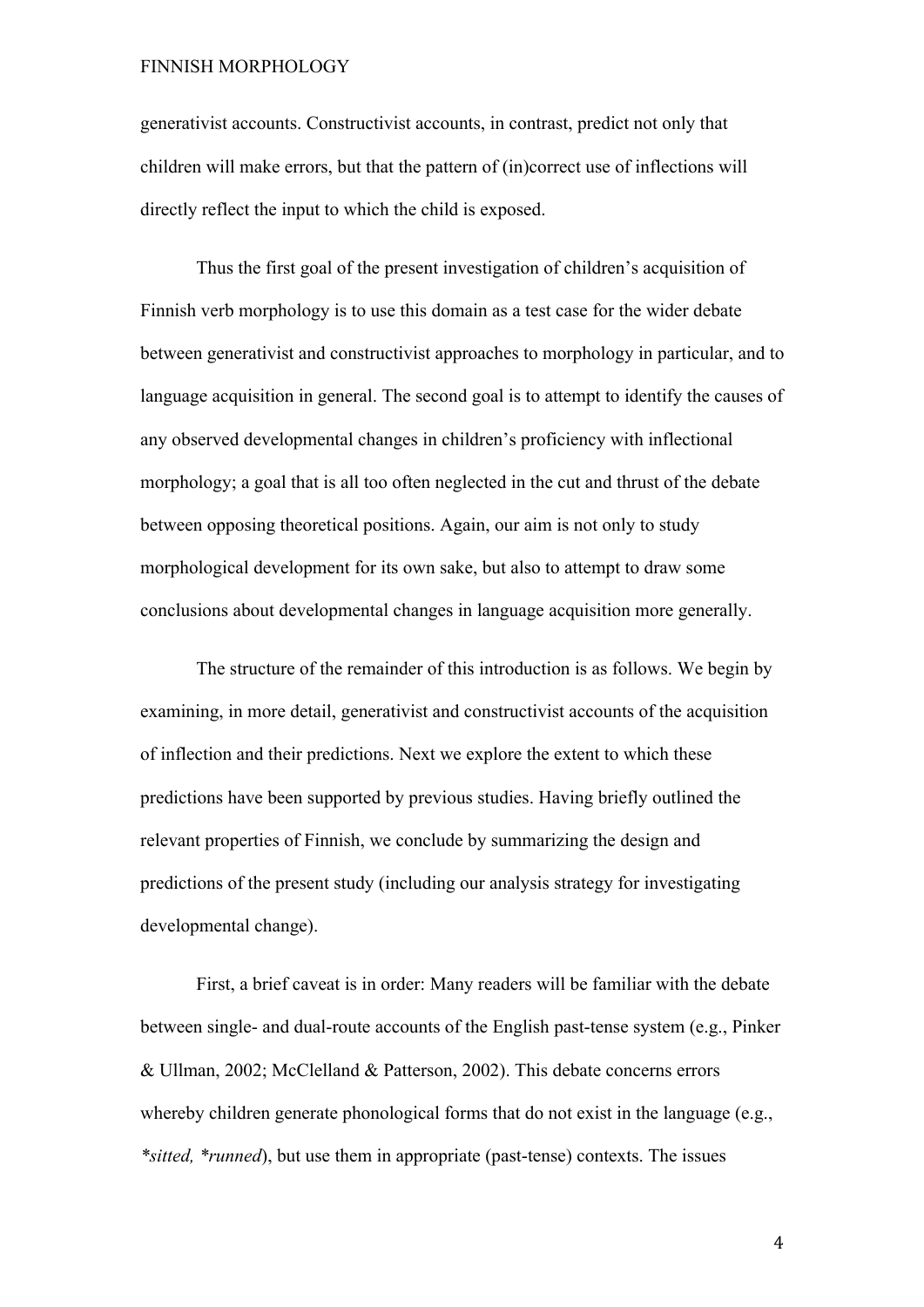explored in the present study are orthogonal to this debate, since they concern errors whereby children produce phonological forms that *do* exist in the language (e.g., 3<sup>rd</sup>) person singular verb forms), but use them in inappropriate contexts (e.g.,  $1<sup>st</sup>$  person singular contexts; analogous to errors such as \**I sits* or \**I runs* in English).

# *Generativist accounts of inflectional morphology and their predictions*

It is important at the outset to clarify our use of the term "generativist account" (Pinker, 1984; Harris & Wexler, 1996; Hoekstra & Hyams, 1998; Wexler, 1998; Deen, 2004; Legate & Yang, 2007). We include under this heading all accounts which assume that children begin the task of morphological acquisition with knowledge of (a) the functional category of INFLECTION (or AGREEMENT and TENSE), (b) the distinctions typically encoded by these categories (i.e., PERSON  $[1<sup>st</sup>/2<sup>nd</sup>/3<sup>rd</sup>;$  i.e., the speaker, listener and a third person respectively), NUMBER [singular/plural] and TENSE [past-present]) and (c) the syntactic category of VERB (as well as others that are less relevant for our present purposes; e.g., NOUN). These accounts assume, either implicitly or explicitly, that every verb form that bears PERSON/NUMBER AGREEMENT (and/or TENSE) marking is generated using a procedure that assigns or checks the relevant inflection. In other words, these accounts incorporate no significant role for rote storage of individual inflected forms. One possible exception is the generativist account of Pinker (1984), which would seem to allow for at least some rote storage; an issue to which we return in the discussion.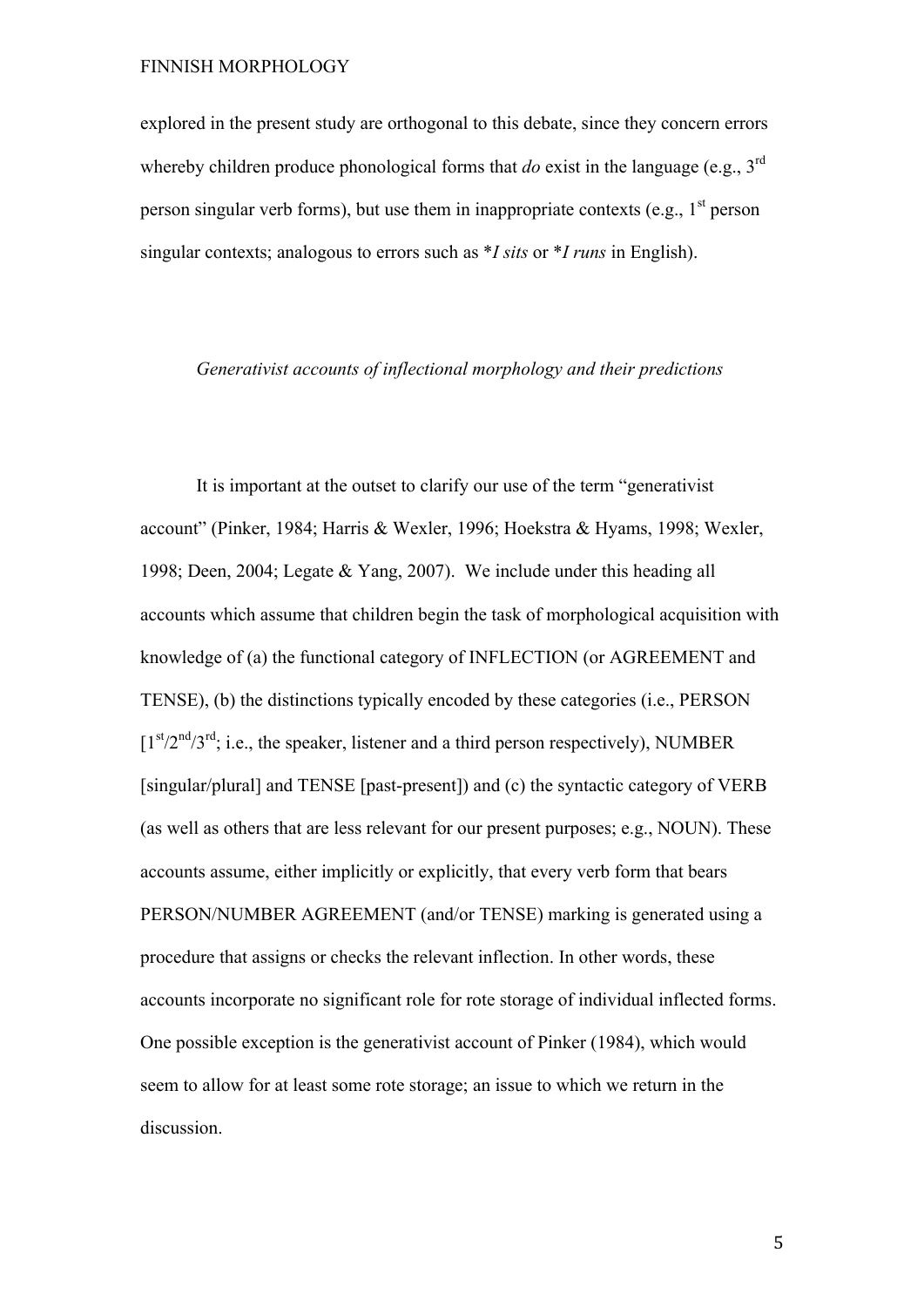The technical details of these accounts are not important here (for a

particularly clear exposition, see Blom and Wijnen, 2013: 227). The important point

is the following: Because children are argued to begin the processes of morphological

acquisition with a rule that assigns or checks the inflection of every agreement-

marked (i.e., person/number marked) verb form, these accounts predict that – once the

relevant inflections have been learned – children will never produce verb forms that

bear incorrect person/number agreement marking (e.g., a 3sg form in a 1sg context<sup>i</sup>).

Indeed, in each of the papers discussed above, this prediction is set out explicitly:

Children simply don't say *I likes ice cream* [A 3sg form in a 1sg context]… The correct agreement features on verbal inflectional morphemes are known (Wexler, 1998: 42)

Young German-speaking children… do not make agreement mistakes (Wexler, 1998: 19)

A well established fact in child language is that errors of omission (e.g., *Mommy eat cake*) are extremely common, while errors of substitution (e.g., *I eats cake*) are very rare (Deen, 2004: 1).

Errors of agreement [i.e., "substitution" rather than "omission" errors"; see above - BA] are superbly rare… These data strongly favor the analysis that children have an abstract rule of agreement at these early stages in development (Deen, 2004: 11)

When finite forms are used, agreement is almost always correct (Hoekstra & Hyams, 1998: 84). [The caveat "when finite forms are used" reflects the widespread generativist assumption that, in many languages, TENSE/AGREEMENT marking is optional for young children (e.g., Wexler, 1998). However this consideration is not important for the present study, given that children rarely – if ever – omit TENSE/AGREEMENT marking in highly-inflected languages such as Finnish].

Children's morphological errors…[do not reflect] use in inappropriate morphosyntactic contexts. (Legate & Yang, 2004: 322).

The evidence we have adduced [for our hypothesis] includes…(c) Agreement is correct with main verbs (Harris & Wexler, 1996: 32)

As this last quotation makes particularly clear, a low rate of agreement-marking errors

is presented not simply as a descriptive claim about children's language, but as a

prediction of the relevant theories. Indeed, all take the finding that commission errors

with person/number agreement marking are "rare  $(\leq 1\%)$ " (Rice, 2004:226),

"vanishingly rare" (Wexler, 1998: 42), and occur at a rate that is "very low even by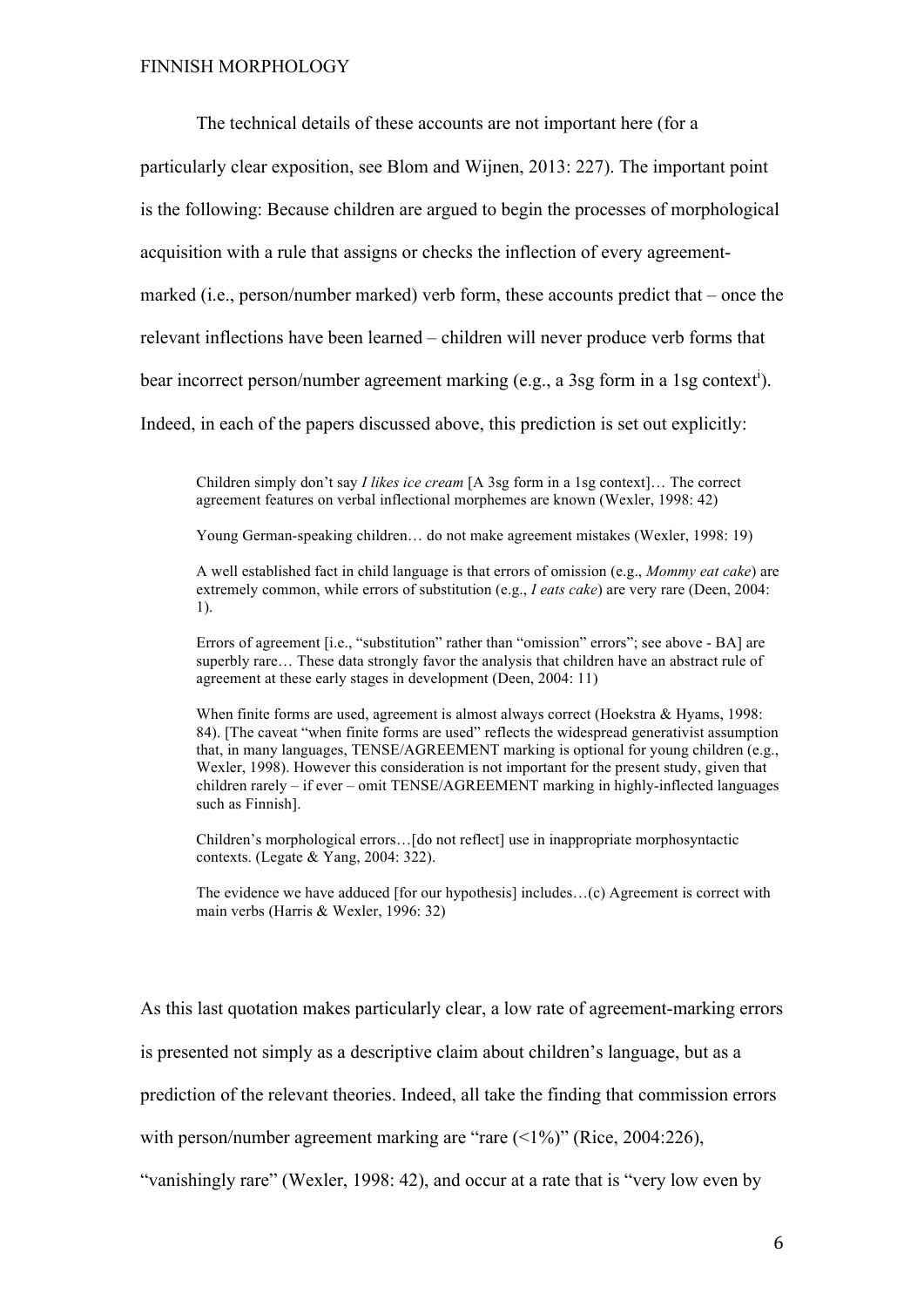the most stringent acquisition standards" (Hoekstra & Hyams, 1998: 84) as support for the claim that children have "Very Early Knowledge of Inflection" (Wexler, 1998) or show "Early Morphosyntactic Convergence" (Hoekstra & Hyams, 1998: 81).

As we have already seen, it is important to emphasize that generativist accounts only predict low error rates *provided that all of the relevant inflections have been learned* (e.g., Wexler, 1998: 42). Clearly, if a child uses (for example) a 3sg morpheme in a 3pl context, but only because she has yet to learn either (a) the phonological form of the 3pl morpheme or (b) that this phonological form *is* the 3pl morpheme, this cannot be taken as evidence against knowledge of an abstract system of inflection. Like a struggling second-language learner, the child could have abstract knowledge of the paradigm (i.e., know that she needs to add the 3pl inflection to the VERB stem), but not know what this inflection is. Consequently, when calculating error rates, it is important to include only data from children who have correctly produced a verb form that bears the relevant inflection in an appropriate context. (Given that generativist accounts take such correct productions as evidence for Very Early Knowledge of Inflection/Early Morphosyntactic Convergence [see quotations above], they cannot – at the same time – dismiss them as rote-learned forms that do not in fact demonstrate knowledge of the relevant morpheme and its person-number agreement properties).

Finally, it is important to note that all the generativist predictions outlined above – and tested in the present study - relate solely to errors of incorrect person/number agreement marking (e.g., the use of a 3sg verb form in a 1sg, 2sg or 3pl context). They do not relate, for example, to errors of tense omission (e.g., *\*Yesterday I play*) or – for languages that have different phonologically-based conjugation classes (e.g., Spanish, but not Finnish) - the use of one particular 3sg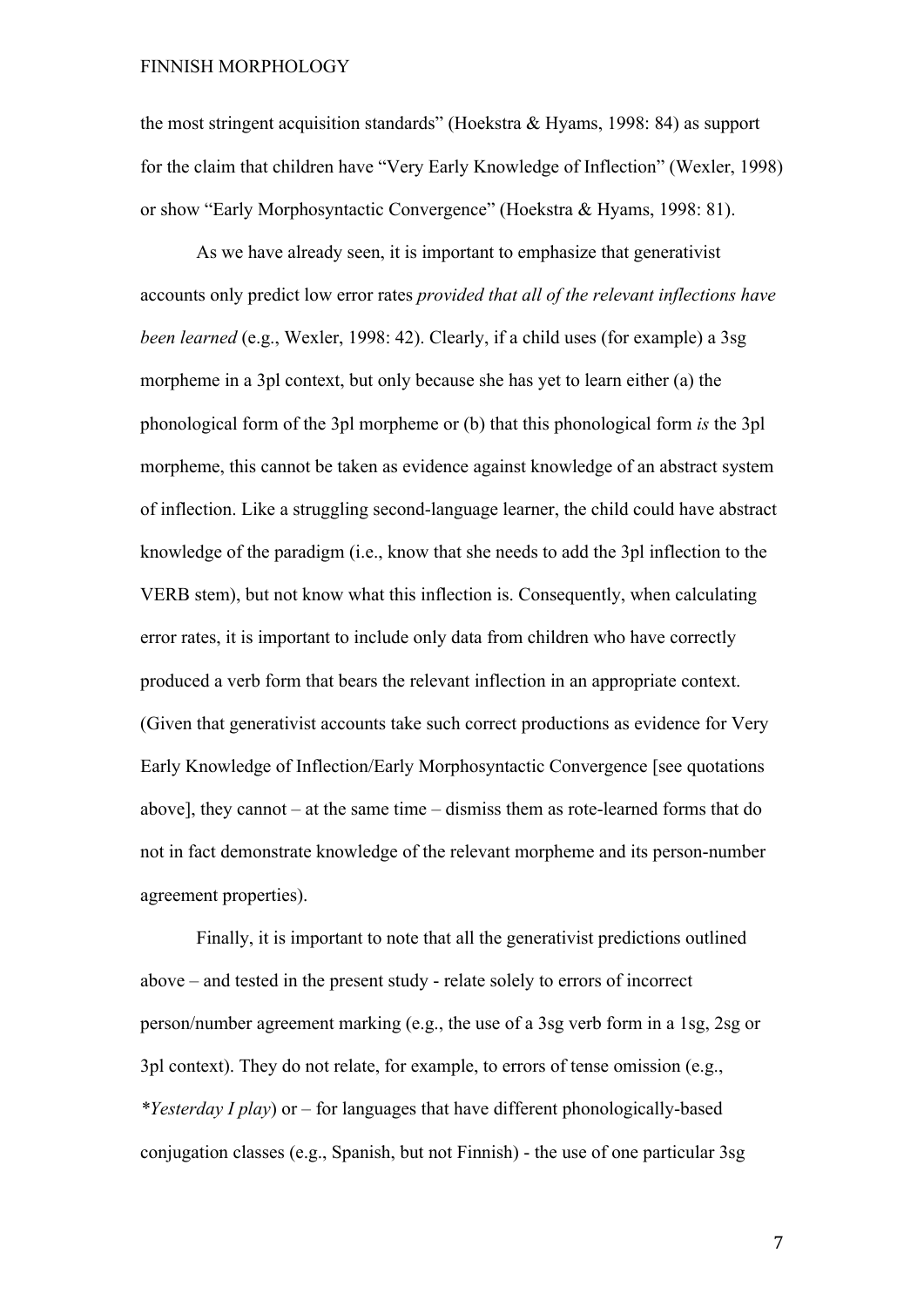inflectional morpheme in place of another. Hence, in order to be as generous as possible to generativist accounts, in the present study we treat as unscorable any verb form that is neither (a) correct nor (b) an unambiguous error of person/number agreement marking. That is, to be retained in the analysis, a response had to be either (a) correct or (b) an unambiguous error of person/number marking.

#### *Constructivist accounts of inflectional morphology and their predictions*

Constructivist accounts of morphological development (e.g., Bybee, 1995, 2001; Pizzuto & Caselli, 1992; Rubino & Pine, 1998; Pine, Lieven & Rowland, 1998; Gathercole, Sebastian & Soto, 1999; Aguado-Orea, 2004; Pine, Conti-Ramsden, Joseph, Lieven & Serratrice, 2008; Rasanen, Ambridge & Pine, 2014) assume that children do not start out with abstract categories of VERB, INFLECTION or AGREEMENT, and, instead, emphasize gradual, input-based learning. Children first store in memory complete, ready-inflected forms that they have heard used in the input (e.g., *halua-n* 'I want'). Initially, these chunks and frozen phrases function as unproductive rote-learnt forms, with the child being unaware of the internal morphological structure.

Only later in development do children generalize across these stored forms in a way that allows them to generate inflected forms of verbs that they have not heard in that particular form (including novel verbs in experimental studies). The precise characterization of this generalization process varies from theory to theory. Under *exemplar-based* models (see Skousen, Lonsdale & Parkinson, 2002, for a review), children store individual exemplars – i.e., ready-inflected verb forms – and generate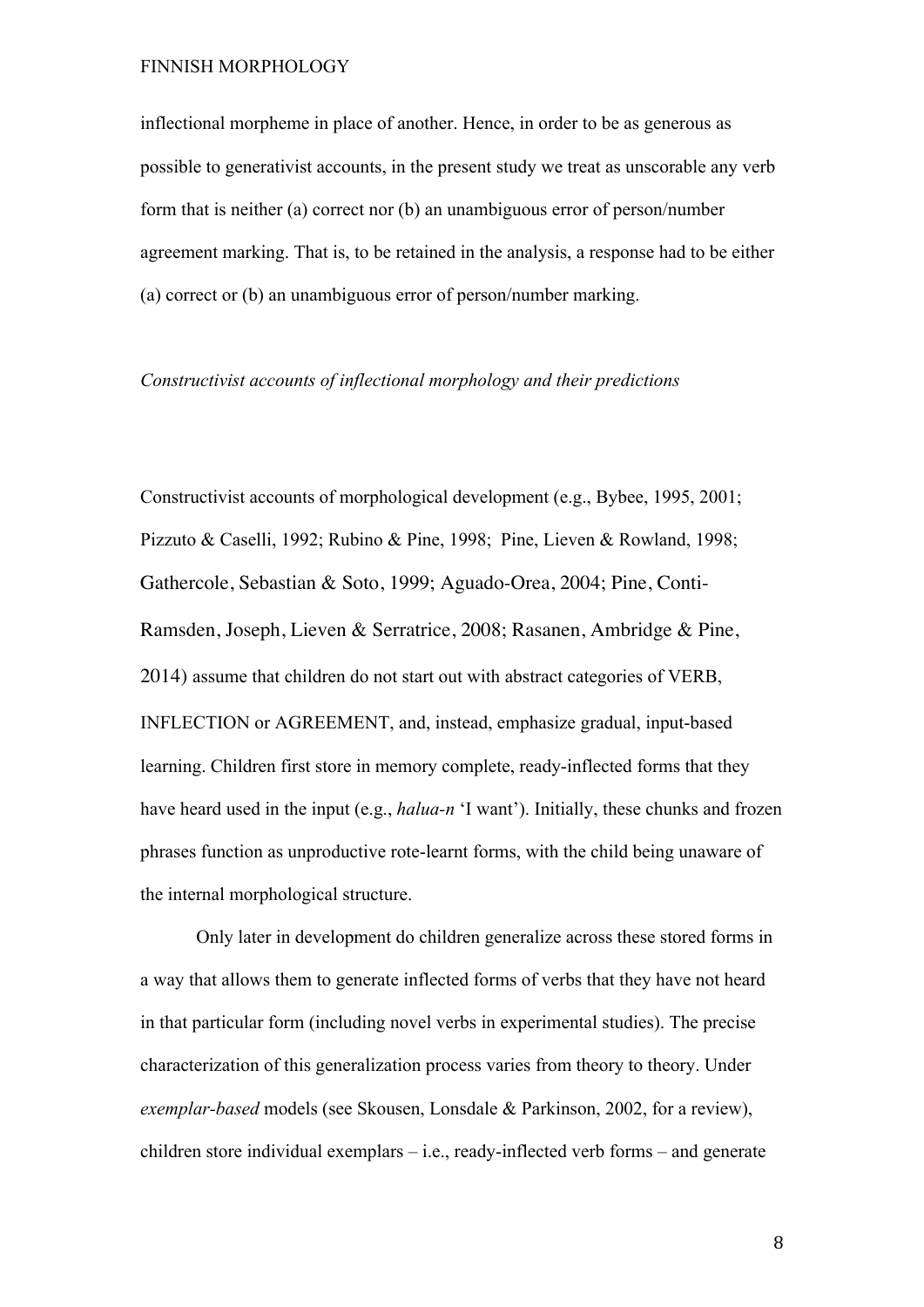novel unattested forms 'on the fly', on the basis of phonological analogy to these stored forms. Other accounts (e.g., Janssen, Roelofs, & Levelt, 2002; Tomasello, 2003; Croft & Cruse, 2004; Boojj, 2010) posit morphological *schemas, constructions* or *slot-and-frame patterns* such as *[STEM]-n* (a putative 1sg schema in Finnish). However, it is unclear to what extent these accounts assume that morphological schemas are represented and stored independently in the brain, or use the term simply as a mnemonic for a particular type of exemplar-based generalization (e.g., Bybee, 2013). Accordingly, whilst the present article will make reference to "morphological schemas" we remain agnostic with regard to the issue of their independent representation.

It should be emphasized that whilst constructivist accounts assume that rotelearning plays a central role in the acquisition of verb morphology, they do not argue that *all* early knowledge of inflection consists of rote-learnt ready-inflected forms. Whilst this may be the case at the very earliest stages, the generalization processes outlined above are assumed to begin as soon as children have acquired a handful of stored forms. Thus, even children as young as 2 years (the youngest in the present study) are likely to have formed at least some productive schemas; in particular those for which the source forms are frequent in the input (e.g., 3sg *[STEM]-o*). On the other hand, even children as old as 5 years (the oldest in the present study) may have yet to form schemas for which the source forms are infrequent in their input (e.g., 2pl [STEM]-*tte*). Indeed, a study of novel noun marking in Polish (Dabrowska and Szczerbiński, 2006) found that even children aged 2;7 were highly productive (around 75% correct performance) with high-frequency inflections (e.g., masculine genitive), whilst children aged 4;5 showed poor performance for lower-frequency inflections (e.g., 15% for neuter dative).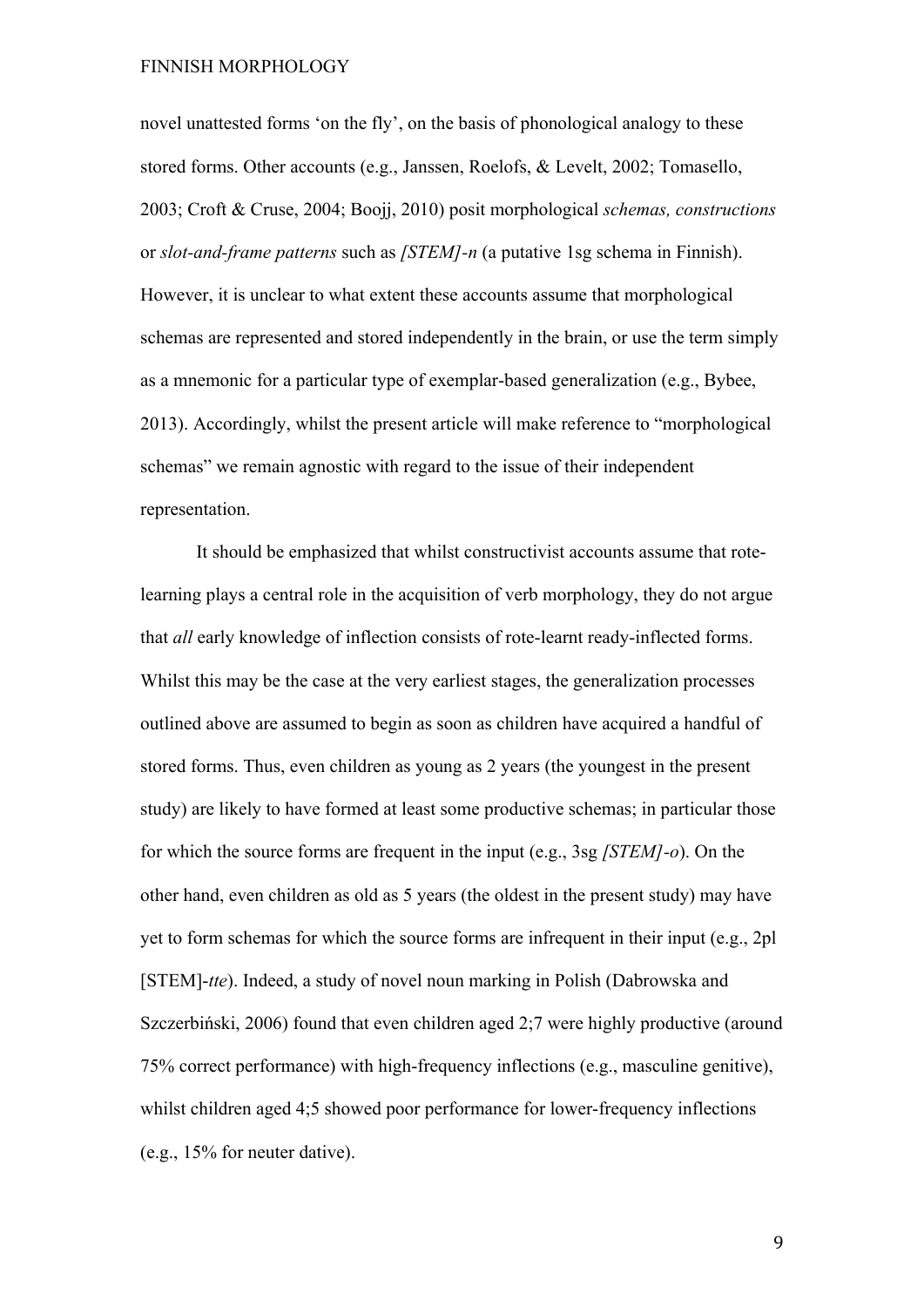How exactly does a child arrive at a correct person/number-marked verb form under constructivist accounts? First, the child searches memory for the appropriate stored ready-inflected form (token) for that verb. If none is found, the child will use one of the following strategies:

(a) Use a stored ready-inflected person/number-marked form that is available for direct recall from memory, either because it is of higher frequency than the target form – and so has a stronger representation in memory - or because another speaker has just produced it (e.g., Rubino & Pine, 1998). There is a trade-off here between availability and semantic/functional appropriateness (e.g., if the target is a 2pl form, it will usually be more appropriate to substitute a 2sg form [maintaining person] than a 3sg form [maintaining neither person nor number]).

(b) Generate the target form by phonological analogy with neighbours; stored forms that are phonologically similar and that bear appropriate person/tense number marking (e.g., Bybee, 1995; Marchman, 1997). For example, in Finnish, the 1sg present-tense form *kerää-n* '*I pick up'* might be generated by analogy with *herää-n* '*I wake up'*. Due to the highly regular nature of Finnish morphology, if an analogy with the target person/number-marked form is available, it will always yield the appropriate form (the same cannot be said for – for example – English irregular pasttense forms; Marchman, 1997). Under some versions of the account, this process could alternatively be conceptualized as retrieving a *[STEM]-n* morphological schema.

Thus, the predictions that follow from constructivist accounts are as follows: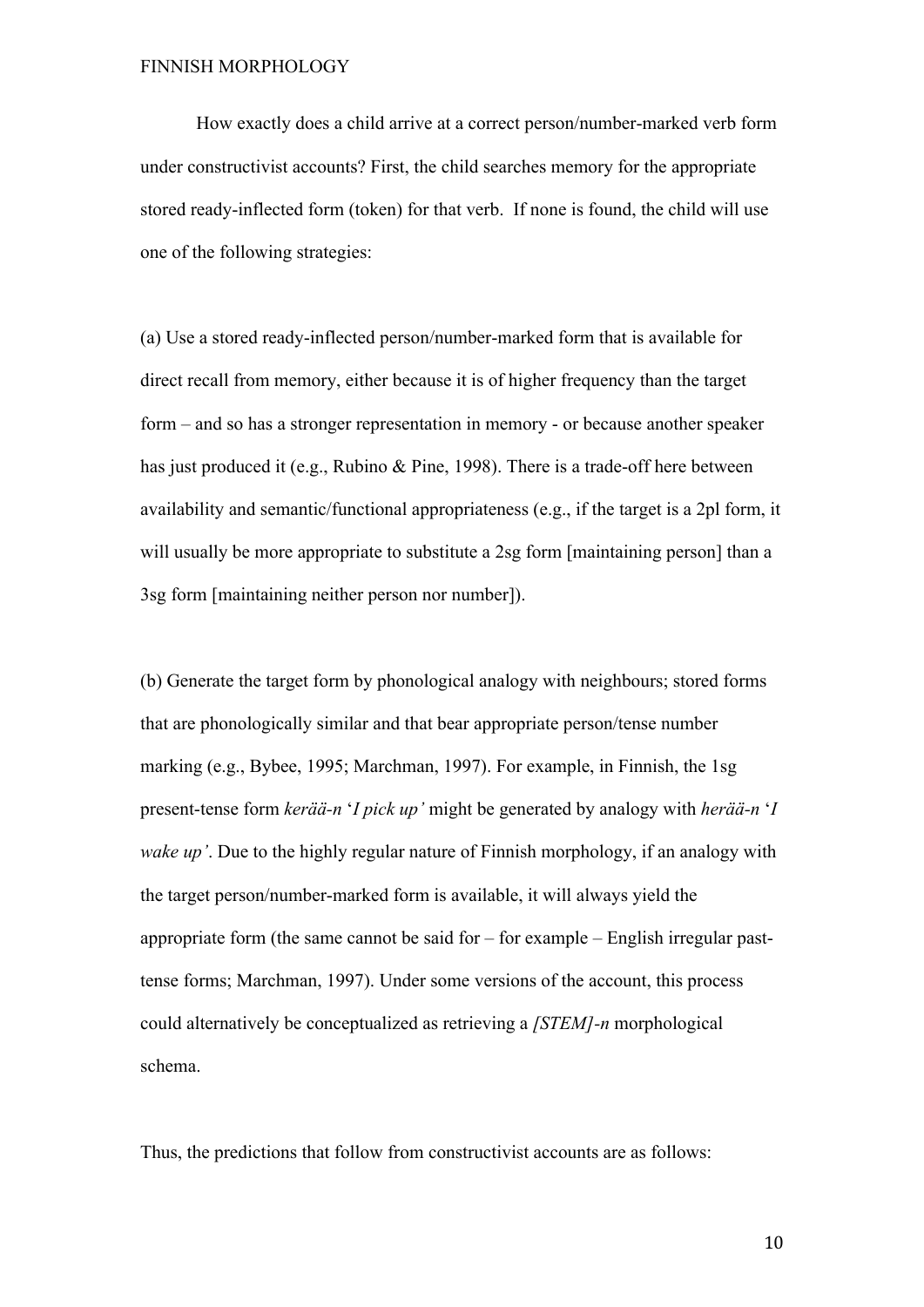(1) Although overall error rates may be relatively low, high error rates (and lower rates of correct use) will be observed for person/number contexts that are infrequent in the input and hence for which neither individual ready-inflected forms nor suitable morphological schemas are available in memory.

(2) Error rates will vary not only by person/number context, but also by target lexical form. Specifically, higher error rates (and lower rates of correct use) will be observed for target individual ready-inflected lexical verb forms (tokens) that are of low frequency in the input, and that are therefore represented only weakly – or not at all – in memory.

(3) Similarly, higher error rates (and lower rates of correct uses) will be observed for verbs with fewer phonological neighbors (i.e., with lower phonological neighborhood density), and hence fewer opportunities for successful phonological analogy. Since children are hypothesized to rely on phonological analogy only when a stored readyinflected form is not available, constructivist accounts also predict an interaction such that phonological neighborhood density will have a greater effect for lower frequency than higher frequency lexical target forms. However, the importance of phonological neighbourhood density may decline into adulthood, as adults build the highly general representations that allow them to generate the semantically-appropriate person/number marked form for a verb, regardless of its phonological properties.

#### *Previous tests of generativist and constructivist predictions*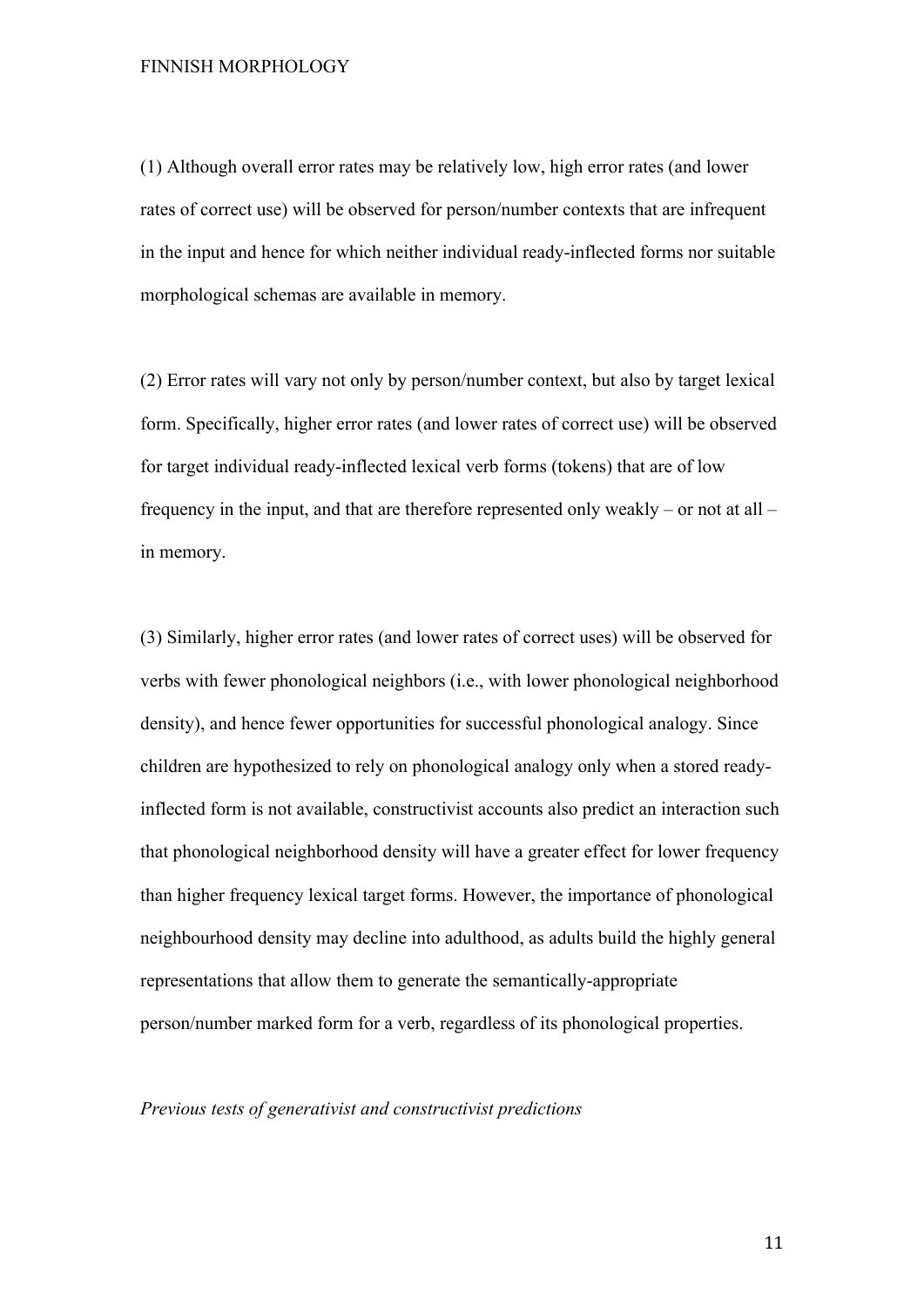There is indeed some evidence to suggest that, as predicted by generativist accounts, children rarely produce person/number-marking errors. For example, Hoekstra and Hyams (1998) reviewed naturalistic data on overall rates of such errors in Spanish (Serra & Sole, 1992), Italian (Cipriani, Chilosi, Bottari & Pfanner, 1991; Pizzuto & Caselli, 1992), German (Clahsen & Penke, 1992) and Catalan (Serra & Sole, 1992). In all of the languages in the data reviewed, rates of person/number-marking error were very low (less than 5%). As noted above, these authors, as well as Wexler (1998) and Deen (2004), take these and similar findings as evidence for "very early knowledge of inflection" (Wexler, 1998: 25), and for innate knowledge of the abstract functional category of AGREEMENT (and TENSE).

However, there is some evidence from naturalistic studies of Spanish (Aguado-Orea, 2004) and Brazilian Portuguese (Rubino & Pine, 1998) that low overall error rates may hide important differences both across the verb paradigm with higher error rates in lower frequency parts of the system – and across development. First, overall error rates are misleading because they collapse across data from both high and low frequency *person/number contexts* (or, from a constructivist viewpoint, *morphological schemas*). Rubino and Pine (1998) investigated naturalistic data from a child acquiring Brazilian Portuguese, and found that the overall rate of person/number marking errors was very low (3%). However, a closer look at the data revealed that this low error rate was composed of an error rate of 0.3% in high frequency 3sg contexts and of 43.5% error rate in low frequency 3pl contexts. Similar findings were reported by Aguado-Orea (2004) in a naturalistic corpus study of two Spanish-speaking children.

Second, overall error rates are misleading because they collapse across data from both high and low frequency *individual ready-inflected verb forms* that could in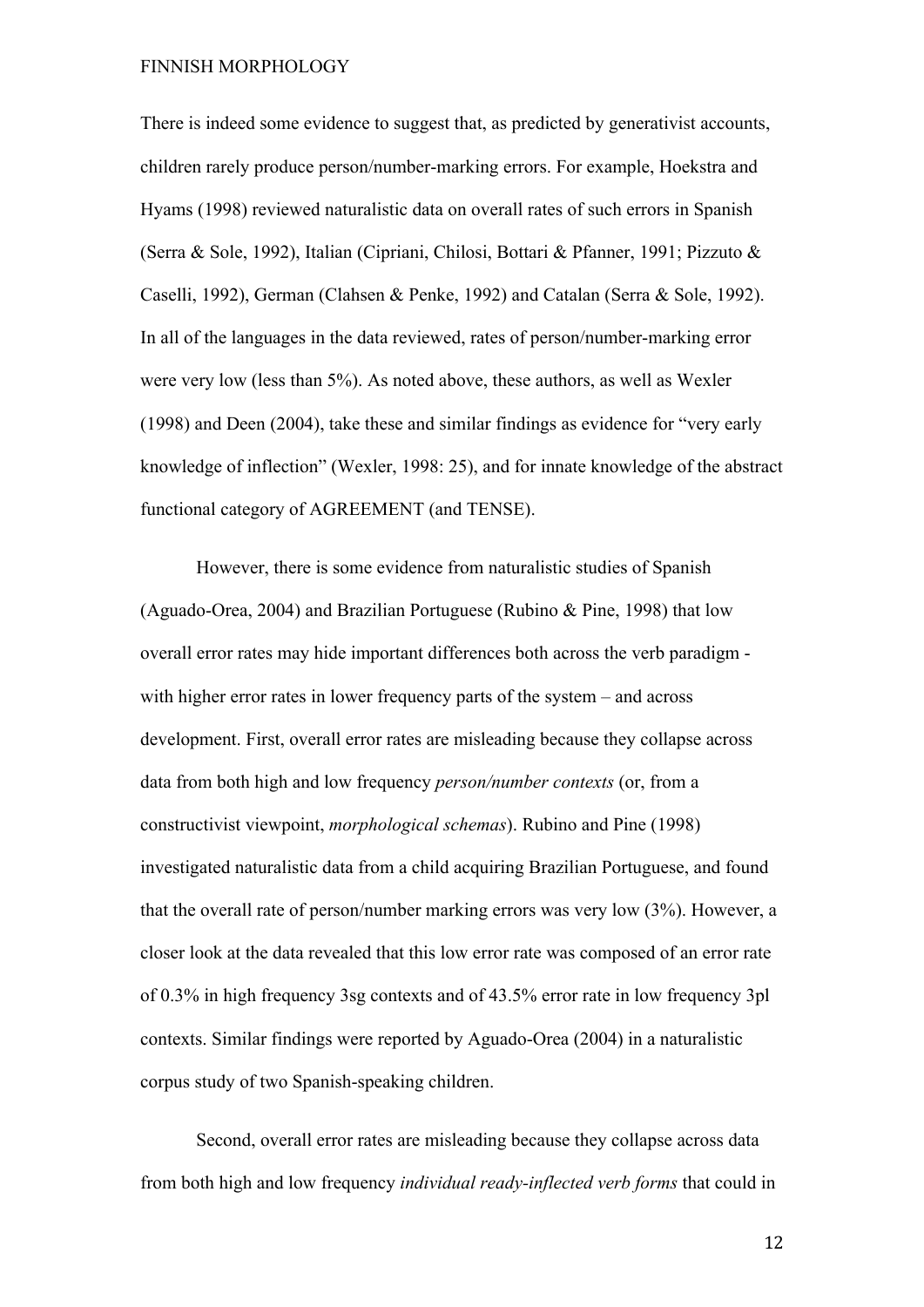principle be stored directly in the lexicon (e.g., Maratsos, 2000). For example, when Aguado-Orea (2004) removed just the two most frequent 1sg verb forms ("*I want*" and "*I can*") from the analyses, the error rate for 1sg contexts doubled from 4.9% to 10.4%.

Third, overall error rates are misleading because (presumably due to paucity of data) they tend to collapse data across long periods of time, ignoring the fact that the amount of data is likely to be unequal across different points in development. Given that children's rate of speech production generally increases with development, it is children's earliest speech, which is most likely to contain errors, that is generally under-represented.

Although these naturalistic studies would appear to provide some support for the constructivist prediction of high error-rates in low frequency parts of the system, they do not allow for investigation of the second and third constructivist predictions outlined above; that error rates will vary according to the frequency of the target lexical form and the phonological neighborhood density of the verb. This is simply because, in spontaneous speech, children (and, indeed, adults) tend to use only a small number of verbs, and – in most cases - only one or two inflectional forms of each (Aguado-Orea, 2004). The failure to test these predictions is an important omission, given that studies in other morphological domains have provided some evidence for the role of both lexical frequency and phonological neighborhood density (e.g., Marchman, 1997; Marchman et al., 1999; Dabrowska & Szczerbinski, 2006; Dabrowska, 2008; Kirjavainen, Nikolaev & Kidd, 2012).

Thus, the aim of the present study is to compare generativist and constructivist predictions regarding the development of inflectional morphology, using a method which allows for more control over the target verbs and inflectional contexts;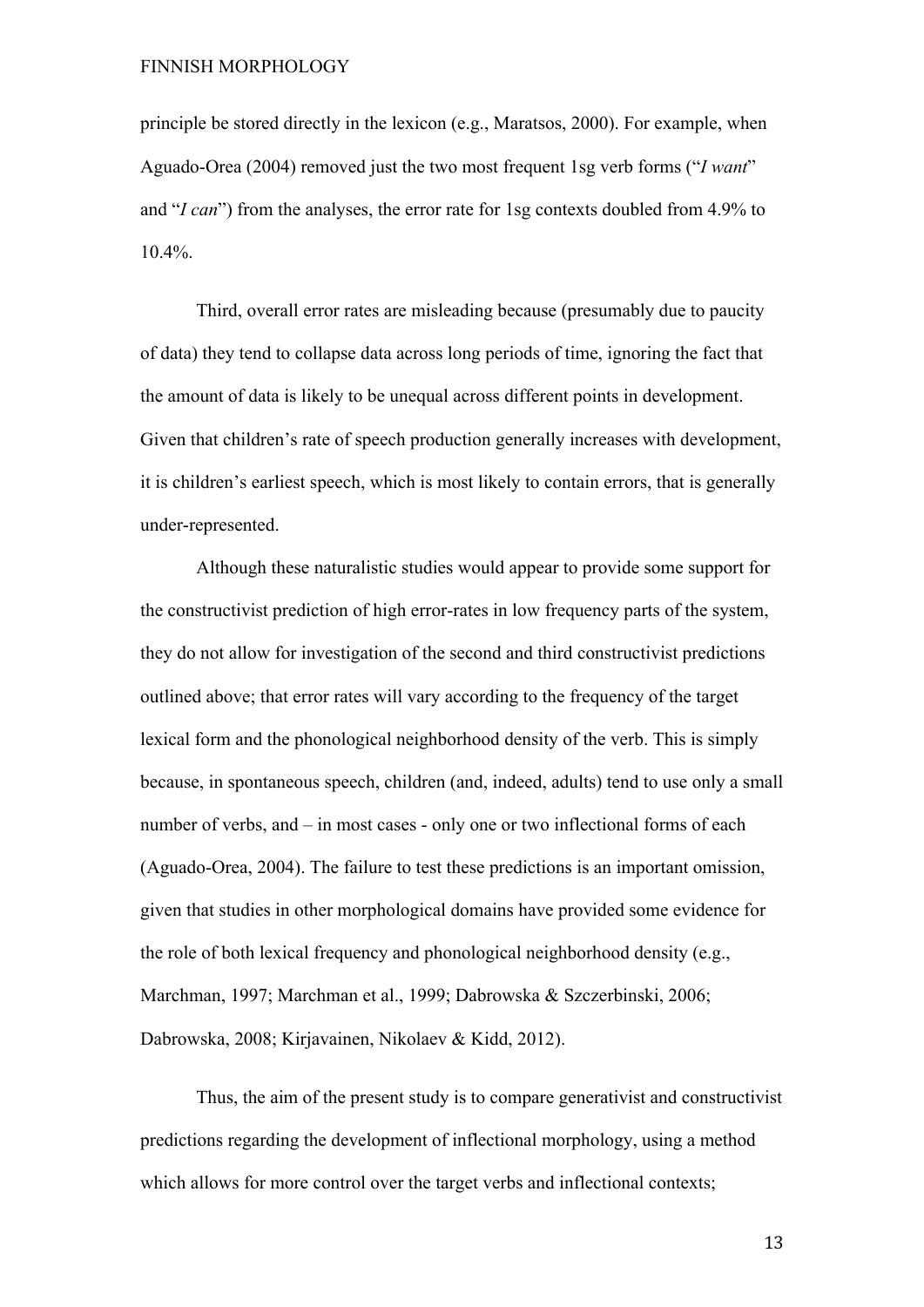specifically elicited production, focusing on the Finnish present-tense system. Of course, we are by no means the first researchers to conduct an elicited-production study of verb morphology in a highly inflected language. Previous studies of this type include for instance Kunnari et al. (2011) in Finnish; Leonard, Caselli and Devescovi (2002) in Italian; Lukacs, Leonard, Kas and Pleh (2009) in Hungarian; and Stavrakaki and Clahsen (2009) in Greek. However, as far as we are aware, the present study is the most extensive of its type, with 1sg, 1pl, 2sg, 2pl and 3sg present tense forms elicited for each of 36 verbs, chosen to vary along the dimensions of lexical input frequency and phonological neighborhood density (defined in terms of morphophonological class size). Thus, to our knowledge, the present study constitutes the most comprehensive test to date of generativist and constructivist predictions regarding person/number-marking errors.

#### *Finnish*

An obvious advantage of testing these predictions in Finnish (a member of the Finno-Ugric group of languages, belonging to the Uralic family), is that Finnish is a highly inflected language. Finnish verbs (one popular dictionary, Hakulinen et al., 2004, lists approximately 9,000) mark both person and number, with six possible combinations: 1sg, 1pl, 2sg, 2pl, 3sg and 3pl (although, of course, verbs must agree with their subject, we use the term "person/number marking" as opposed to "subject-verb agreement marking", as overt subjects are rare in informal speech). Although Finnish is an agglutinative language, and sometimes includes a separate tense marker as well as a person/number inflection, this is not the case for the present tense, where only the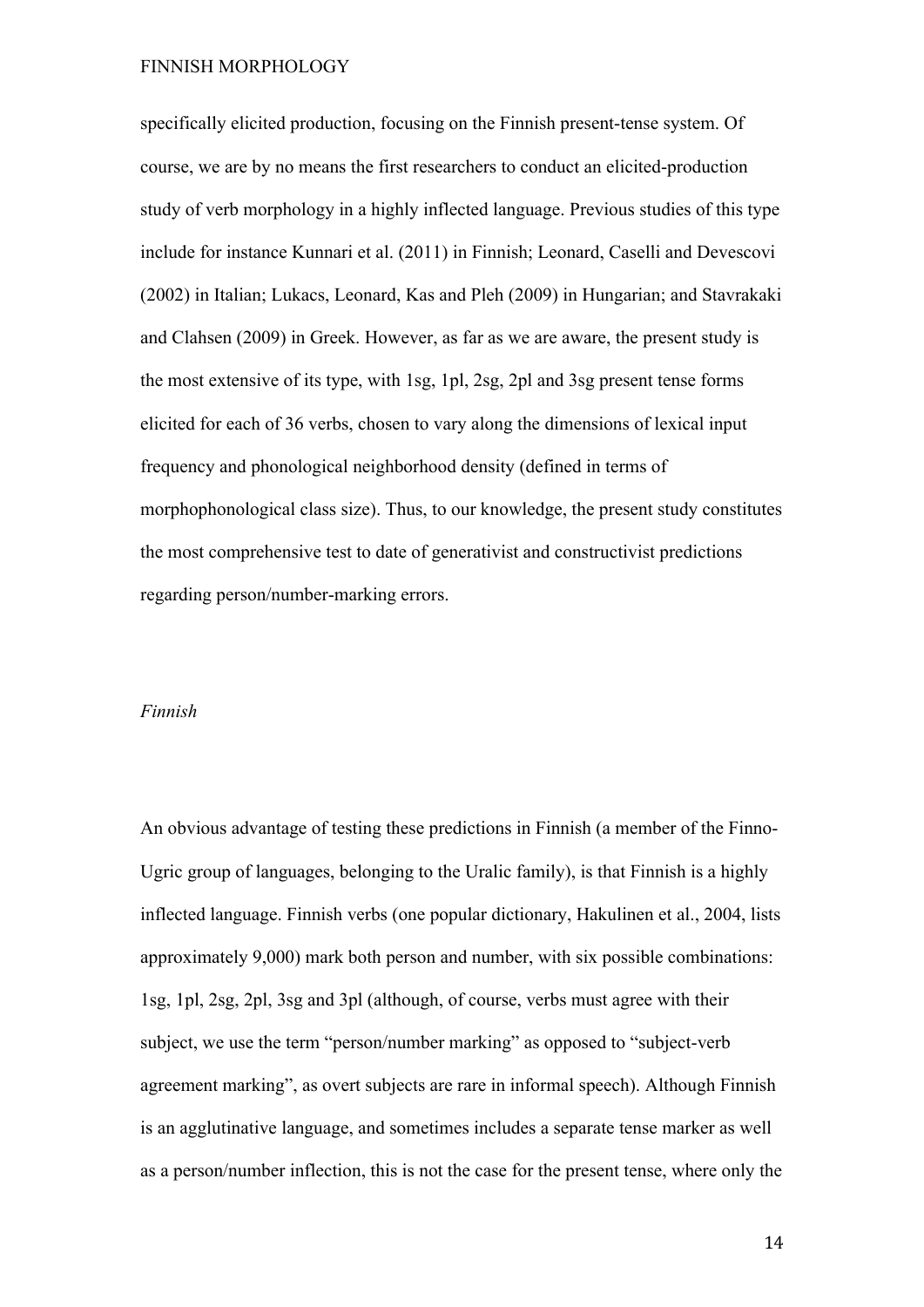latter is used<sup>ii</sup>. An example of present tense verb conjugation is shown below using the verb *sano-a* '*to say'*.

1sg (minä) *sano-n* 1pl (me) *sano-mme* 2sg (sinä) *sano-t* 2pl (te) *sano-tte* 3sg (hän) *sano-o* 3pl (he) *sano-vat*

Unlike – for example – Spanish, Finnish does not have different conjugation classes. Thus, from the point of view of the adult linguist, a particular inflectional morpheme (e.g., 1sg *–n*) applies to all verbs. From the point of view of the child learning the system, however, the situation is far less straightforward. A complex system of morphophonological alternations involving vowel insertion, vowel harmony and consonant gradation<sup>iii</sup> means that the "same" inflection can be realized in many different ways, depending on the phonological properties of the verb. Indeed, the scheme adopted for the present study (see Appendix A) divides verbs into 20 morphophonological classes, each of which involves a different realization of any given tense/agreement marker (and more complex schemes propose as many as 46 classes).

Unlike English, Finnish verbs lack a free-standing, morphologically simple form: even the so-called *a*-infinitive, which corresponds to the English infinitive, has a separate inflection (e.g., *nous* + *ta* '*get up* + INF; *syö* + *dä* '*eat* + INF). However, it should be noted that, for some verbs, the infinitive is homophonous with the 3sg present tense form (see Appendix  $A$ )<sup>iv</sup>. In the present study, these ambiguous forms were scored as correct if they *could* have been correct (i.e., in 3sg contexts), but were otherwise excluded as unscorable, because we cannot tell whether children are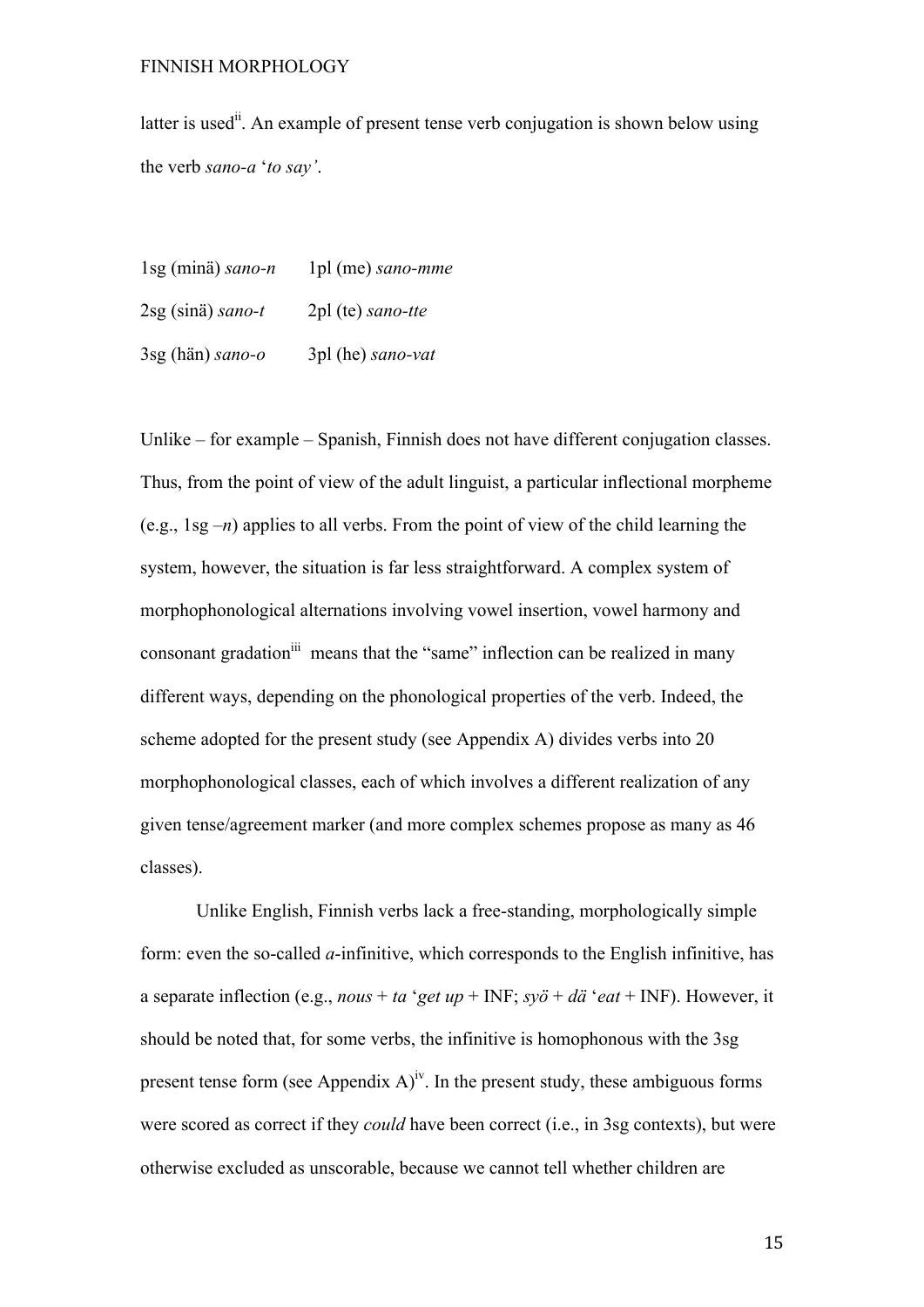making a person/number marking error or instead producing an infinitive, which is a grammatical alternative for children under generativist "Optional Infinitive" accounts (e.g., Wexler, 1998).

A number of important considerations are in order with regard to colloquial spoken Finnish and its effects on verb morphology. First, in spoken speech, 3pl forms tend to be replaced by 3sg forms (e.g., Mielikäinen, 1984). Thus, it is perfectly acceptable to say, for instance, *Pojat juoksee* '*The boys runs'* instead of *Pojat juoksevat* '*The boys run*', even with an overt plural subject. For this reason, we did not elicit 3pl forms in the present study. Second, the passive form of the verb is generally used instead of the formal 1pl form in colloquial speech. For this reason, passive forms in 1pl contexts were counted as correct. Finally, 2pl forms can replace 2sg forms in formal contexts (like French *vous* forms). Because the study did not use formal contexts (children addressed a talking dog toy), such substitutions were treated as errors of person/number marking.

### *Development*

As noted above, an important goal of the present study is not only to mediate between generativist and constructivist approaches, but also to begin to move beyond this debate by investigating the processes underlying any observed developmental changes in children's use of inflection (and – by extension – language in general). To this end, rather than following the more common approach of recruiting a number of different age groups, we instead tested a relatively large number of children (*N*=87) ranging over a wide age span (2;1-4;8). This approach allows us to study development by using statistical techniques that allow for the investigation of interactions between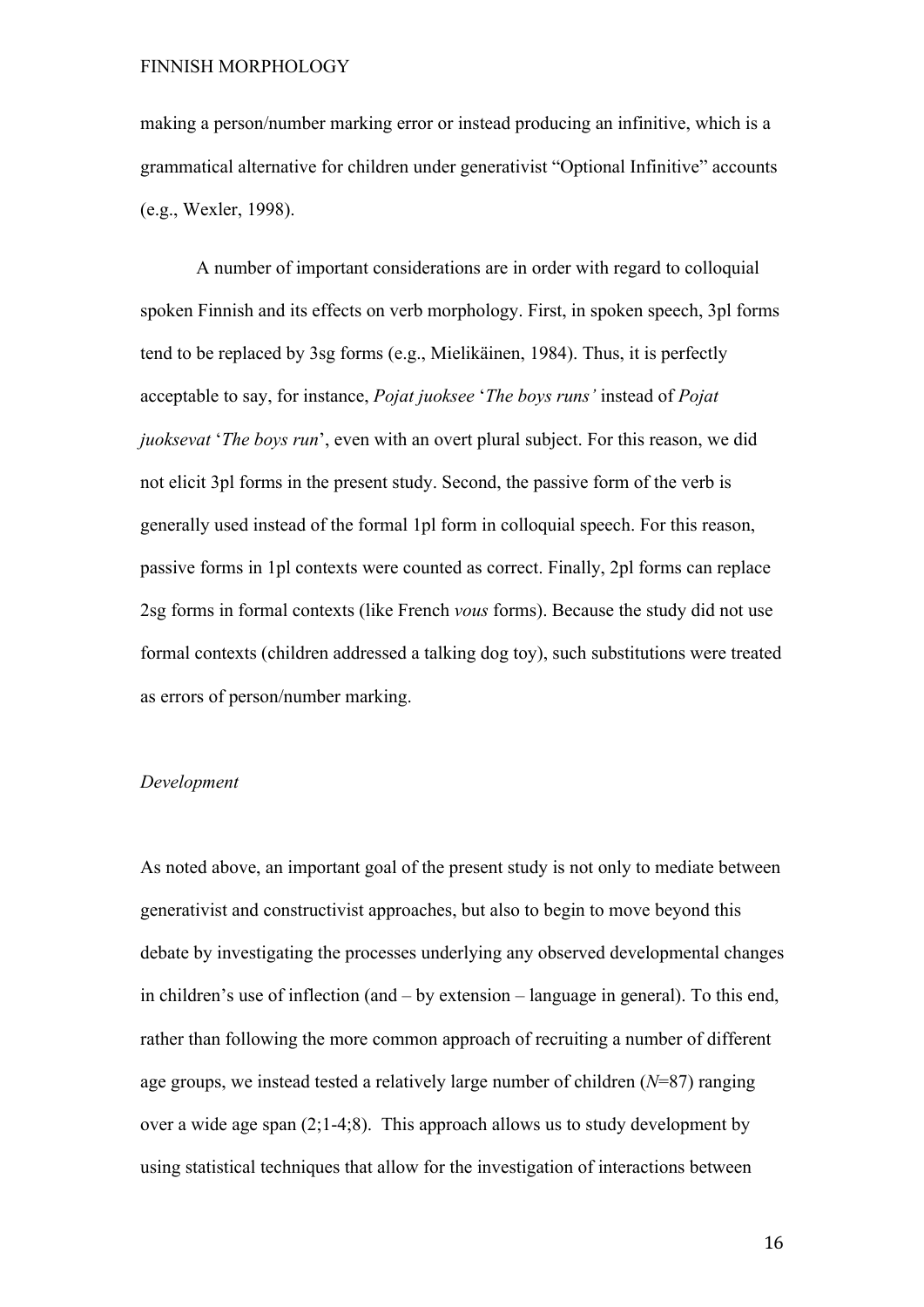continuous predictors (e.g., age in months and morphophonological class size). Thus if any observed development changes are underpinned by, for example, increasing use of phonological analogy with age, this phenomenon will surface as an interaction between these variables.

#### *Summary*

The present study compares the predictions of generativist and constructivist accounts of the acquisition of inflectional verb morphology by means of an elicited production study of Finnish present-tense inflection. Generativist accounts predict that, provided that the analysis is restricted to children who have learned the relevant person/number morpheme, error rates will be low across all inflectional contexts. Constructivist accounts predict low error rates for frequent contexts (e.g., 3sg), but higher error rates for low frequency (1) inflectional contexts and (2) individual lexical target forms. Constructivist accounts also predict (3) a negative correlation between phonological neighborhood density (i.e., morphophonological class size) and error rate and, perhaps, (4) a developmental decrease in the importance of phonological neighborhood density as learner's knowledge becomes more abstract, and hence less reliant on phonological analogy with close neighbours. Developmental changes in children's ability to supply correctly inflected forms are investigated by testing for interactions between these predictor variables and a continuous measure of children's age.

#### **Method**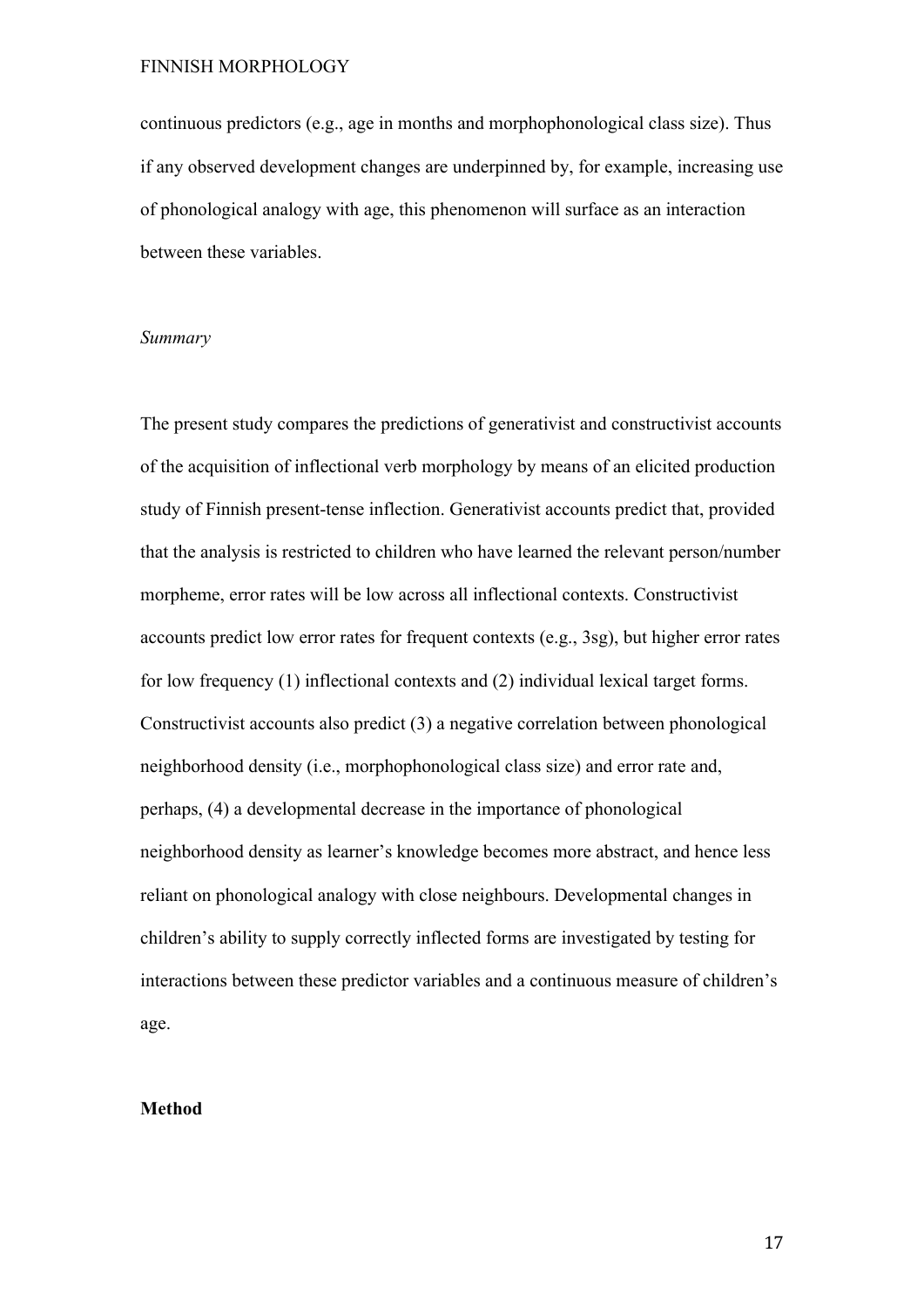#### *Participants*

There were 93 participants at the beginning of the study, recruited from six nurseries in Kuopio, Eastern Finland. All were typically developing, monolingual speakers of Finnish. No standardised language tests were used, but all the children were reported by their teachers and parents to exhibit typical language development. Eleven children were excluded because they did not attempt to respond on four consecutive trials. The final sample thus consisted of 82 participants (45 males, 37 females) with a mean age of 3;7 years (range 2;1-4;8).

# *Design and materials*

The study employed a between-verbs, within-subjects design using an elicited production paradigm. The stimuli consisted of 36 verbs and accompanying videos, presented on a laptop computer. These verbs consisted of 18 high-frequency verbs and 18 semantically matched lower-frequency synonyms. The rationale behind selecting verbs in this way was to ensure a good spread of lexical target frequencies whilst minimizing, as far as possible, any confounding effect of semantics. Frequency counts (see below for details of how these were obtained) confirmed that each high frequency verb was indeed of higher frequency than its low frequency synonym and that, as a group, the former  $(M = 26076, SD = 29249)$  were significantly more frequent than the latter ( $M = 2158$ ,  $SD = 4780$ ),  $t(17) = 3.59$ ,  $p = .002$ ). An important additional selection criterion for the target verbs was that they were easy to depict on video, and to act out with the child in the experimental setting.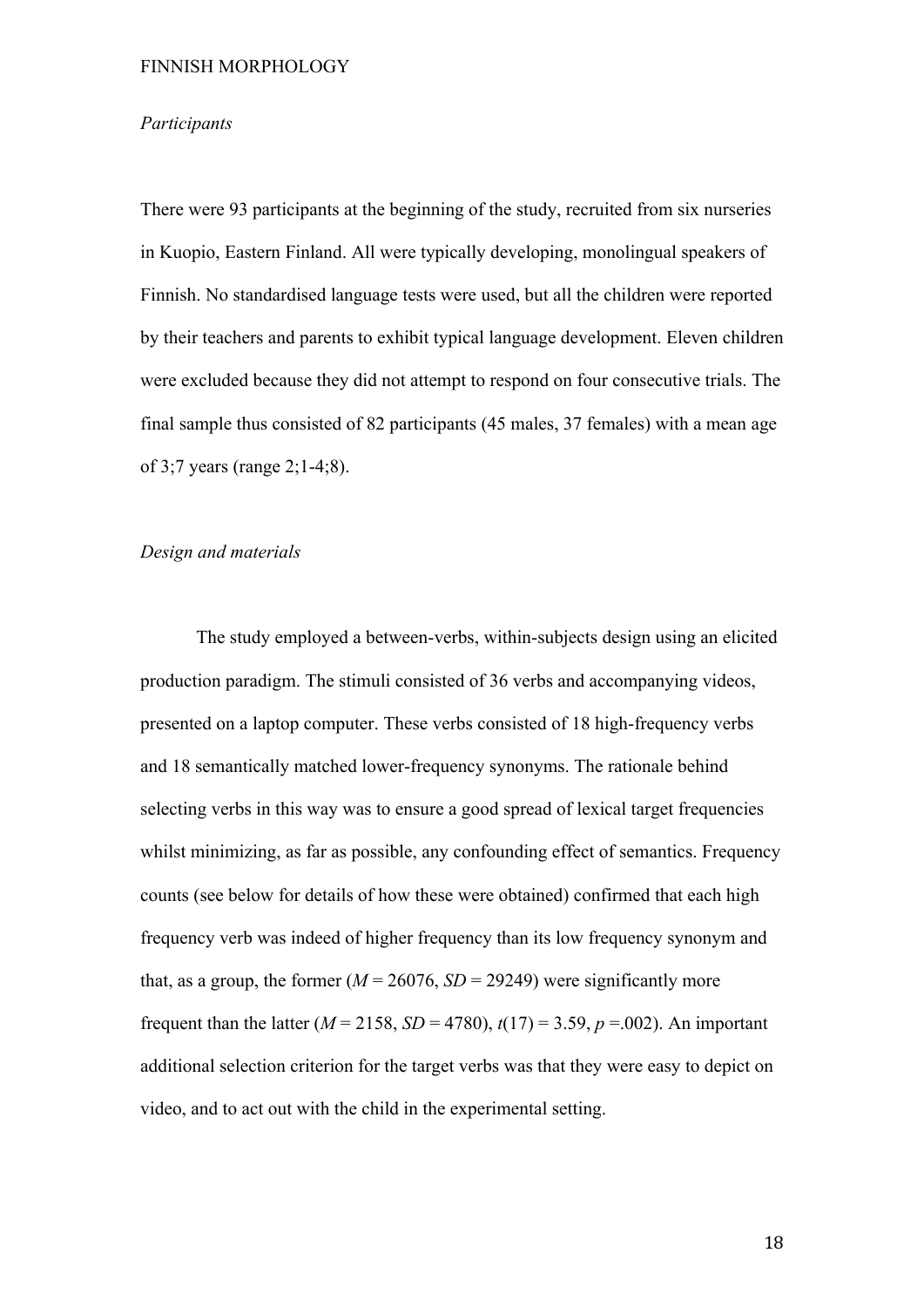The 36 verbs were divided randomly into two sets, each containing 9 high/low-frequency synonym pairs (with the constraint that very close phonological neighbors *lyödä* '*to hit*' and *syödä* '*to eat'* were not in the same set). Each child was randomly assigned to one of the two sets (the purpose of the sets was simply to reduce the number of trials that any one child had to complete). The same video was used for the high-frequency and low-frequency member of each synonym pair.

For each of the 18 verbs seen by a particular child, each of the following five target present-tense forms was elicited (for a total of 90 trials per child): 1sg, 1pl, 2sg, 2sg, 3sg (3pl forms were not elicited as these are usually replaced by 3sg forms in colloquial speech<sup>v</sup>).

#### *Predictor Variables*

Token frequency counts of each individual lexical verb form were obtained from the CSC Language Bank Newspaper corpora, which includes 131.4 million word tokens (www.csc.fi); the same corpus used in a previous study of Finnish past-tense inflection (Kirjavainen et al., 2009). Whilst it would, of course, have been preferable to use an electronic corpus of spoken language – ideally child-directed speech – no such corpus was available (though, as discussed in the Results section, a small paperbased corpus was used to verify counts of individual person/number marking contexts).

In order to check that the frequency counts obtained were representative of everyday spoken Finnish, we used an online rating task to obtain subjective frequency estimates from 50 native speakers (see Balota, Pilotti & Cortese, 2001, for evidence that such estimates are an excellent proxy for objective frequency counts). The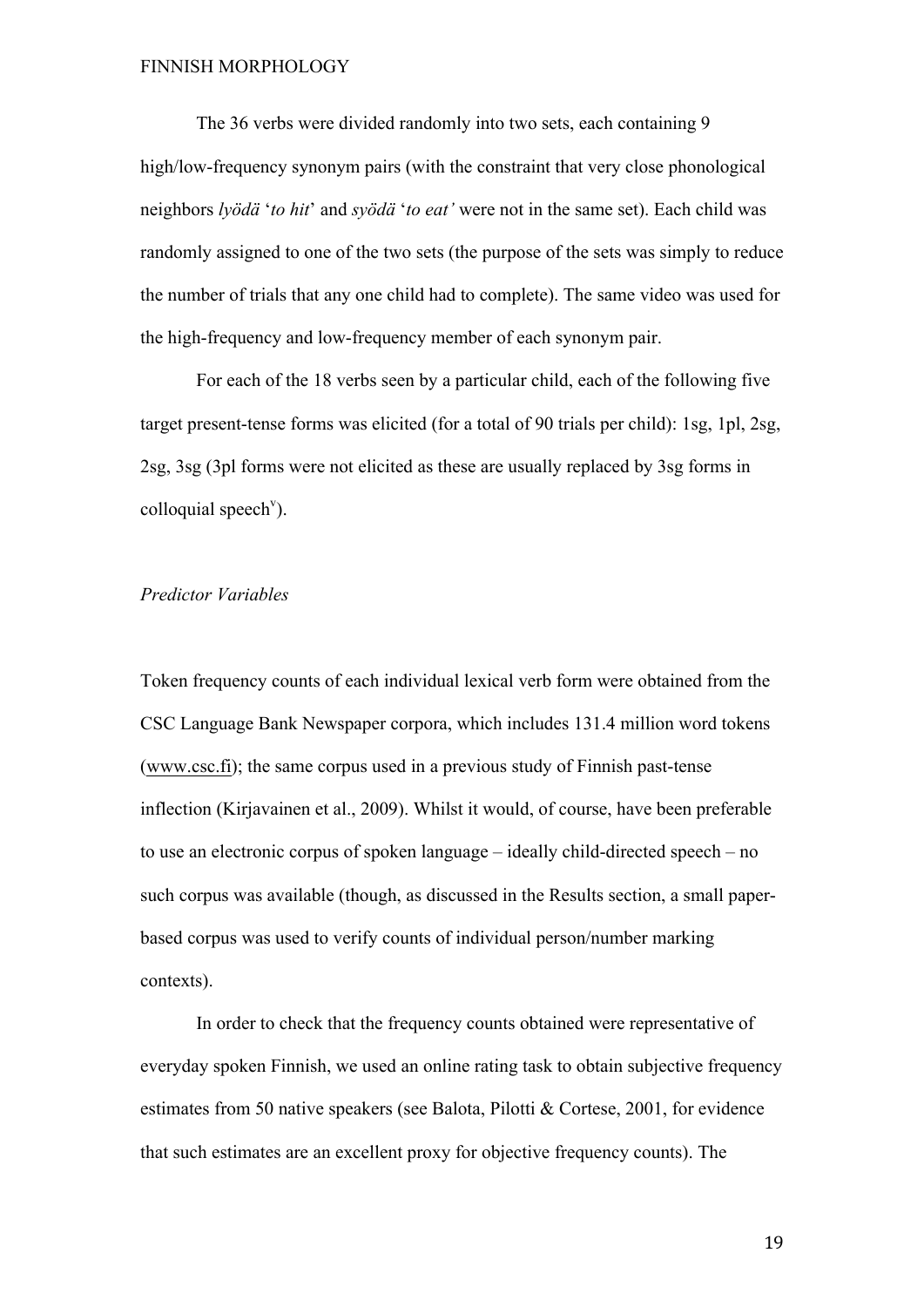correlation between these frequency ratings and the counts from the newspaper corpus was high, suggesting that the latter provides a valid measure of lexical frequency.

As a measure of phonological neighbourhood density, the number of morphophonological classmates for each verb (see Appendix A for details) was taken from the *Ison Suomen Kieliopin Verkkoversio* (VISK; Hakulinen et al., 2004), generally considered to be the definitive reference grammar. However, even within this particular grammar, selecting a classification scheme is not straightforward, as there are various different ways to conceptualize similarity. The broadest scheme posits 6 major classes, grouping together all verbs that share a particular infinitival ending (e.g., *kisata, kohota and hävitä*), ignoring differences between their inflected forms (e.g., *kisaa-n, kohoa-n and häviä-n*). The disadvantage of using this scheme is that it assumes that learners are sensitive to phonological similarity at a highly abstract level (i.e., primarily at the level of the "transformation" between the stem and the inflected form [e.g., "*t-*drop"], rather than the inflected form itself: the form that children actually hear in the relevant contexts). Conversely, the most fine-grained scheme possible would posit different classes for forms that vary only in their application of language-general phonotactic changes such as consonant gradation and vowel harmony, and so would fail to capture similarities that are almost certainly psychologically real for speakers.

In an attempt to capture phonological similarity at level that is meaningful for our participants, we used the 20 minor classes of the VISK, collapsing five very similar classes into one. This results in a 16-class scheme (see Appendix A), though only 11 classes were represented in the present stimuli (many classes are very small and contain no verbs that would be suitable, given the context of the experimental "game"). Importantly, this scheme still conceptualizes similarity in terms of the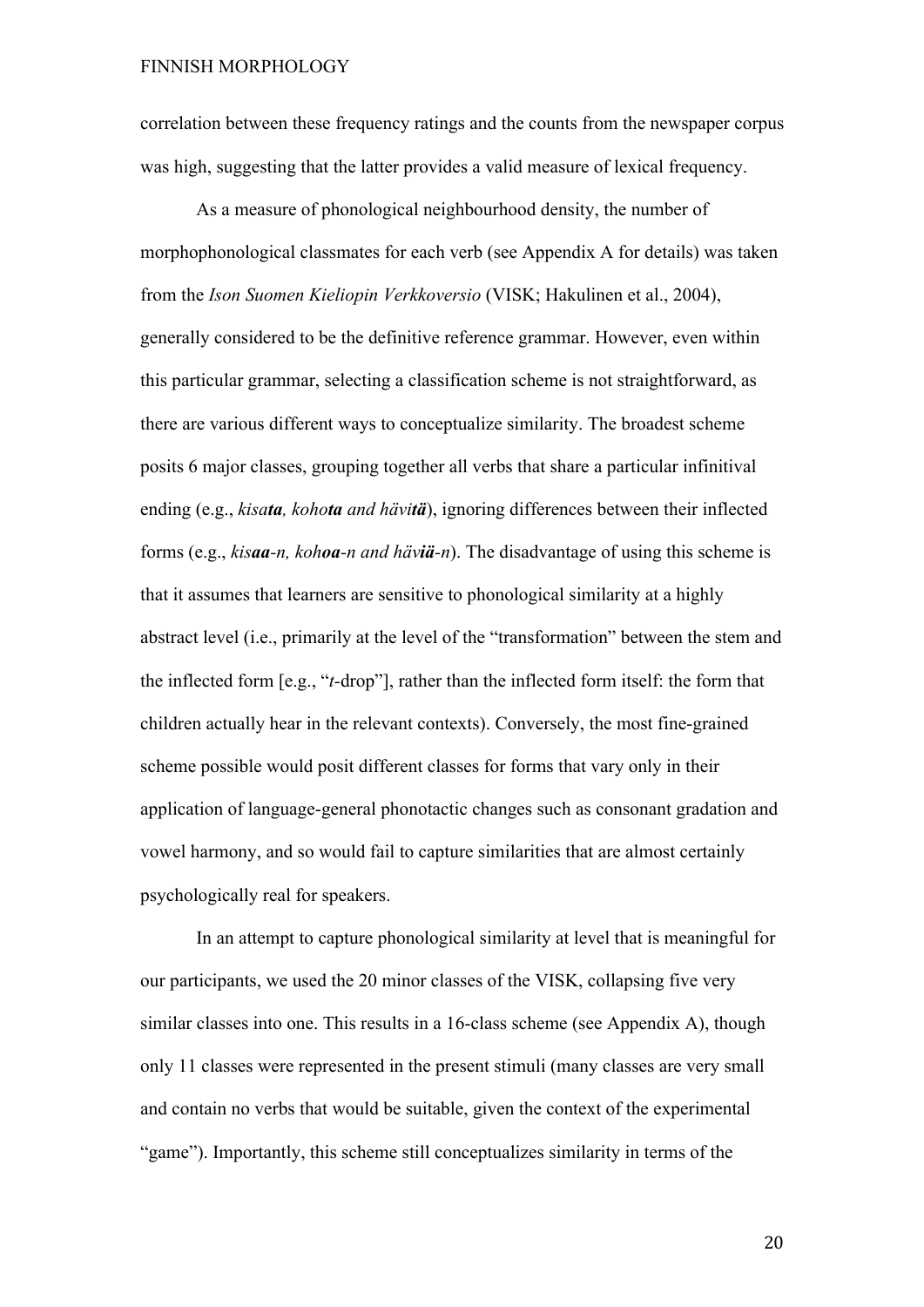inflected forms that children hear in the relevant contexts (e.g., *kisaa-n, kohoa-n* and *häviä-n* each belong to a separate class, rather than a single "*t-*drop" class).

# *Procedure*

Each child was tested individually in a quiet setting, with each session lasting approximately 15-25 minutes, depending on the child. Trials were presented in random order. Videos were shown on a laptop computer (13 inch screen). Audio recordings of the experimental sessions were made using Audacity 1.3.13 (running in the background on the same laptop).

The child was seated in front of the laptop computer, with the "talking" toy dog positioned so that it was behind the laptop and could not therefore "see" the laptop screen, but faced towards the child and the experimenter. The toy dog's internal speakers were connected to the laptop. First, the child completed a brief warm-up that involved being introduced to the toy dog and the experimenter. The child was told that he or she would be playing a game with the experimenter in which they would watch some videos of the experimenter and the toy dog acting out some actions together, and they would also be performing the actions. The child was told that her task would be to help the toy dog out by answering its questions. The experimenter then brought up the first video, and told the child, for example, that *Tässä on leikkaamista* [*This is cutting*]. Thus, the children were given the target verb in the form of a verbal noun in the partitive. This form was used because it has already undergone the "changes" that must be made to an infinitive form before the "addition" of the appropriate person/number morpheme (i.e., it contains the inflectional stem rather than the infinitival stem). Consequently, the task facing the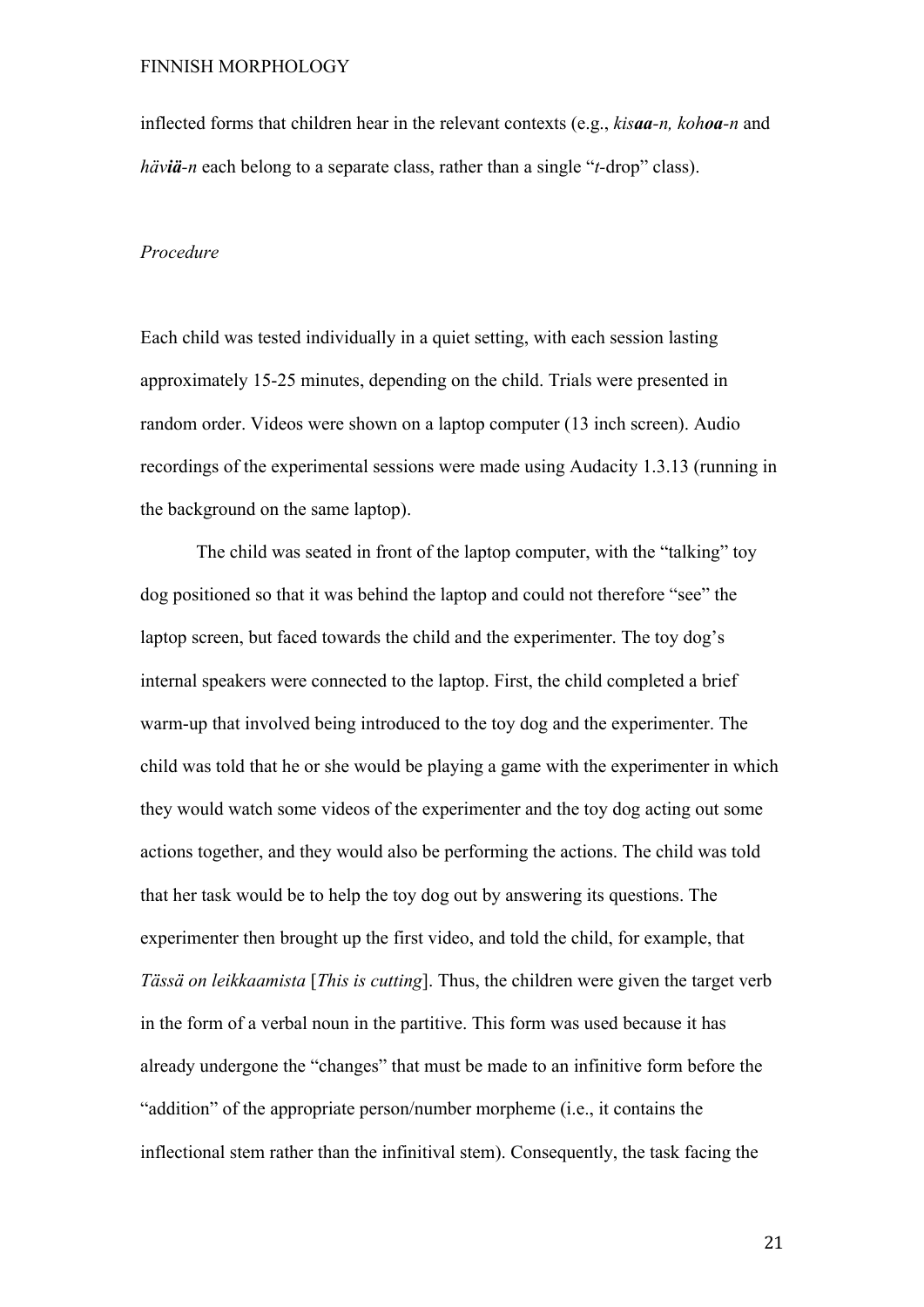children is simpler than it would have been had the verb been presented in infinitival form. Throughout the experiment, if the child had trouble recalling the target verb, the experimenter repeated the target verb in this form. If the child used a non-target verb, that trial was classified as unscorable.

The questions asked by the dog varied according to the target form being elicited. For instance, for 2sg forms, the toy dog asked *Mitä minä teen*? [*What am I doing?*], while the child watched a video of the dog performing the relevant action. For 1pl forms, the experimenter and child performed the relevant action, while the dog asked *Mitä te teette*? [*What are you-pl doing?*]. The question probes for each target inflection are given in Table 1. Each video lasted for 5-6 seconds, and was played continuously during each verb trial to emphasize the ongoing nature of the action, and thus to encourage the use of the simple present tense form (Finnish has no present progressive), rather than, for example, the past tense. As an incentive, children were rewarded with stickers throughout the experiment, regardless of the responses produced.

# INSERT TABLE 1 ABOUT HERE

### *Transcription, coding, and reliability*

Responses were transcribed from the audio recordings and coded by the first author. The total number of responses was 7380 (5 target forms x 18 verbs x 82 participants). Responses were coded as (1) correct, (2) incorrect or (3) unscorable, as described below.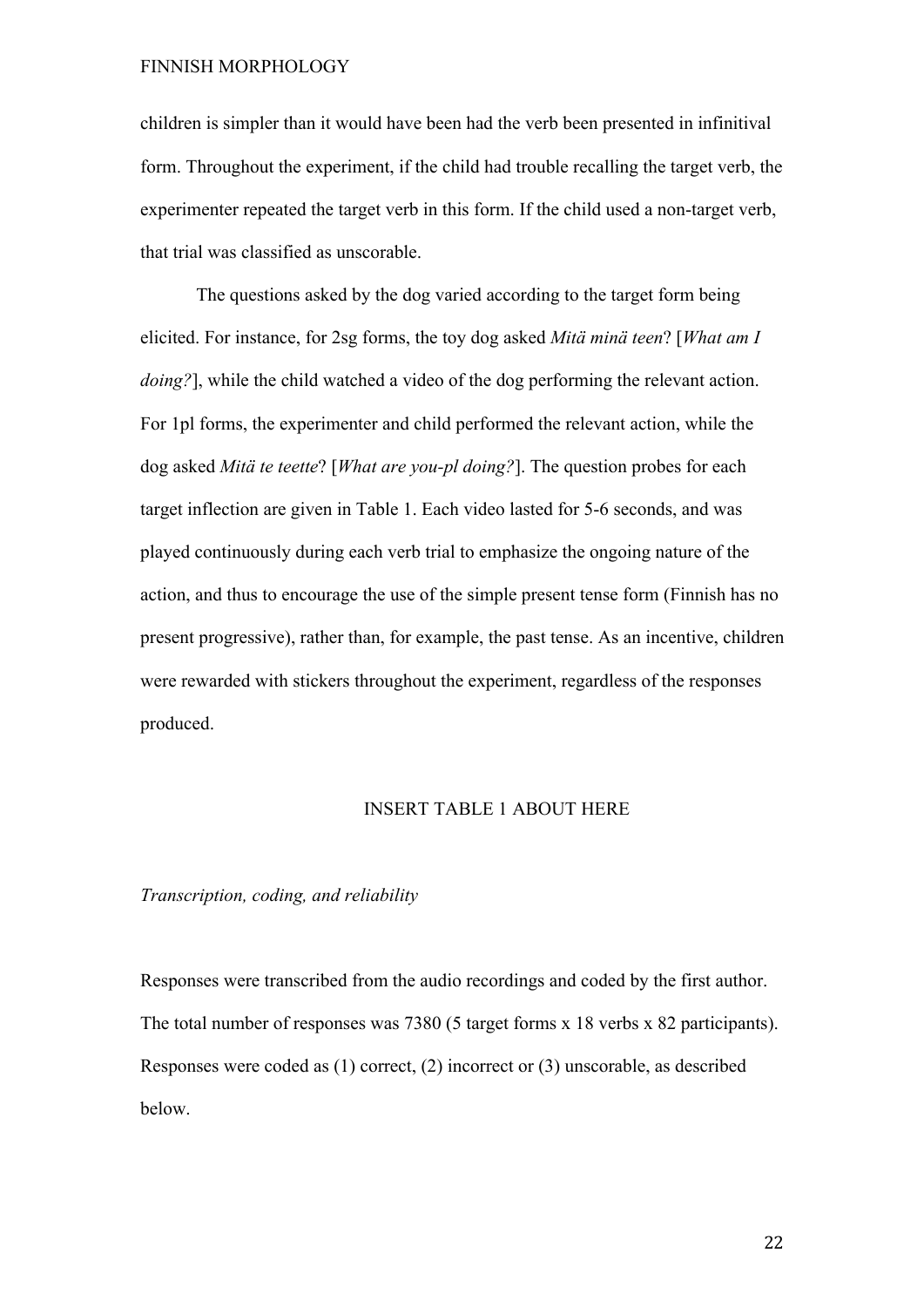*(1) Correct inflection* (*N*=4343): The child used the correct person/number marked form of the appropriate verb, given the target context (because subject omission is very common, it was necessary to score relative to the target context, as opposed to the subject).

*(2) Incorrect inflection* (*N*=717): The child produced a person/number marked form of the appropriate verb, but one that was not appropriate given the target context.

*(3) Unscorable* (*N*=2320). The child produced a) no response or an unintelligible response (N=1350), b) a repetition of the dog's question (N=198), c) a non-presenttense form of the target verb (e.g., stem or infinitive)  $(N=101)$ , or c) any form of a non-target verb ( $N=671$ ). Although the proportion of unscorable responses (31.44%) is relatively high, many of these errors constitute pragmatically appropriate responses to the description task, and are thus very difficult to pre-empt entirely.

In some respects, whether a particular response counts as "incorrect" versus "unscorable" depends on the theoretical stance taken. Given our own theoretical position, our goal in classifying responses as incorrect versus unscorable was to be as generous as possible to generativist accounts, and as strict as possible with regard to constructivist accounts. Thus, we followed Harris and Wexler (1996), Hoekstra and Hyams (1998), Wexler (1998), Deen (2004) and Legate and Yang (2007) in counting as "incorrect" only incorrectly person/number-marked forms of the target verb. Given that other non-target responses are difficult to interpret, including such responses as incorrect (rather than unscorable) would have artificially inflated the error rate, which is predicted by generativist accounts to be very low.

By the same token, since the constructivist account predicts that children may use evasion strategies for low frequency, unfamiliar items, our decision to count any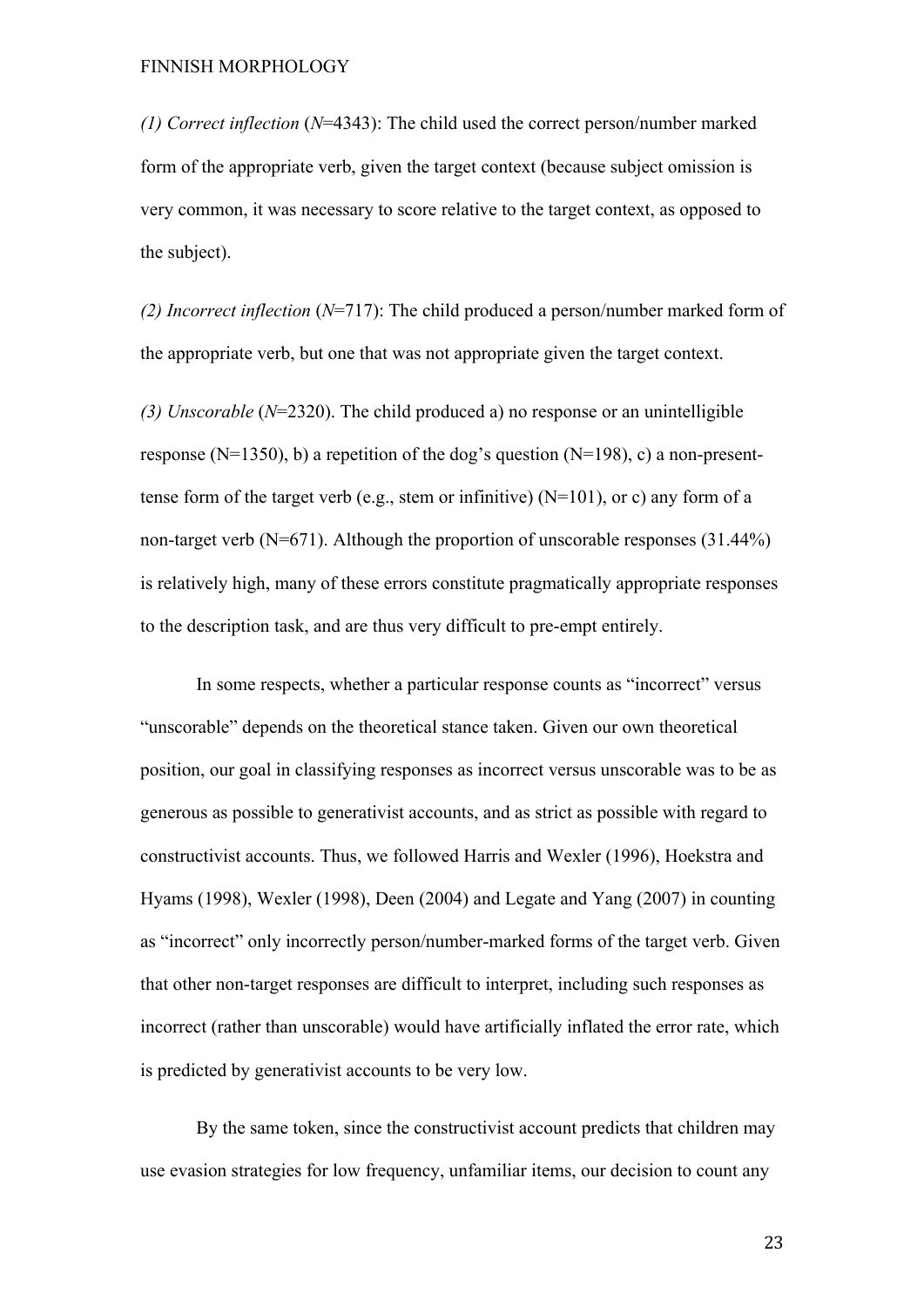possible instances of evasion as unscorable rather than incorrect biases the analysis against the constructivist position. Indeed, an ANOVA  $(F(4,7220)=7.07, p < .001)$ revealed that unscorable responses were less frequent for 3sg targets (always the most frequent input form) than 1sg, 1pl, 2sg and 2pl targets ( $p = .006$ ;  $p < .001$ ;  $p = 0.007$ ; *p* < .001, respectively). Thus by excluding such responses from the analysis, we are minimizing the likelihood of observing frequency effects, and hence providing for a relatively conservative test of the constructivist claim that error rates are related to the frequency distribution of forms in the input.

The effect of these missing data should not be overstated, however. On average, a scorable response for each verb was contributed by 31 of the 41 children tested (SD=7.8). Furthermore, the rate of unscorable responses decreased significantly with age (simple Pearson  $r=396$   $p < .001$ ); a finding which provides some reassurance that missing data was largely a consequence of memory and processing limitations.

As the focus of the present study was children's correct and incorrect use of person/number marking, phonological errors involving the *verb stem only* were ignored. Again, the rationale behind this decision was to be as generous as possible to generativist accounts, by counting as correct any response in which the child is clearly attempting to produce the target person/number marked inflection. This decision biases the analysis against constructivist accounts, which would predict higher rates of such errors for target forms that are of low frequency and/or phonological neighbourhood density. An analysis revealed that children did indeed make more stem errors when the token frequency was lower and when the syllable length was longer ( $\beta$  = -0.01, *SE* = 0.001, *z* = -2.14, *p* = .032 and  $\beta$  = 1.40, *SE* = 0.57, *z* = 2.46, *p*  $= .014$ , respectively)<sup>vi</sup>.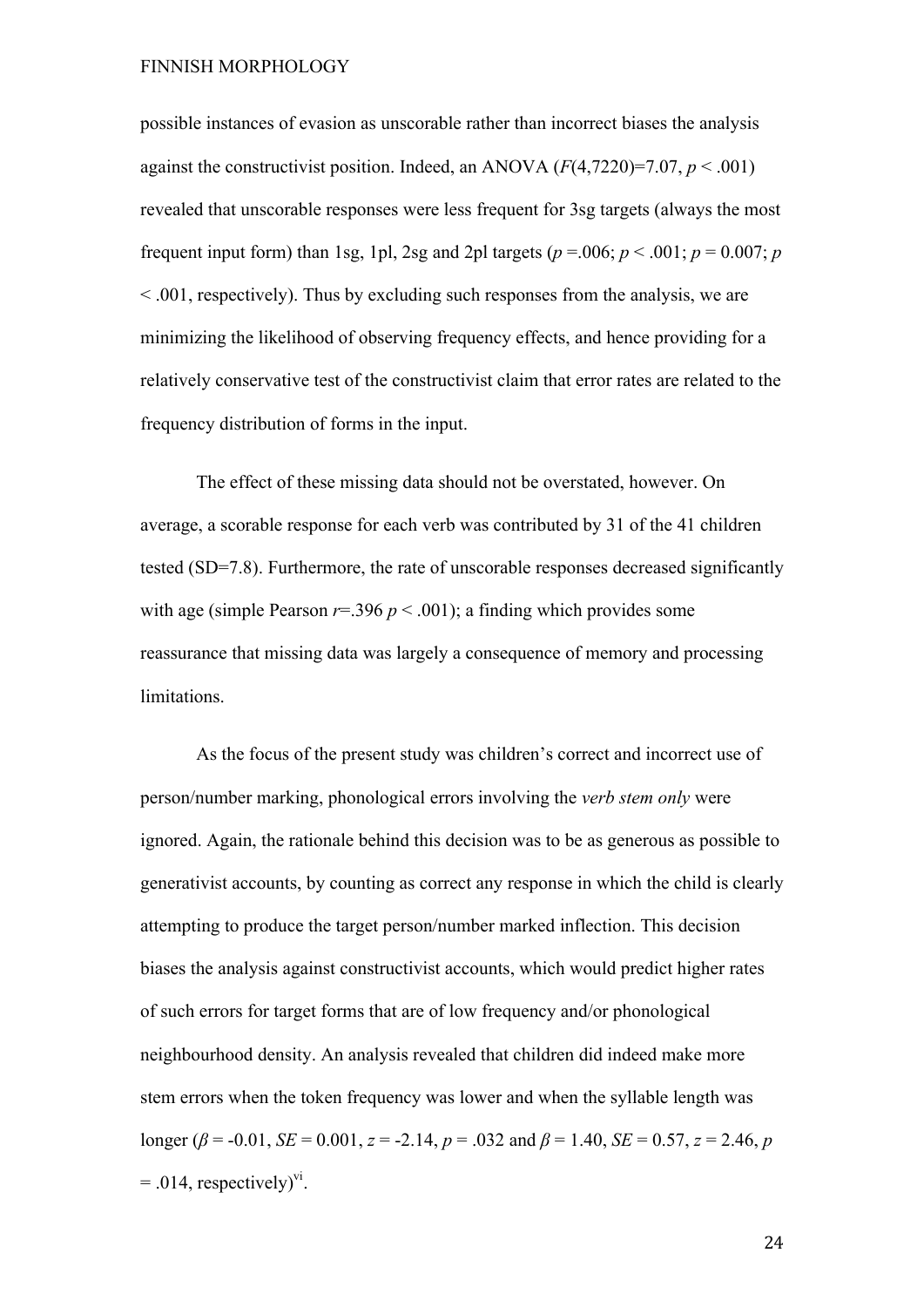Thus the verb was considered to be the target verb if the stem included (a) a gradation error (e.g., *nousetaan* instead of *noustaan*, (b) a local dialect form (e.g., *lukkee* instead of *lukee*; *syyvään* instead of *syödään*), c) misarticulations of consonants (e.g., *kälelette* instead of *kävelette*) or (d) other modifications that still represented clear attempts at the target form (e.g., shortenings, such as *myhäämme* instead of *myhäilemme*). In order to calculate reliabilities, 10% of the responses were transcribed independently by another native Finnish speaker blind to the hypotheses under investigation. Agreement was 97.6%. Any disagreements were subjected to relistening until agreement was reached.

# **Results**

Because the constructivist approach predicts differences in error rates across different target inflectional contexts and across different verbs, in what follows, we generally report error rates by items rather than by subjects (the generativist prediction of very low error rates applies either way). On the more-usual by-subjects calculation, rates of correct use and error were 85.83% (SD=34.88%) and 14.17% (SD=34.90%) respectively (excluding unscorable/ambiguous/infinitival forms from the denominator). The mean proportion of correct inflections for each verb, collapsing across all inflectional contexts, is displayed in Table 2 (again, unscorable/ambiguous/infinitival forms were excluded from the denominator). Overall, children's performance was relatively good, with 85.83% correct performance.

Thus, whether the data are analysed by subjects or by items, it is clear that, on trials where they attempted to produce a present-tense form of the relevant verb,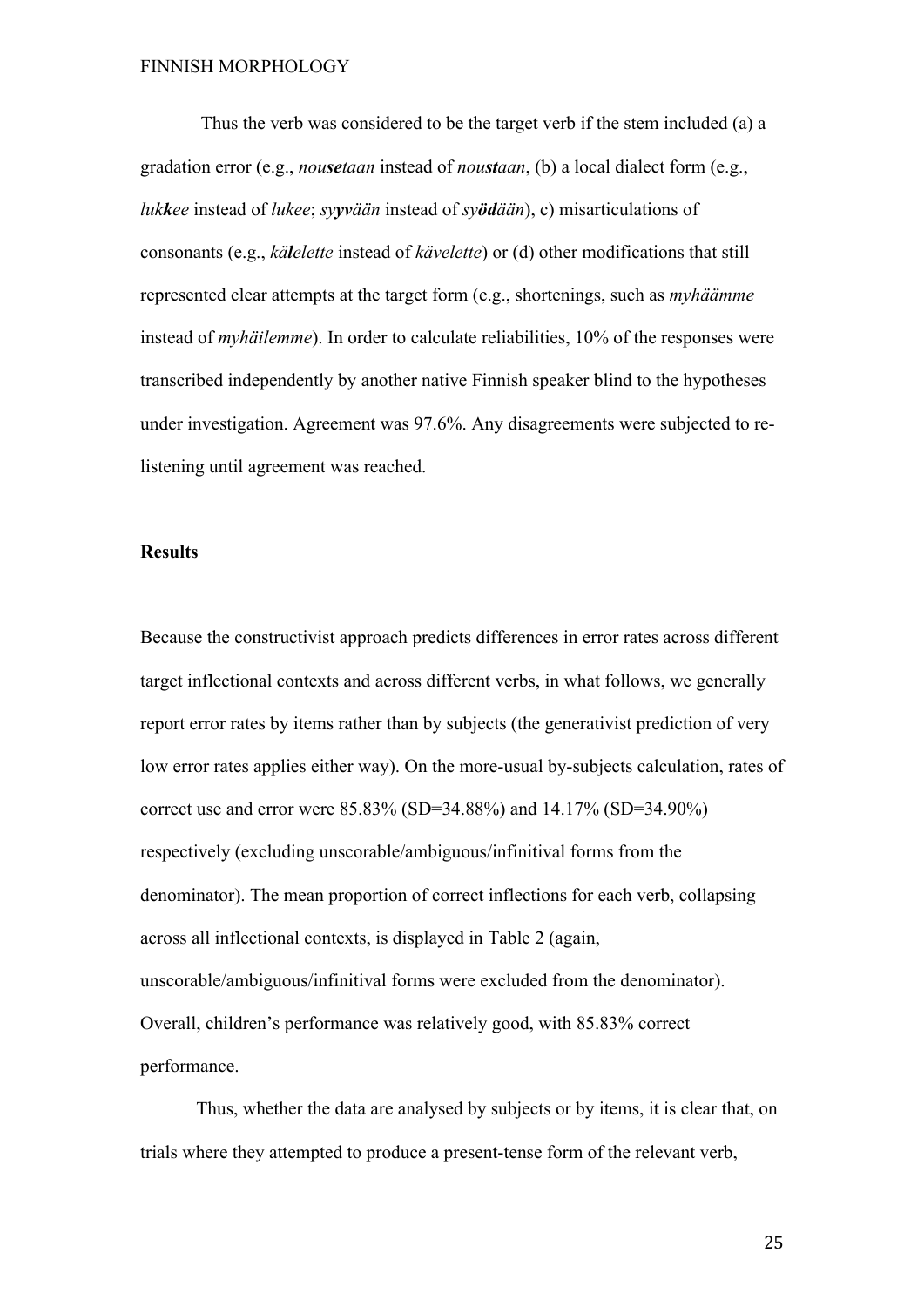children appeared to understand which person/number form was the target in each experimental scenario. This is important, as children very rarely produced subjects (as is usual in Finnish for  $1<sup>st</sup>$  and  $2<sup>nd</sup>$  person forms in general, and for  $3<sup>rd</sup>$  person forms when the referent has already been established [here, by the dog's question]). Stemonly errors ( $N=32$ , plus  $N=35$  errors that are ambiguous between stems and 3sg forms) and infinitive errors ( $N=20$ , plus  $N=14$  errors that are ambiguous between infinitives and 3sg forms) were rare (and were counted as unscorable).

# INSERT TABLE 2 ABOUT HERE

*Analysis by target inflectional context*

The overall rate of person/number-marking errors observed was 14.17%. Whilst this error rate is already somewhat higher than rates typically taken as evidence for virtually error-free performance (around 5%; Hoekstra & Hyams, 1998; Wexler, 1998), it hides considerably higher rates in certain parts of the system. Table 3 shows error rates broken down by target inflectional context (again excluding unscorable and ambiguous responses as outlined above). The pattern is very similar to that observed by Aguado-Orea (2004) and Rubino and Pine (1998), with a very low error rate for 3sg forms (<1%) hiding rates as high as 32% in other contexts.

INSERT TABLE 3 ABOUT HERE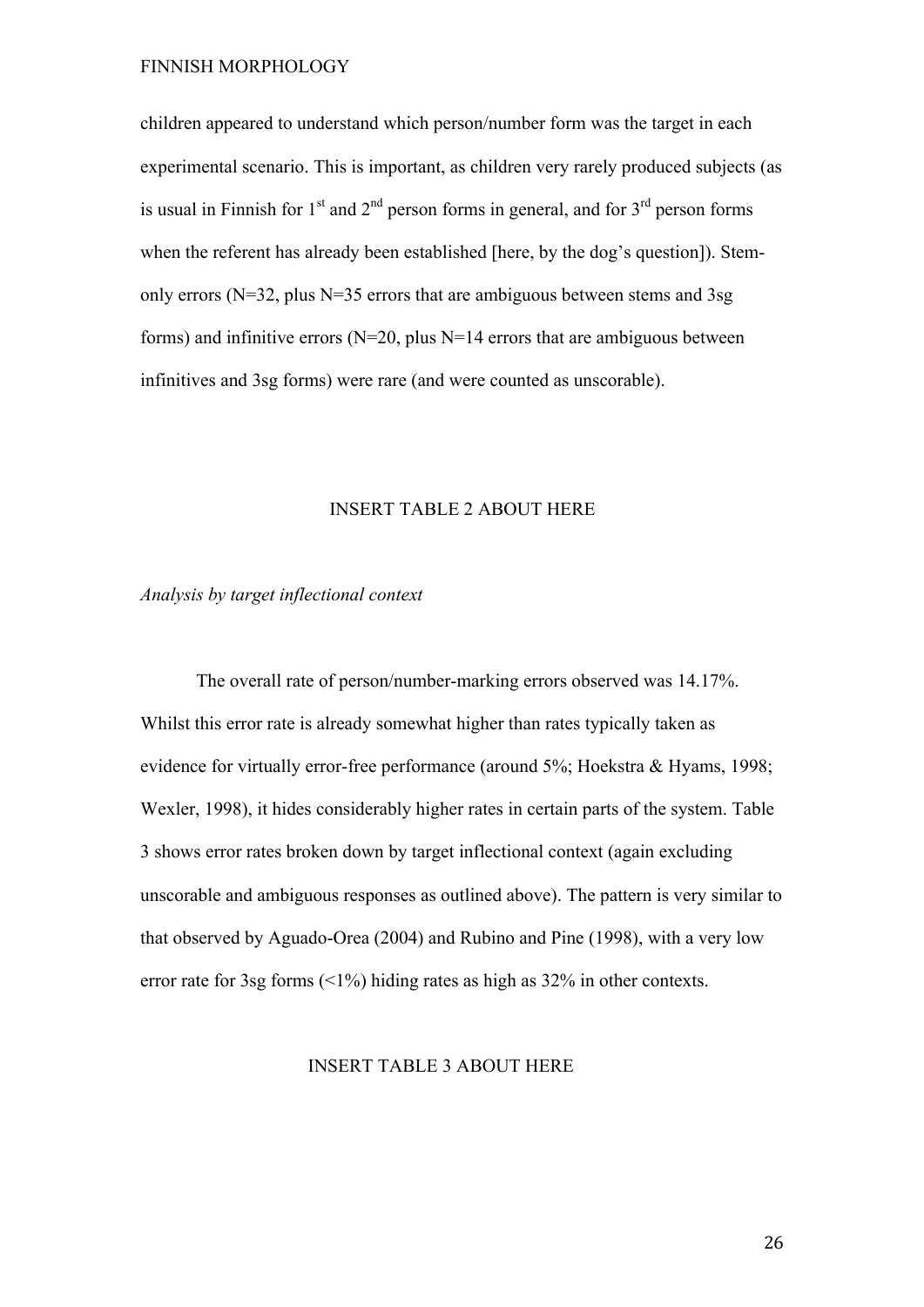However, as we saw in the introduction, generativist accounts predict low error rates only from the point at which children have learned the relevant inflection. We therefore recalculated these error rates, excluding – for each person/number context separately - children who did not produce at least one correct target form (see Table 3). For no inflectional context did this involve excluding more than 20% of children. Perhaps surprisingly, this made very little difference to the error rates, with rates as high as 32% observed. The finding that non-3sg contexts displayed error rates of 10%, 12%, 14% and 32% - even when controlling for knowledge of the relevant inflection – does not sit comfortably with the generativist prediction of "vanishingly rare" errors (Wexler, 1998: 42). Although it is not clear exactly what constitutes a "very low" error rate (Hoekstra & Hyams, 1998: 84), if rates of  $\leq 5\%$  are to be taken as evidence for this claim, it would seem inconsistent to argue that a rate that is higher by a factor of 7 does not constitute evidence against it.

Of course, as noted by an anonymous reviewer, some of these errors may have a pragmatic element. For example, if the child is asked by the dog "*What are we [the dog and the experimenter] doing?*", and responds with a 2sg form rather than a 2pl form, this could be a pragmatic rather than morphological error, or indeed not an "error" at all; the child may simply prefer to describe the actions of the dog alone, rather than of the dog and the experimenter together (remember that children almost never provided overt subjects). Note, however, that by excluding data from children who did not produce at least one instance of the target inflection, we are restricting the analysis to children who not only clearly understood which form they were supposed to be producing in each person/number context – but were also willing and able to do so. That said, it is probably impossible to design an experimental task that rules out this objection altogether; ultimately only a speaker can decide who she will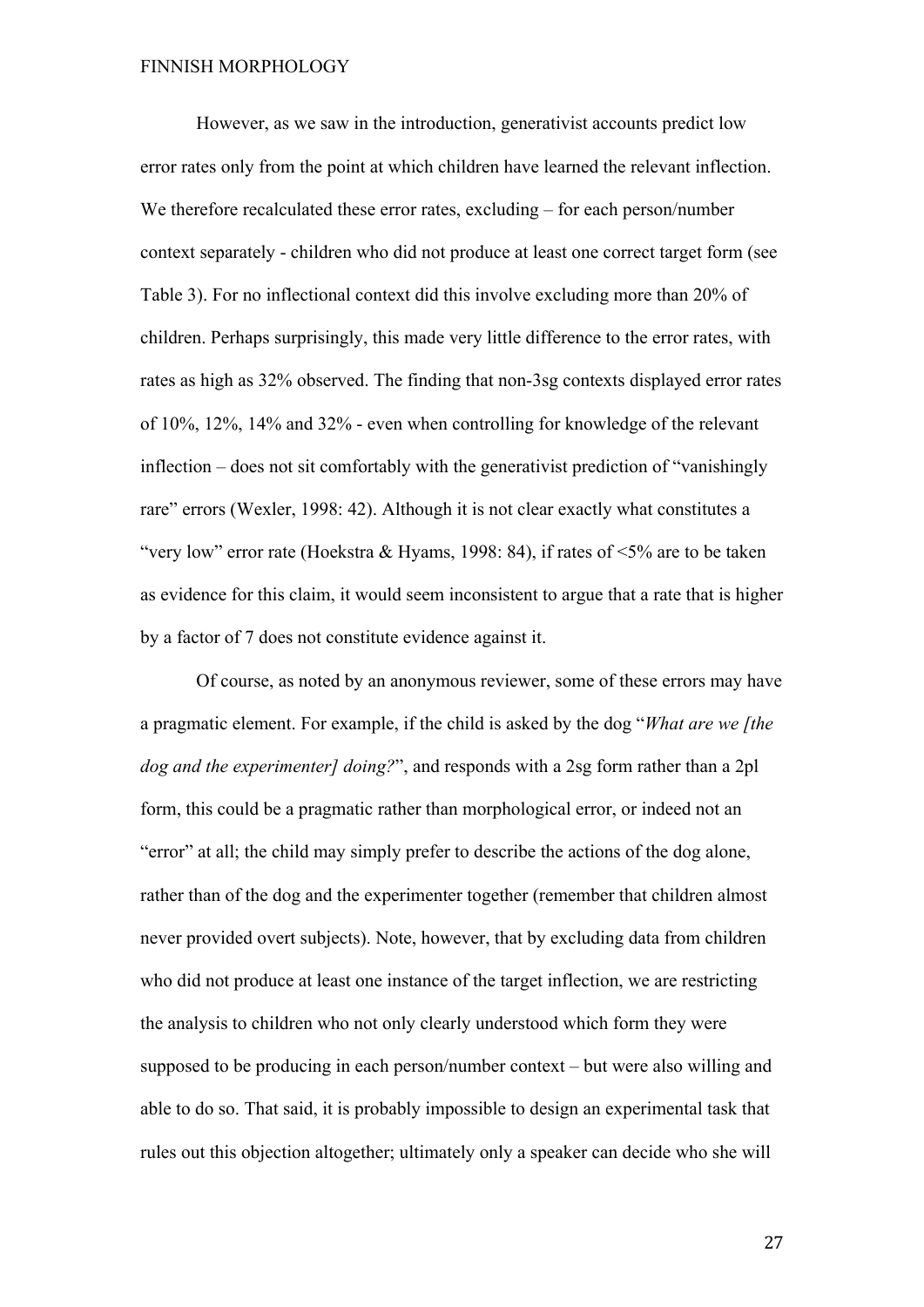address, or whose actions she will describe (an issue to which we return in the discussion)

A further justification for including such responses as errors is that doing so biases the analysis against observing the effects predicted by the constructivist account. If these really are pragmatic errors – or not errors at all – there is no reason to expect them to pattern by target context, lexical frequency or phonological neighbourhood density of the target form. Of course, including such forms as errors also drives up the overall error rate, at the expense of the generativist account. But any finding that errors pattern according to these factors would support the constructivist over the generativist account in any case, regardless of the overall error rate.

An important point to note with regard to these person/number marking errors, and their implications for generativist accounts is that the observed error rates are not only high, but also uneven (see Table 3). A one-way ANOVA revealed a significant main effect of target inflectional context, *F*(4,5055)=157.46, *p*< .001. Post hoc tests revealed that 2pl contexts - the least frequent in the corpus (see Appendix B) attracted significantly more errors than all other contexts ( $p$ < .001 for all comparisons). Conversely, 3sg contexts – the most frequent in the corpus (see Appendix B) – attracted significantly fewer errors than all other contexts ( $p$ < .001 for all comparisons). Children also produced significantly more errors in 2sg than 1sg contexts ( $p = .045$ ), with no other significant differences observed.

Recall that the frequency ranking of contexts discussed above is based on a newspaper corpus. In order to check that error rates were higher for person+number contexts that are of low frequency in speech to children, we calculated proportions of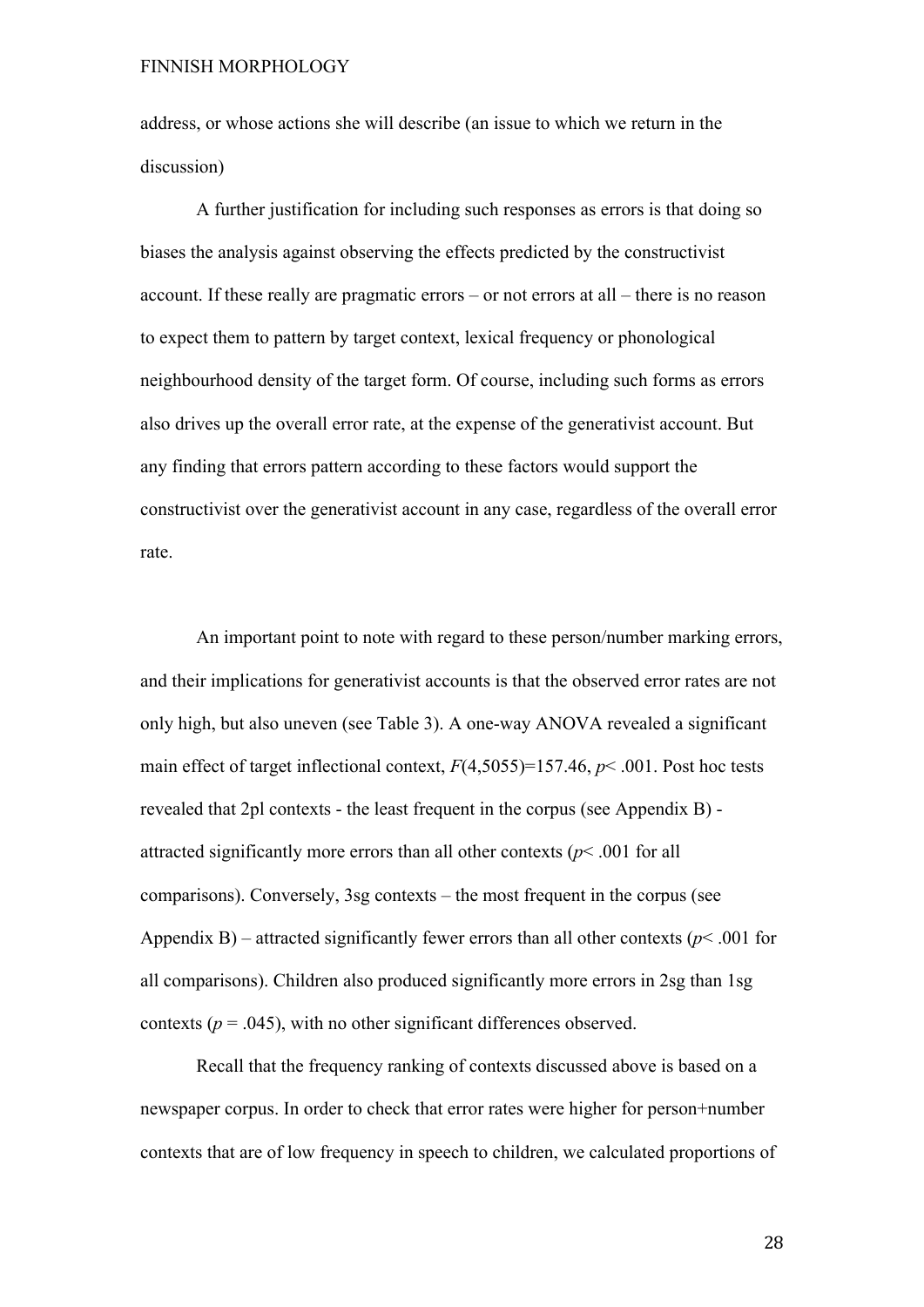different present tense forms in 17 short paper-based transcriptions of child-adult interactions (total length 678 minutes), made available by the University of Oulu in Finland (it was not possible to use this corpus for the main analysis, as the majority of the verbs used in the present study did not appear at all in this relatively small corpus). This analysis was done by hand. All verbs in the corpus were included, regardless of whether or not they appeared in the present study, except for the extremely frequent verb *olla, 'to be'*. Fig. 1 shows the relationship between these counts and the proportion of person/number errors for each inflectional context in the present study. The claims above regarding frequency of individual contexts (3sg most frequent, 2pl least frequent) were clearly supported (though the correlation - simple Pearson *r*=-.785 - was not significant due to the small sample size: *N*=5).

### INSERT FIGURE 1 ABOUT HERE

The final important point to note from this analysis is that many errors involve the substitution of a higher-frequency form for a low-frequency target form (see Table 4). For example, 42% of errors were substitutions of more frequent forms (mostly 2sg, 1pl passive, or 3sg) for 2pl forms; the least frequent in both the adult and child corpora (see Rasanen et al., 2014, for evidence of "defaulting" to high frequency forms in English). In contrast, fewer than 1% of errors were substitutions of less frequent forms for 3sg forms (the most frequent in both corpora).

# INSERT TABLE 4 ABOUT HERE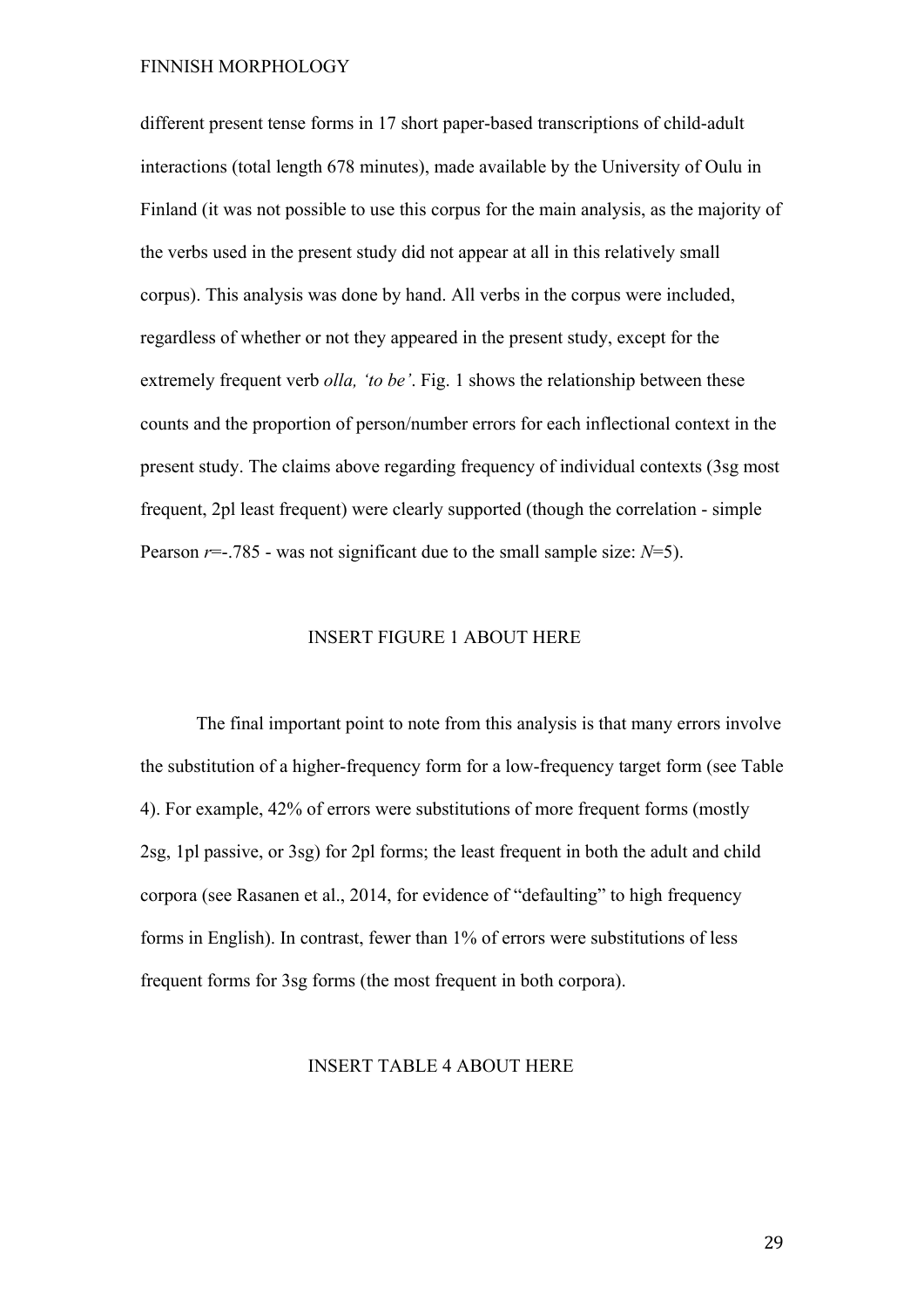The findings that (a) errors are more frequent for low frequency target contexts and (b) almost always involve replacement by higher-frequency forms are clearly consistent with constructivist approaches, which emphasize the importance of frequency-sensitive input-based learning. However, a stronger prediction of such approaches is that errors will pattern according to properties of the input distribution at the level of individual verbs. The following analyses test this prediction, using a developmental approach designed to elucidate the processes underlying changes in children's use of inflectional morphology.

#### *By-verbs Analysis*

The analysis reported above compared the generativist prediction of low overall error rates against the constructivist prediction of high error rates for low frequency *target contexts* (e.g., 2pl vs 3sg). In order to test the second and third constructivist predictions outlined in the introduction – that error rates will be lower for (a) high frequency lexical target forms and (b) verbs with high phonological neighborhood density – a finer-grained *by-verbs* analysis is required.

In order to examine patterns of correct use versus error across all of the 180 different target forms elicited in the study (36 verbs x 5 person/number contexts) we constructed mixed-effects regression models with items and participants as random effects (see Baayen, 2008). Compared with traditional by-subjects/items regression analysis, the advantage of using such an approach is that mixed-effects modeling takes into account both by-subject and by-item variation, and thus is more powerful. As the outcome measure was dichotomous (for each target, each child produced either a correct or an incorrect form [coded as 1/0], with all other responses, including bare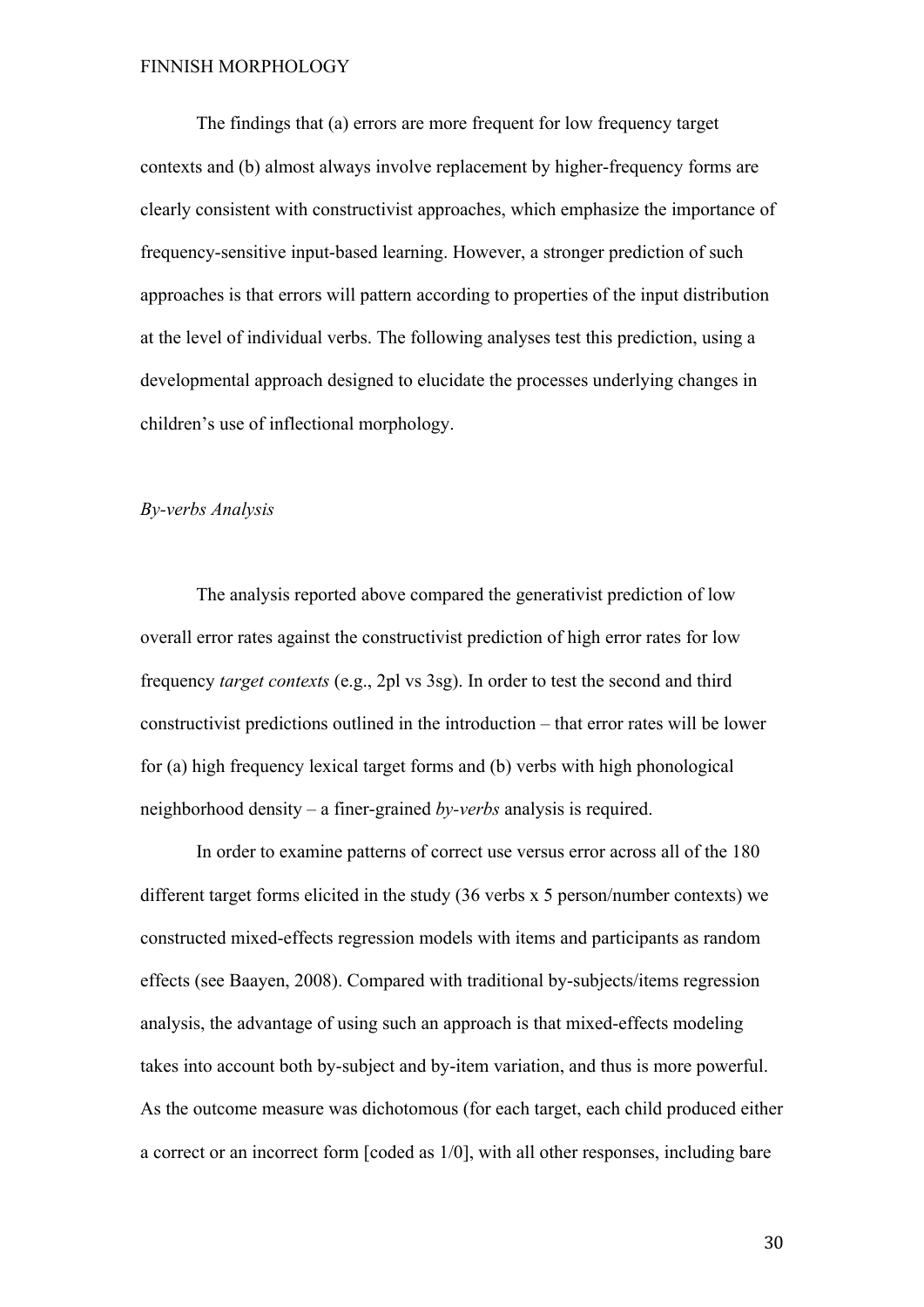stems, infinitives and ambiguous forms, treated as missing data), binomial logistic regression models were used. The fixed effects of interest were the input token frequency of the target lexical verb form (e.g., *sano-n, sano-t, sano-o, sano-mme, sano-tte;* taken from the newspaper corpus, as most did not occur in the small childdirected corpus discussed above), morphophonological class size and age. Verb length (in syllables) was included as a control predictor: Under any theoretical account, longer verbs might be expected to introduce more processing difficulty and hence increase error rates. Verb set (A or B) was not included, as preliminary analyses revealed that it was not a significant predictor of rates of correct production  $(\beta = -0.21, SE = 0.22, z = -0.96, p = .337)$ . All model comparisons used likelihood ratio tests performed in R with the anova function. The details of all statistical models are presented in Table 5.

#### INSERT TABLE 5 ABOUT HERE

Model 1 (a reduced, baseline model) included only verb length (in syllables) as the (control) predictor variable. Verb length was a significant negative predictor of children's ability to supply the correctly inflected target form ( $\beta$  = -0.35, *SE* = 0.11, *z*  $= -3.22, p = .001$ .

Model 2 added the predictor of lexical verb form token frequency. Whilst verb length was no longer a significant predictor  $(\beta = -0.15, SE = 0.12, z = -1.25, p = .211)$ , token frequency was a large and significant positive predictor of children's ability to supply the correctly inflected target form  $(\beta = 0.04, SE = 0.007, z = 6.86, p < .001)$ ; i.e., a negative predictor of the error rate. This model (AIC = 3778, logLik =-1884) provided a significantly better fit to the data then the reduced model ( $AIC = 3880$ ,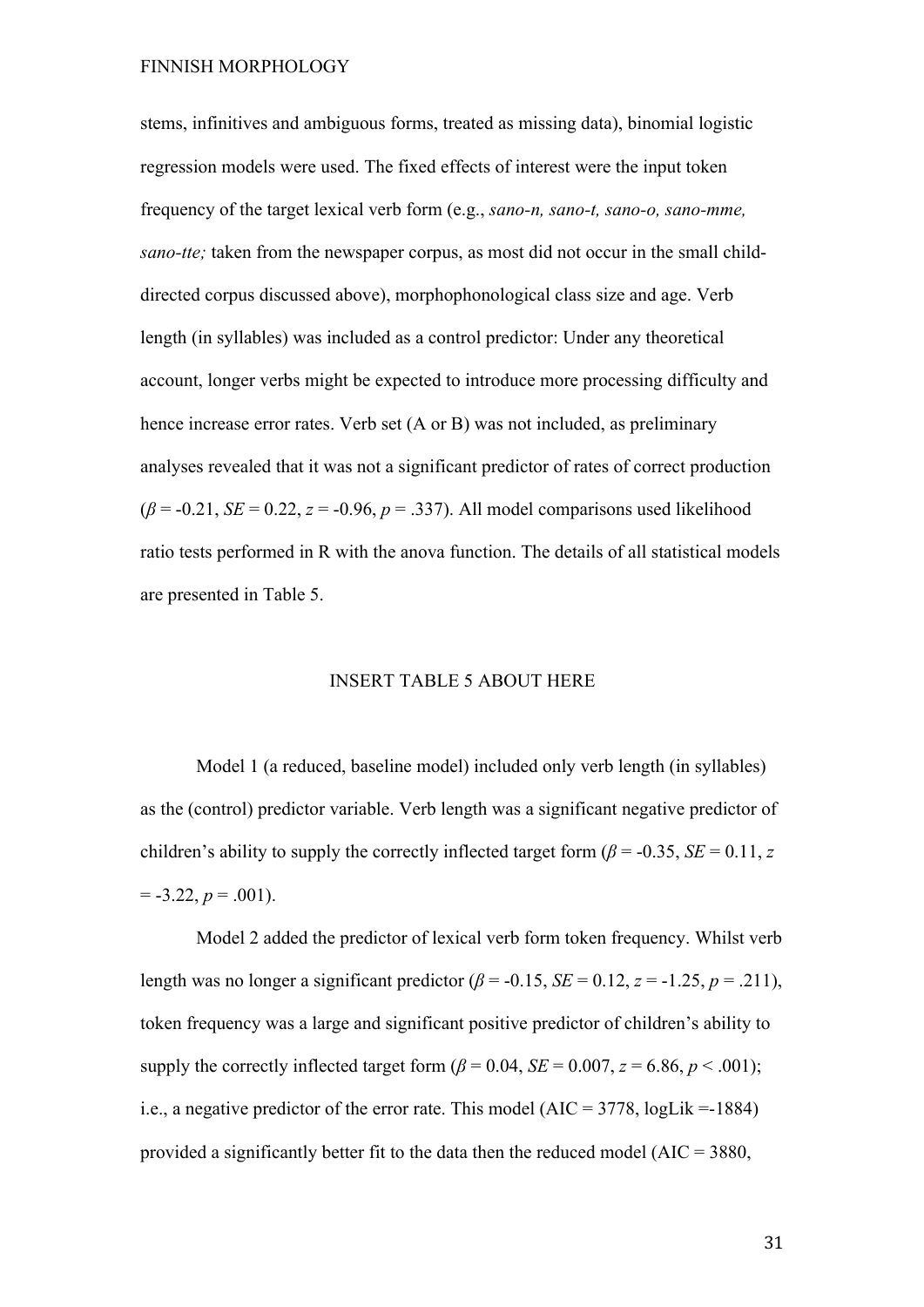logLik  $=$ -1936;  $p < .001$ ). This finding provides support for the constructivist claim that an important mechanism in early morphological development is the storage and retrieval of ready-inflected forms, and is problematic for those generativist accounts (e.g., Hoekstra & Hyams, 1998; Wexler, 1998) that seek to explain person/number marking errors solely in terms of children's lack of knowledge of particular inflectional *morphemes*.

Model 3 added the predictor of morphophonological class size. This variable did not predict the rate of correctly inflected target forms ( $\beta$  = -0.01, *SE* = 0.067 *z* = -0.12,  $p = .907$ ), and the model (AIC = 3780, logLik = -1884) did not provide a significantly better fit to the data than Model 2 ( $p = .901$ ). However, this finding needs to be interpreted in the context of a significant interaction between token frequency and morphophonological class size observed in Model 4 ( $\beta$  = -0.03, *SE* = 0.007,  $z = -4.38$ ,  $p < .001$ ), which provided a significantly better fit to the data than Model 2 (AIC = 3760, logLik = -1873) ( $p < 0.001$ ). The interaction is plotted in Fig. 2, from which it can be seen that morphophonological class size had a larger facilitative effect for lower frequency than higher frequency target verb forms. The direction of this interaction suggests that, consistent with the constructivist approach, children rely on phonological analogy only when a stored ready-inflected form is not available.

### INSERT FIGURE 2 HERE

# *Development*

In summary, the findings outlined above  $-$  a non-negligible rate of errors, that pattern according to (a) person/number context, (b) target lexical form frequency and (c) morphophonological class size (for lower frequency verbs) – would appear to sit more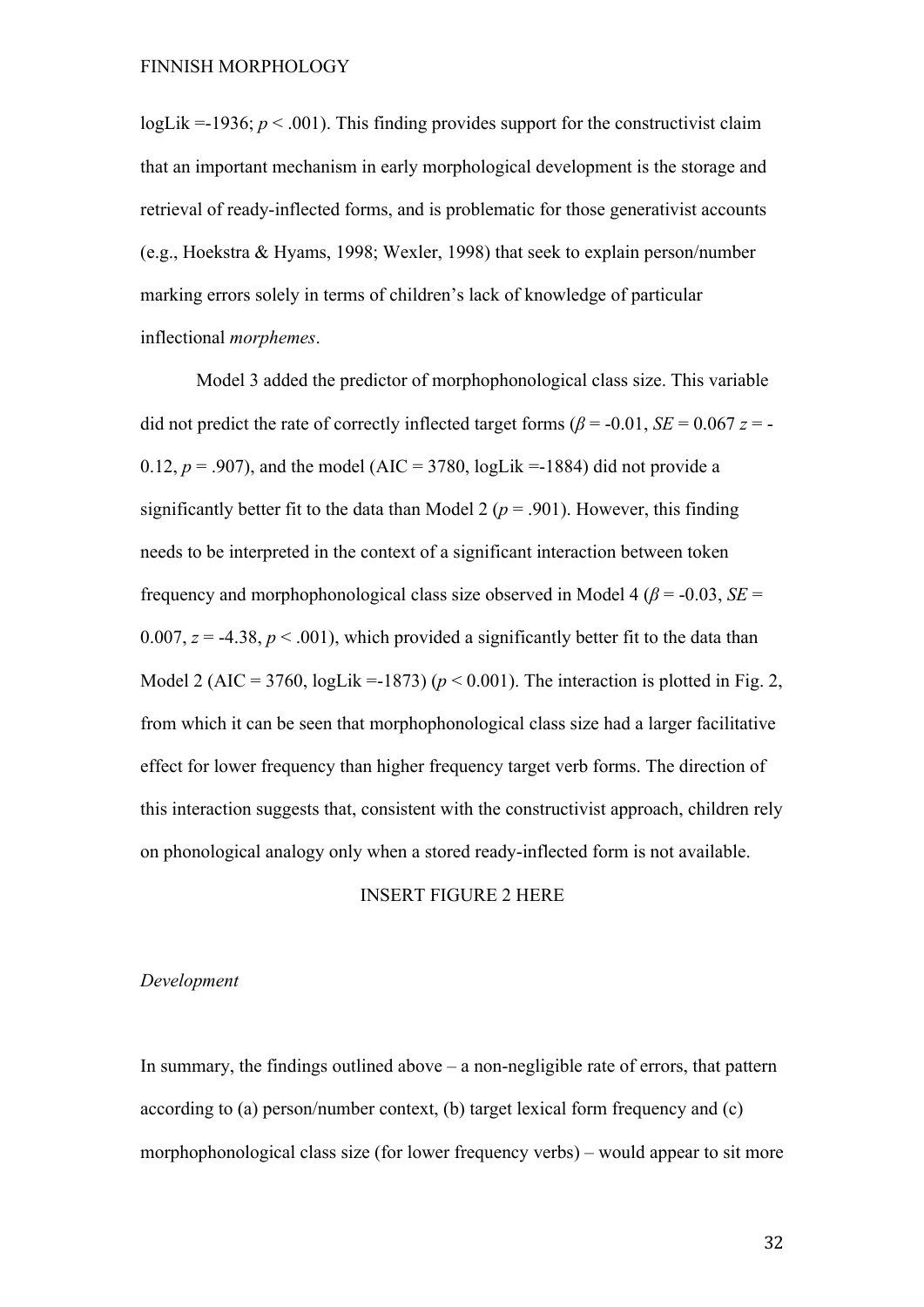comfortably with constructivist than generativist approaches. As noted in the introduction, however, an important goal of the present work was to begin to move beyond this debate, and investigate in more detail the factors that appear to influence development in children's use of inflection.

To this end, Model 5 added the children's age (in months) and its two- and three-way interactions with lexical verb form token frequency and morphophonological class size. This model provided a significantly better fit to the data than Model 4 (AIC = 3748,  $logLik = 1863$ ) ( $p < .001$ ). A main effect of age was observed ( $\beta$  = 6.69, *SE* = 1.57, *z* = 4.27, *p* < .001), reflecting the fact that, as would be expected under any account, older children are better at supplying the correct target form.

More interestingly, this analysis revealed a significant interaction between age and morphophonological class size  $(\beta = -1.63, SE = 0.72, z = -2.28, p = .023)$ , but no other main effects or interactions. The negative interaction between age and morphophonological class size, shown in Fig. 3, reflects a decrease in the importance of morphophonological class size with age; a finding that is presumably due to learners' knowledge of the system becoming increasingly abstract with age, leaving them less reliant on analogy with close phonological neighbours.

#### INSERT FIGURE 3 HERE

Under a strict exemplar-based approach, this "more abstract knowledge" would constitute (a) more stored exemplars of each person+number-marked verb form and (b) the ability to analogize across all stored forms with the appropriate person+number features, presumably on the basis of this shared function, even in the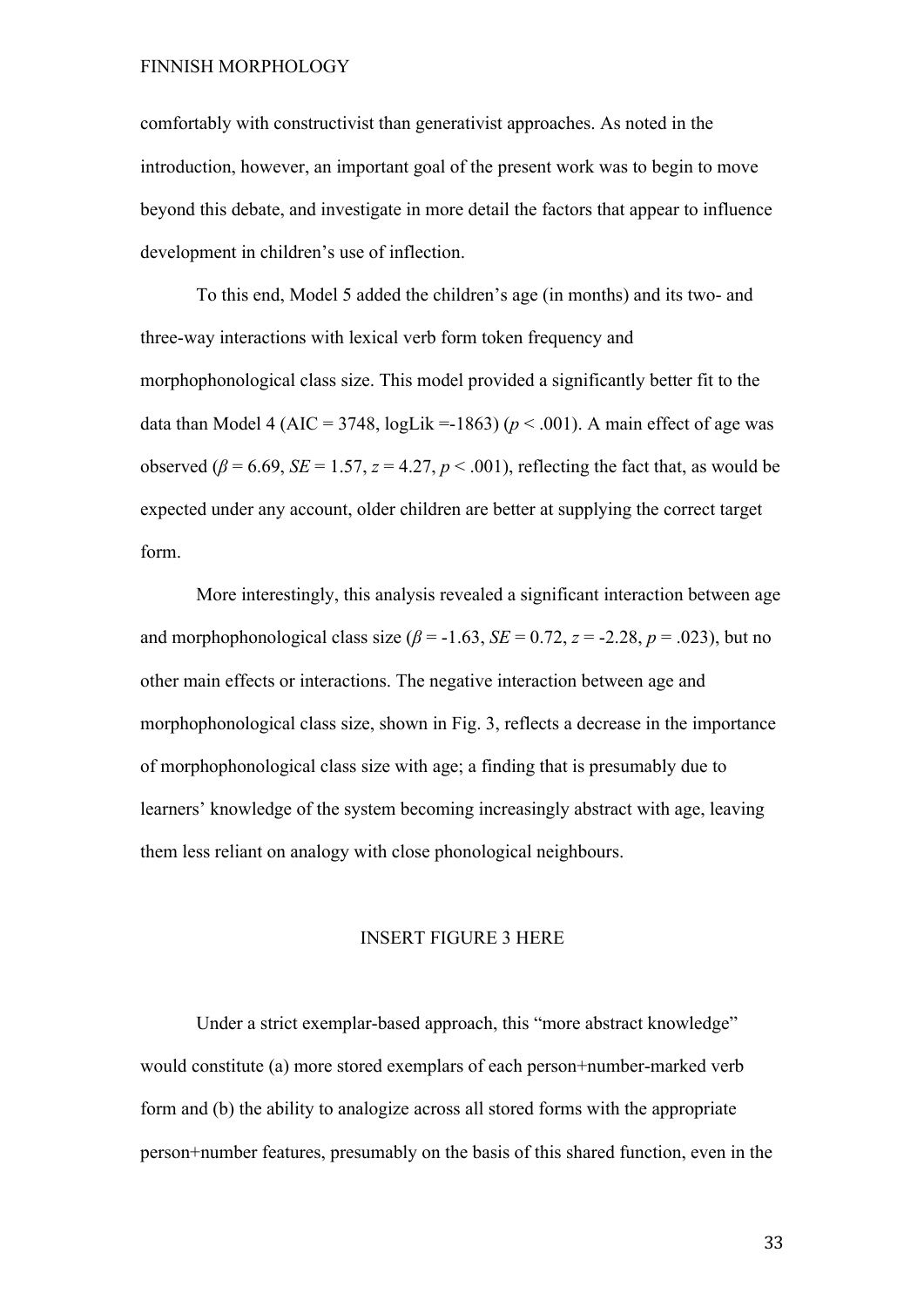absence of close phonological similarity. Under an account that posits the independent representation of linguistic generalizations, this "more abstract knowledge" would constitute stored *morphological schemas, constructions* or *slotand-frame patterns* such as *[STEM]-n* (a putative 1sg schema), with the [STEM] slot having no particular phonological restrictions (due to the phonological heterogeneity of the verb forms in the input that gave rise to this schema).

Either way, the developmental pattern is clear: At all ages, children make use of rote-learned individual ready-inflected verb forms (hence the main effect of lexical target form frequency and no interaction with age). At all ages, children make use of phonological analogy with stored forms, when the target form is of low frequency in the input, and therefore not stored (hence the negative interaction of frequency and morphophonological class size, but no three-way interaction with age). However, as development proceeds, children become less reliant on phonological analogy with stored forms, as they gain the abstract knowledge needed to supply the correct person/number form of any verb, regardless of its phonology (hence the negative interaction of age and morphological class size).

### **Discussion**

The present study constituted an elicited production study of Finnish present tense verb forms, designed to test the predictions of generativist and constructivist accounts of the acquisition of inflectional morphology. Four main findings were observed.

The first is that rates of person/number marking errors were as high as 32% for low frequency person/number contexts, even when excluding data from children who showed no evidence of having learned the relevant morpheme. This finding is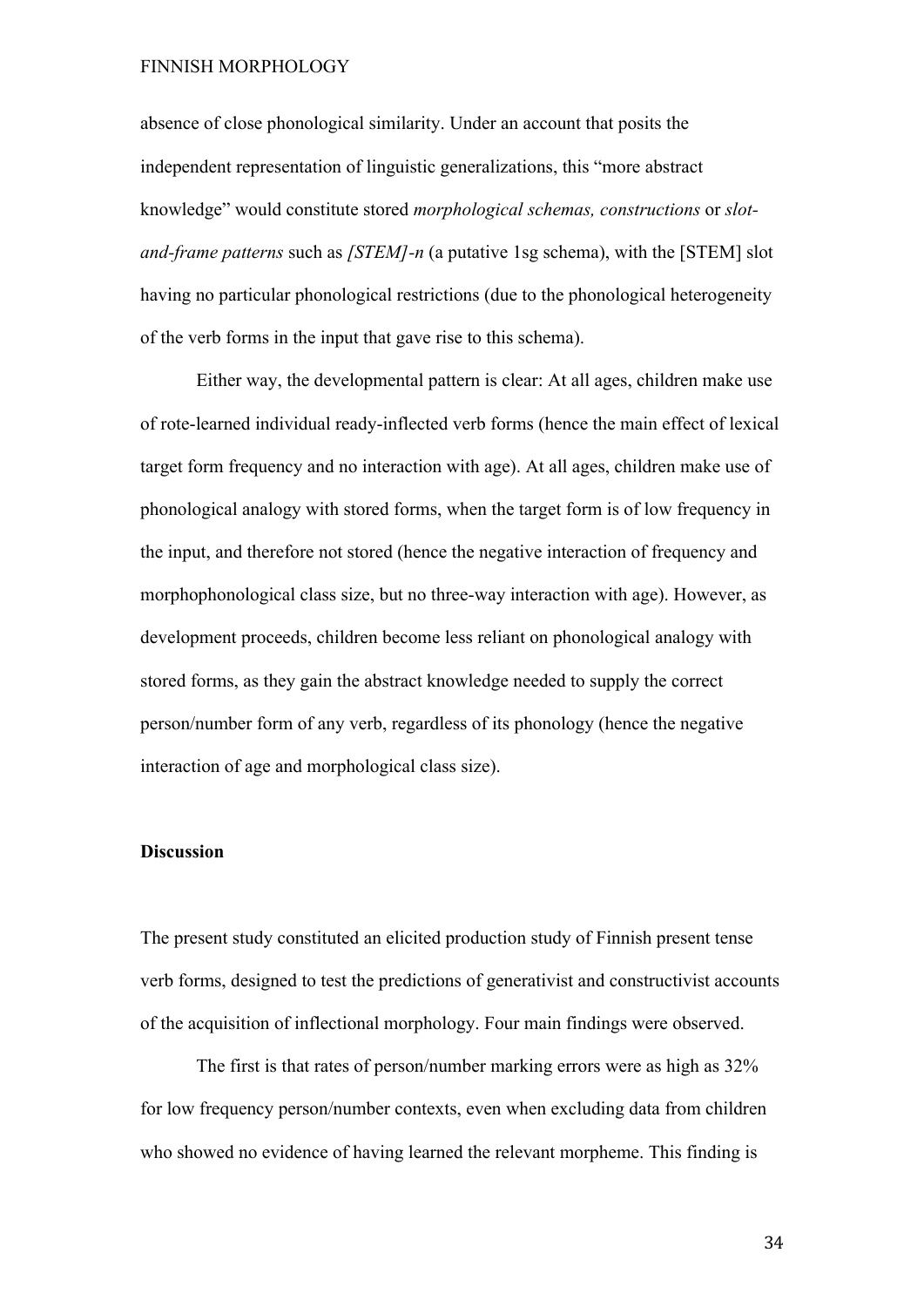predicted by constructivist accounts, but is more difficult to reconcile with generativist accounts, which predict very low error rates (at least, once the child has learned the relevant morpheme). Note that because we excluded children who did not produce at least one correct instance of the relevant person/number morpheme, this pattern cannot solely be a reflection of a tendency to avoid using certain person/number contexts for pragmatic reasons.

The second is that most errors involved the use of higher-frequency forms in lower frequency person/number contexts. Again, this finding is more consistent with constructivist accounts, but could, in principle, be reconciled with generativist accounts, provided that one is prepared to additionally posit a significant degree of rote-use of high-frequency lexical target forms, even after the point at which individual person/number marking morphemes appear to have been acquired; though it is important to stress that none of the generativist accounts discussed thus far do so.

The third is that error rates were predicted not only by the frequency of person/number contexts (e.g.,  $3sg > 2pl$ ), but also by the frequency of individual "ready-inflected" lexical target forms. Again, this finding is predicted by constructivist accounts, which posit an important role for rote-learning of individual lexical forms, and could be explained by a generativist account that adopted this assumption. As we noted in the introduction, the generativist accounts discussed up to this point implicitly rule out this assumption by taking all correctly inflected forms – even high frequency forms that could be rote learned - as evidence of abstract knowledge of inflection.

The fourth finding is that – for low frequency verbs - lower error rates were observed for verbs with high phonological neighborhood density, which allows children to generate otherwise-unavailable target forms by phonological analogy with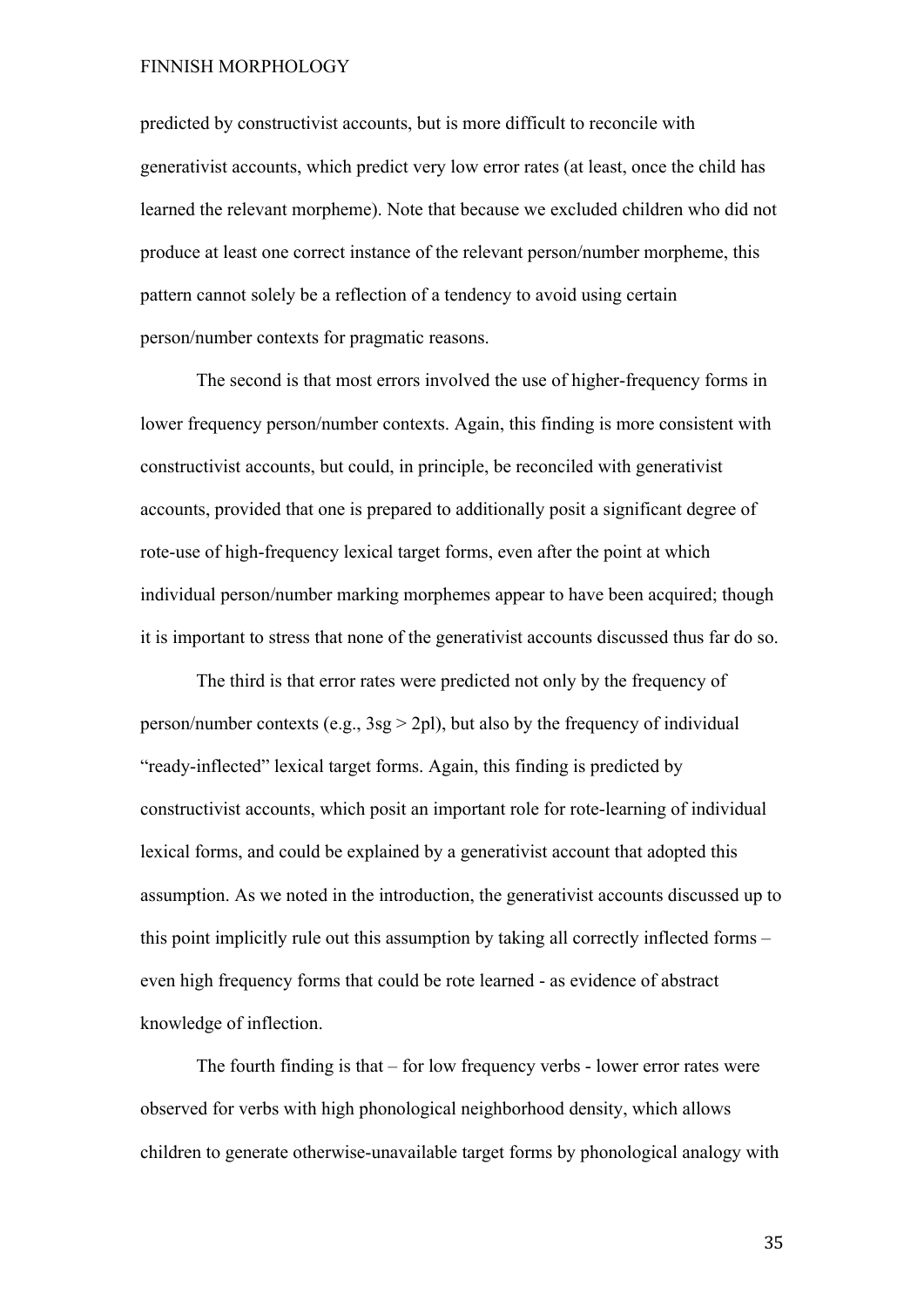stored neighbours. However, a negative interaction of age and morphological class size indicated that, as development proceeds, children become less reliant on phonological analogy with stored forms, as they gain the abstract knowledge needed to supply the correct person/number form of any verb, regardless of its phonology. Again, these findings are consistent with constructivist accounts, which posit a role for phonological analogy with stored neighbours, "regular" or "irregular" alike (e.g., Ambridge, 2010). None of the generativist accounts discussed up to this point incorporate a rule for phonological analogy in regular systems.

Do our findings therefore count against only the *particular* generativist accounts discussed in the introduction (Harris & Wexler, 1996; Hoekstra & Hyams, 1998; Wexler, 1998; Deen, 2004; Legate and Yang, 2007) or against generativist approaches to morphological acquisition *in general*? On the one hand, it is certainly true that these data count most straightforwardly against those particular accounts, which specifically and explicitly predict low rates of person/number marking error.

On the other hand, one could, in principle, posit a generativist account that assumed - in addition to early knowledge of an abstract person/number marking system - both (a) considerable use of rote-learned ready-inflected verb forms for a protracted period and (b) phonological analogy across such forms, even for regular forms. However, since such an account would, in effect, constitute a constructivist account with innate knowledge of an abstract system of verb inflection added on, the onus would be on the proponents of such an account to explain exactly what explanatory power the additional innate knowledge is adding. In particular, note that such an account could not take low error rates as evidence for innate abstract knowledge, as low error rates (i.e., high rates of correct use) could reflect the use of rote-learned forms.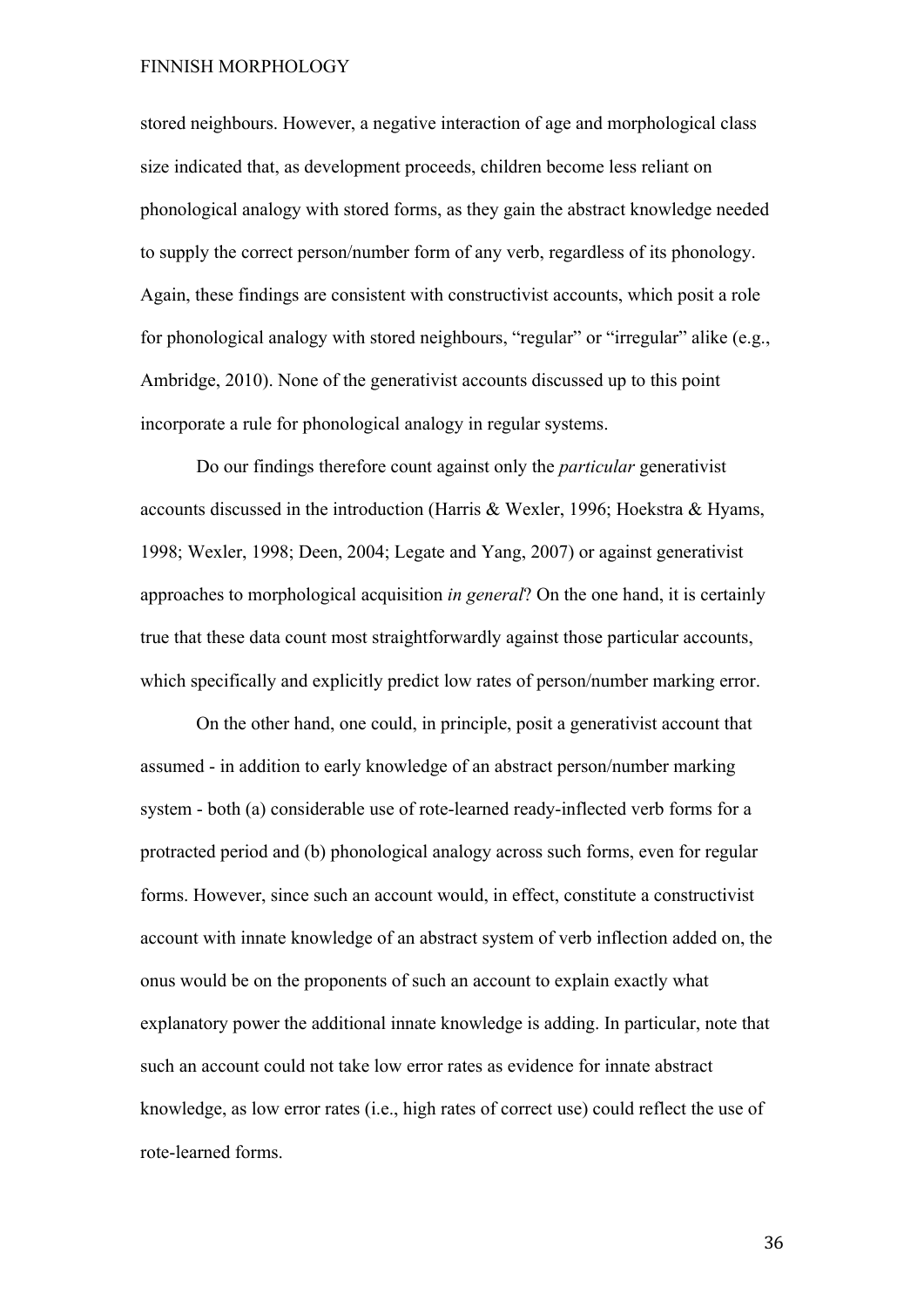One generativist account that exhibits some of these characteristics is Pinker's (1984) paradigm-building account. While this account shares with other generativist accounts the assumption that children start out with abstract knowledge of the cells of person/number marking paradigms, the process by which children fill in these cells – effectively generalizing gradually across stored exemplars – has more in common with constructivist accounts. We suggest, however, that the present findings nevertheless constitute evidence against Pinker's (1984) proposal, for two reasons. The first is the reason that we gave above: Given the present evidence that children are storing and gradually generalizing across individual inflected forms (as assumed by Pinker's, 1984, account), additionally positing innate abstract knowledge of the paradigm would seem to add little or nothing to the explanation.

The second reason is that, in order to account for the phonological neighbourhood effects observed in the present study, Pinker's (1984) account would have to add the assumption of phonological analogy across all stored forms. However, in his work on another domain of inflectional morphology - the English past-tense - Pinker explicitly rules out such a mechanism. For example, although Prasada and Pinker (1993) argue for phonological analogy across stored *irregular* verb forms, they not only argue specifically against the possibility of phonological analogy across *regular* morphological forms, but present a study designed specifically to provide empirical evidence against this possibility (whether or not it successfully does so is a matter of debate; see Albright & Hayes, 2003; Ambridge, 2010). Since all of the verb forms in the present study are regular, Prasada and Pinker's (1993) account would seem to specifically predict that an effect of phonological neighborhood density will *not* occur.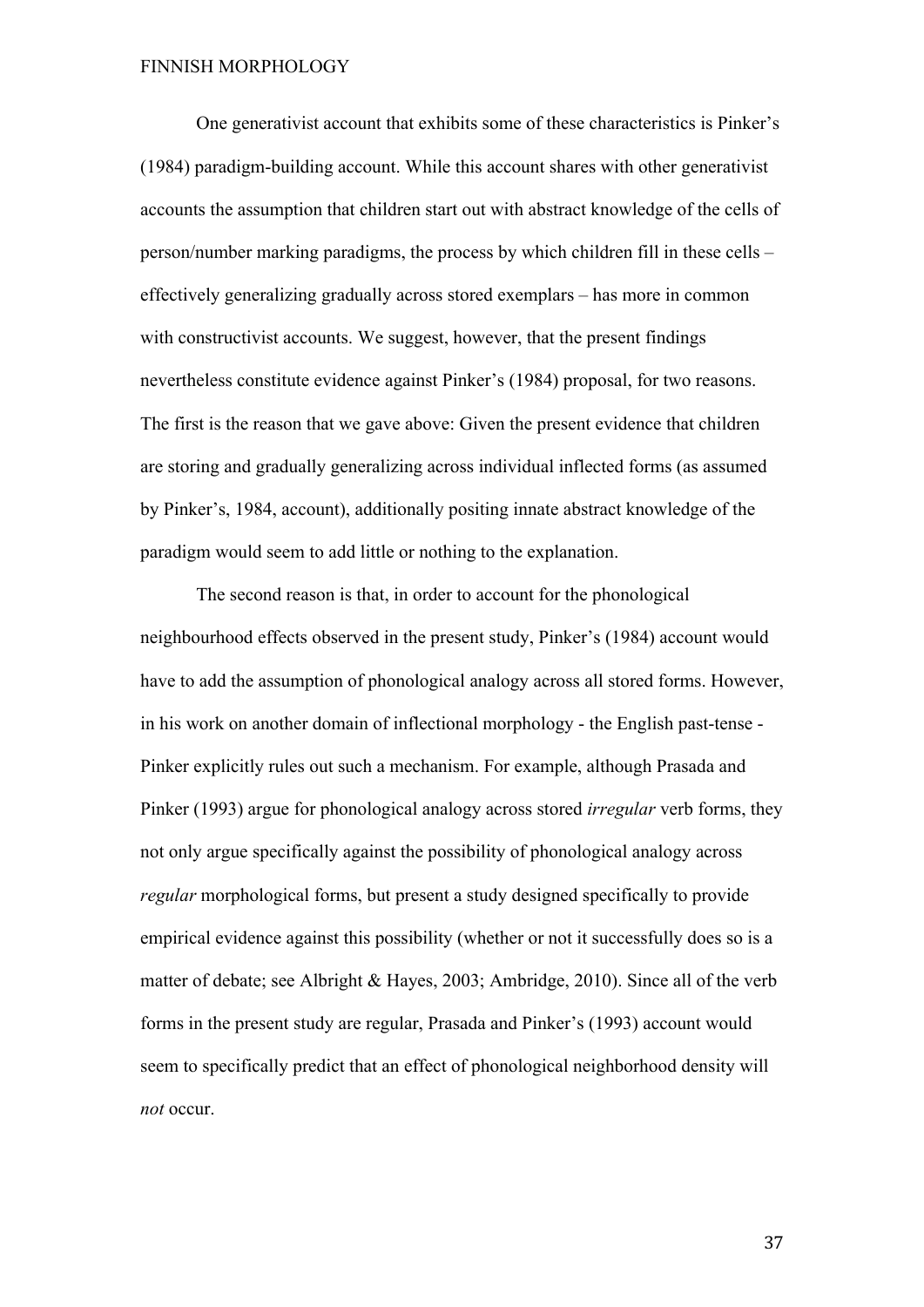Thus, although no study could ever provide definitive evidence against all possible future generativist accounts, on our view, the present findings both (a) constitute evidence against all generativist accounts that have been proposed so far (including Pinker, 1984) and (b) suggest that any future account would have to include such a large role for exemplar storage and analogy, that its generativist underpinnings would be seriously undermined: Given that children generate non-rotestored forms by analogizing across stored exemplars, what do we gain by positing that – sometimes – they may additionally generate them using algebraic rules based on an innate abstract system?

It must be noted that due to the nature of Finnish, an obvious limitation of the present study is the fact that it is impossible to know for certain that, when apparent errors were made, children were indeed attempting to produce the target person+number marked form (subjects are almost always omitted in conversational Finnish). Note, however, that because we excluded children who did not produce at least one correct instance of the relevant person/number morpheme, the high error rates observed for certain inflectional contexts cannot solely be a reflection of a tendency to avoid these contexts for pragmatic reasons (e.g., using a 2sg form rather than a 2pl form because the child prefers to describe the actions of the dog alone, rather than the dog and the experimenter). The fact that these errors (e.g., substitutions of 2sg for 2pl) did not occur at random, but were predicted by both token lexical frequency and phonological neighborhood density provides further evidence that at least the majority were indeed errors, rather than pragmatic substitutions. Furthermore, the pattern of results is very similar to that observed in naturalistic studies of Spanish (Aguado-Orea, 2004) and Brazilian-Portuguese (Rubino & Pine, 1998), suggesting that any occasional misclassifications of errors as well-formed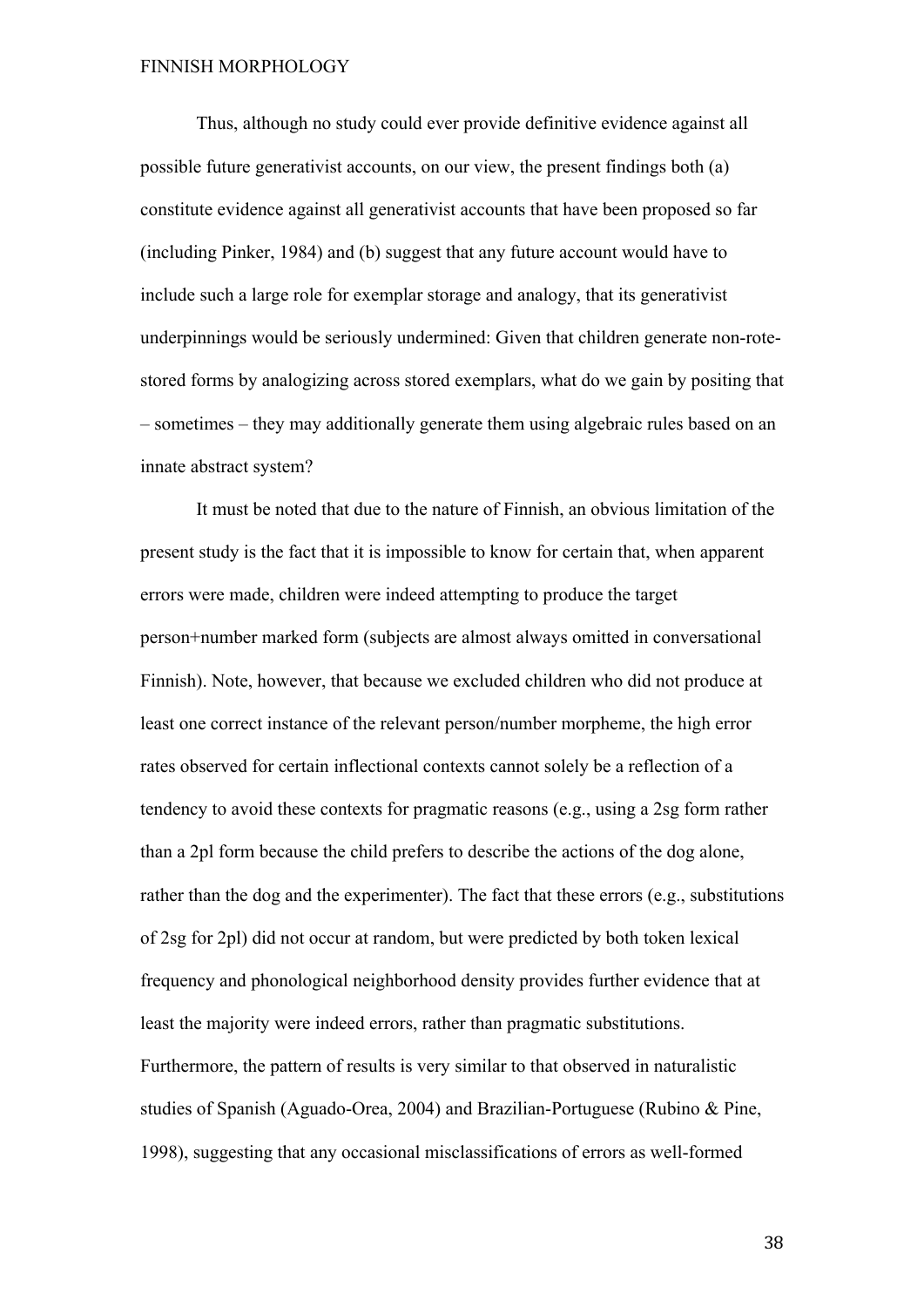attempts at non-target person+number forms did not substantially affect the overall pattern observed.

Nevertheless, in order to clarify this issue, it may be useful to conduct future studies using paradigms that encourage the production of subjects (e.g., priming and/or sentence completion). Furthermore, as noted in the introduction, few – if any studies have examined children's use of inflections in such detail as the present study. Extending this elicited production method to other languages including those that have more complex present tense paradigms (e.g., Spanish with its different conjugation classes) would be informative.

Future research should also address the issue of how children's use of inflection becomes adult-like. The present study provides evidence that children move away from reliance on phonological analogy with neighbors and towards more abstract representations. It does not, however, address the issue of precisely how this change occurs, or what these more abstract representations look like. Do Finnishspeaking adults have, for example, an independently represented *[STEM]-n* construction or a cluster of exemplars tied together by functional as well as phonological similarity? In addition, even though adults seem to use these more abstract representations, there are probably circumstances in which they instead retrieve a ready-inflected form or apply phonological analogy to a close neighbor. Presumably, adults use a mixture of all three strategies, depending – among other factors – on the frequency of the target form, and hence the strength of its representation in memory. Further research is required to fully understand the complex relationship between these factors.

In conclusion, the present findings suggest that any successful account of the acquisition of verb morphology will need to include a role for rote-storage of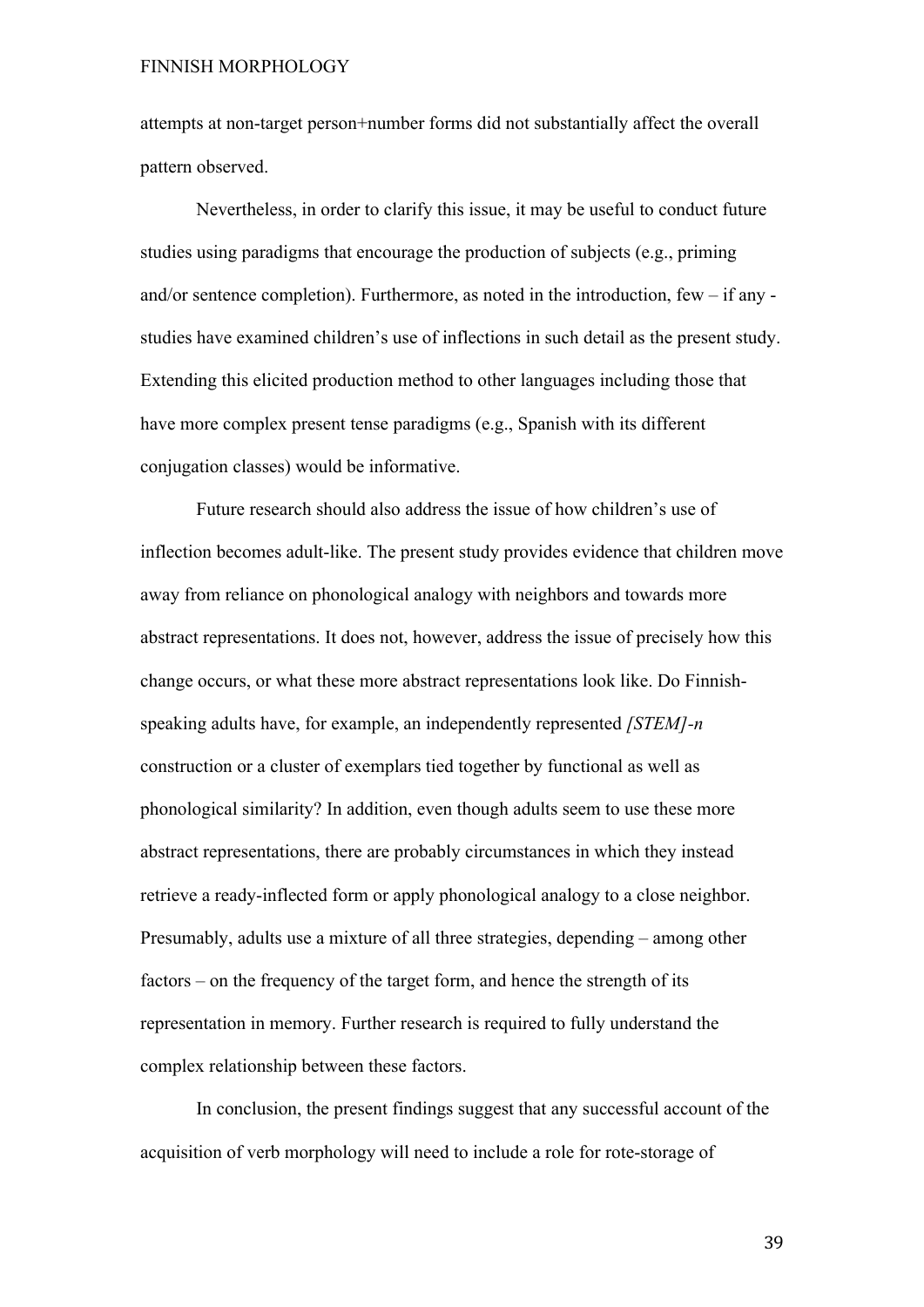individual inflected forms as well as phonological analogy across such forms. Explaining how children move from this early stage characterized by rote-learning and errors in low frequency parts of the inflectional system to the fully-productive, error-free adult system remains a challenge for all theoretical approaches. It is to be hoped that future studies of inflectional morphology will cast more light on the relative balance of input-based learning and innate categories and formal rules; an issue that has important theoretical implications not only for accounts of morphological acquisition, but also for accounts of language acquisition in general.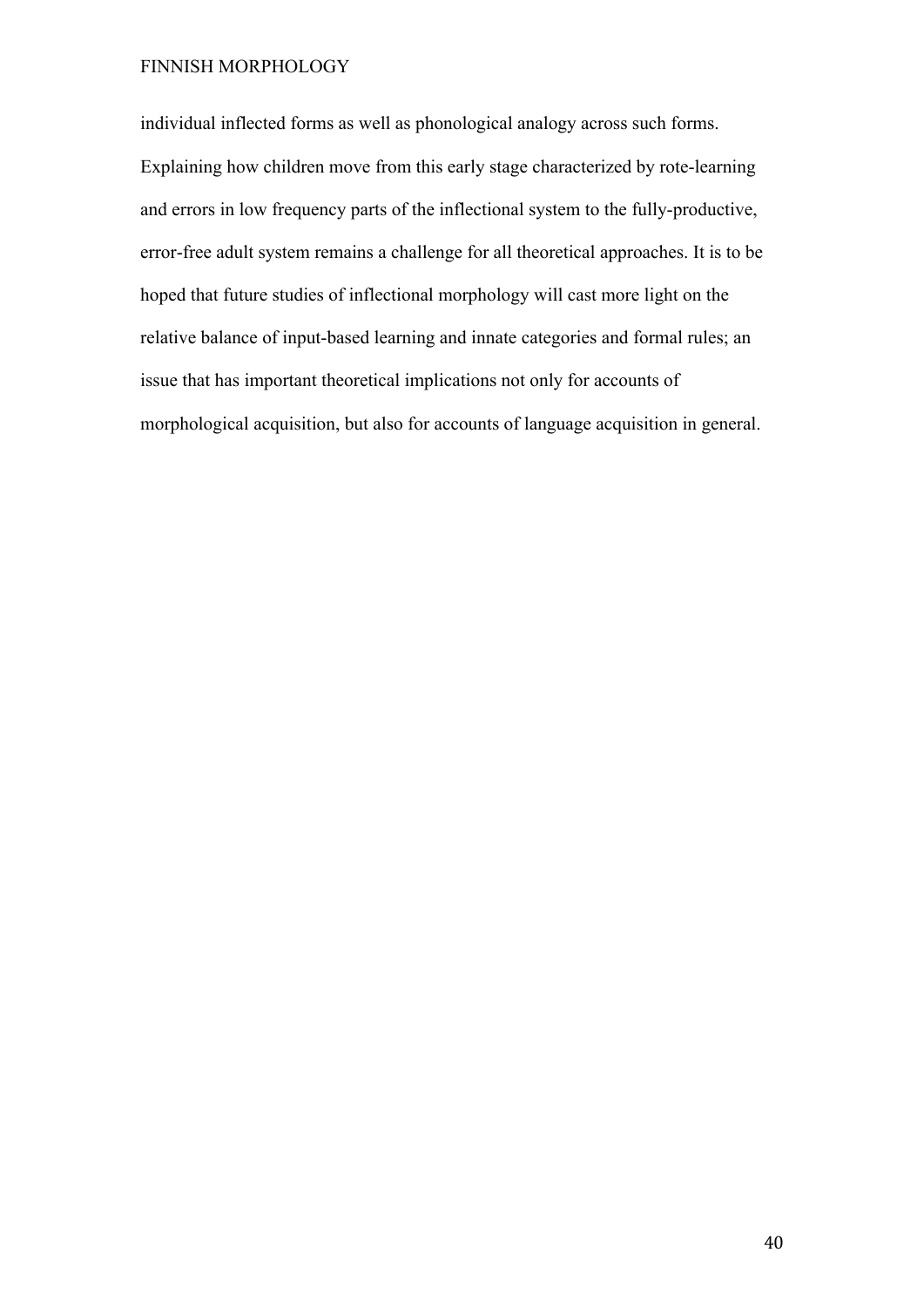### **References**

- Aguado-Orea, J. (2004). *The acquisition of morpho-syntax in Spanish: implications for current theories of development*. Unpublished doctoral dissertation, University of Nottingham, UK.
- Albright, A., & Hayes, B. (2003). Rules vs. analogy in English past tenses: A computational/experimental study. *Cognition*, *90*, 119–161.
- Ambridge, B. (2010). Children's judgments of regular and irregular novel past tense forms: New data on the dual- versus single-route debate. *Developmental Psychology*, *46*, 1497-1504.
- Baayen, R. H. (2008). *Analyzing linguistic data: A practical introduction to statistics using R*. Cambridge, England: Cambridge University Press.
- Balota, D. A., Pilotti, M., & Cortese, M. J. (2001). Subjective frequency estimates for 2,938 monosyllabic words. *Memory & Cognition*, *29*(4), 639-647.
- Bates, E., & MacWhinney, B. (1989). Functionalism and the Competition Model. In B. MacWhinney, & E. Bates (Eds.), *The crosslinguistic study of sentence processing*. New York: Cambridge University Press.
- Berko, J. (1958). The child's learning of English morphology. *Word*, *14*, 150-177.
- Blom, W.B.T. & Wijnen, F.N.K. (2013). Optionality of finiteness: Evidence for a no overlap stage in Dutch child language. *First language*, *33*, 225-245.
- Booij, G. (2010). Construction morphology. *Language and Linguistics Compass*, *4*(7), 543-555.
- Bowerman, M. F. (1973). *Early Syntactic Development: A Crosslinguistic Study with Special Reference to Finnish*. London: Cambridge University Press.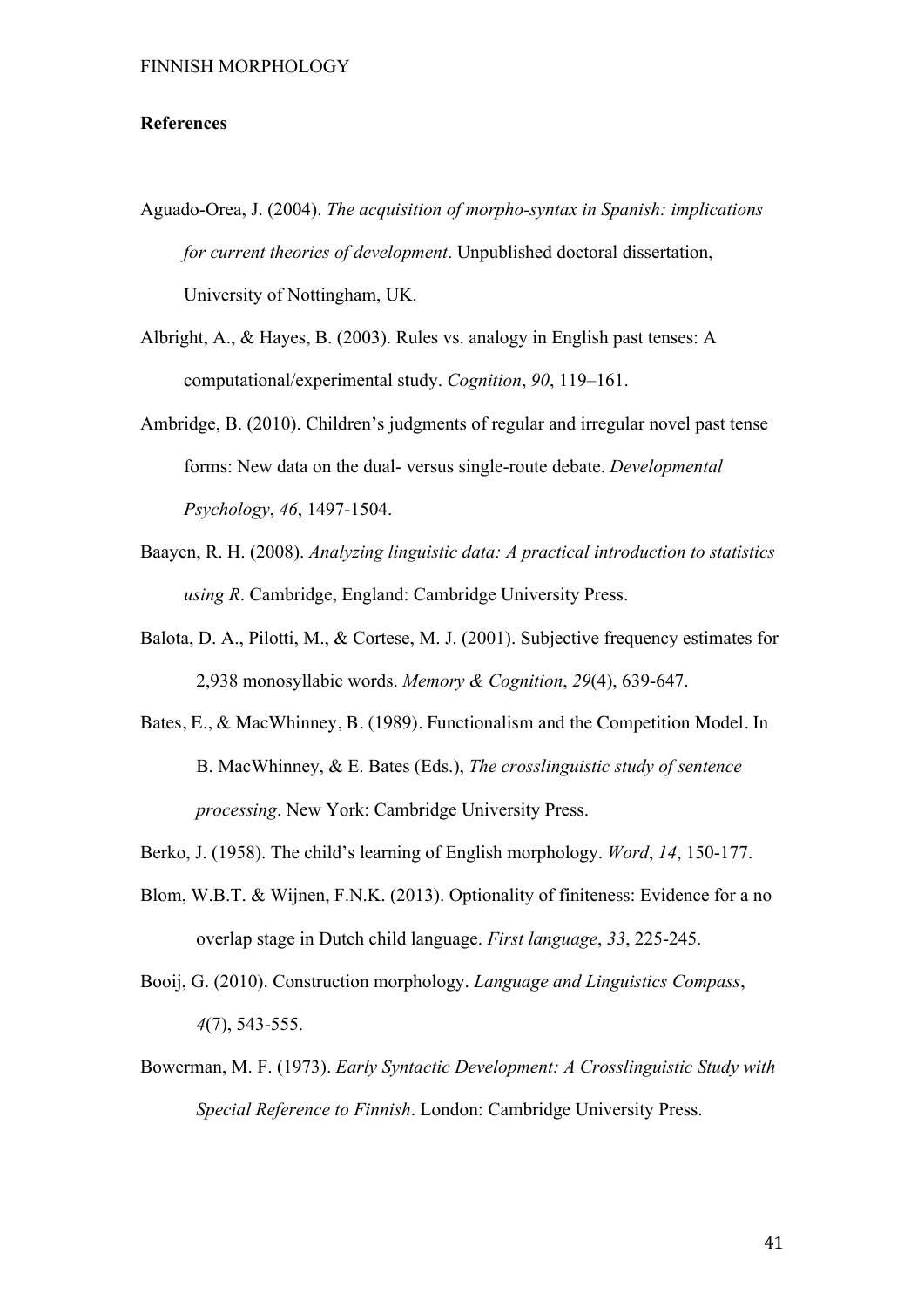- Brown, R. (1973). *A First Language: The Early Stages*. Cambridge: Harvard University Press.
- Bybee, J. L. (1995). Regular morphology and the lexicon. *Language and Cognitive Processes*, *10*, 425-455.
- Bybee, J. L. (2001). *Phonology and language use*. Cambridge: Cambridge University Press.
- Bybee, J. L. (2013). Usage-based theory and exemplar representation. In Thomas Hoffman and Graeme Trousdale (eds.) *The Oxford Handbook of Construction Grammar*, pp. 49-69. Oxford University Press.
- Bybee, J., & Scheibman, J. (1999). The effect of usage on degrees of constituency: the reduction of *don't* in English. *Linguistics* 37, 575-596.
- Cazden, C. B. (1968). The acquisition of noun and verb inflections. *Child Development*, *39*, 433-448.
- Chomsky, N. (1995). *The Minimalist program*. *Cambridge, MA*: MIT Press.
- Cipriani, P., Chilosi, A. M., Bottari, P. & Pfanner, L. (1991). *L'acquisizione della morfosintassi: Fasi e processi*. Padova: Unipress.
- Clahsen, H., & Penke, M. (1992). The acquisition of agreement morphology and its syntactic consequences. In J. Meisel (Ed.), *The acquisition of verb placement. Functional categories and V2 phenomena in language acquisition* (pp. 181- 224). Dordrecht: Kluwer.
- Crain, S., & Thornton, R. (2012). Syntax acquisition. *WIREs Cognitive Science*, *3*, 185–203.
- Croft, W., & Cruse, D. A. (2004). *Cognitive linguistics*. Cambridge University Press.
- Dabrowska, E. (2008). The effects of frequency and neighbourhood density on adult speakers productivity with Polish case inflections: An empirical test of usage-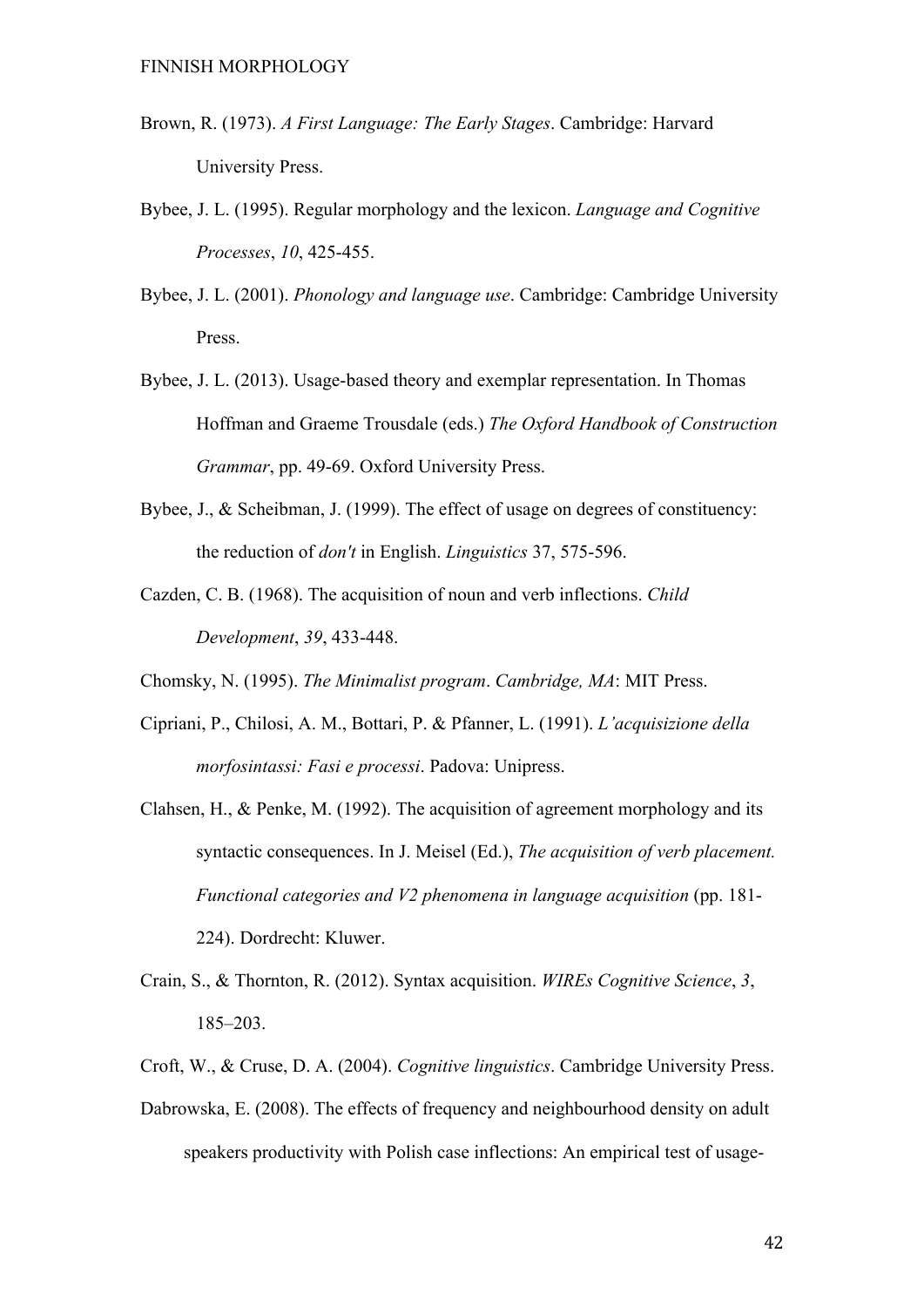based approaches to morphology. *Journal of Memory and Language*, *58*, 931- 951.

- Dabrowska, E., & Szczerbinski, M. (2006). Polish children's productivity with case marking: the role of regularity, type frequency, and phonological diversity. *Journal of Child Language*, *33*, 559-597.
- Deen, K. U. (2004). Productive agreement in Swahili: Against a piecemeal approach. In A. Brugos, M. R. Clark-Cotton & S. Ha (Eds.), *Proceedings of the 29th Annual Boston University Conference on Language Development* (pp. 156-167). Boston: Cascadilla Press.
- Gathercole, V. C. M., Sebastian, E. and Soto, P. (1999). The early acquisition of Spanish verbal morphology: across-the-board or piecemeal knowledge? *International Journal of Bilingualism*, 2-3, 133–82.
- Guasti, M. T. (2004). *Language acquisition: The growth of grammar*. Cambridge, MA: MIT Press.
- Hakulinen, A., Vilkuna, M., Korhonen, R., Koivisto, V., Heinonen, T., & Alho, I. (2004). *Iso suomen kielioppi.* Helsinki, Finland: Suomalaisen Kirjallisuuden Seura.
- Harris, T. & Wexler, K. (1996). The optional infinitive stage in child English. In H. Clahsen (Ed.), *Generative perspectives on language acquisition* (pp. 1-42). Amsterdam: John Benjamins.
- Hoekstra, T., & Hyams, N. (1998). Aspects of Root Infinitives. *Lingua, 106*, 81-112.
- Janssen, D. P., Roelofs, A., & Levelt, W. J. (2002). Inflectional frames in language production. *Language and Cognitive Processes*, *17*(3), 209-236.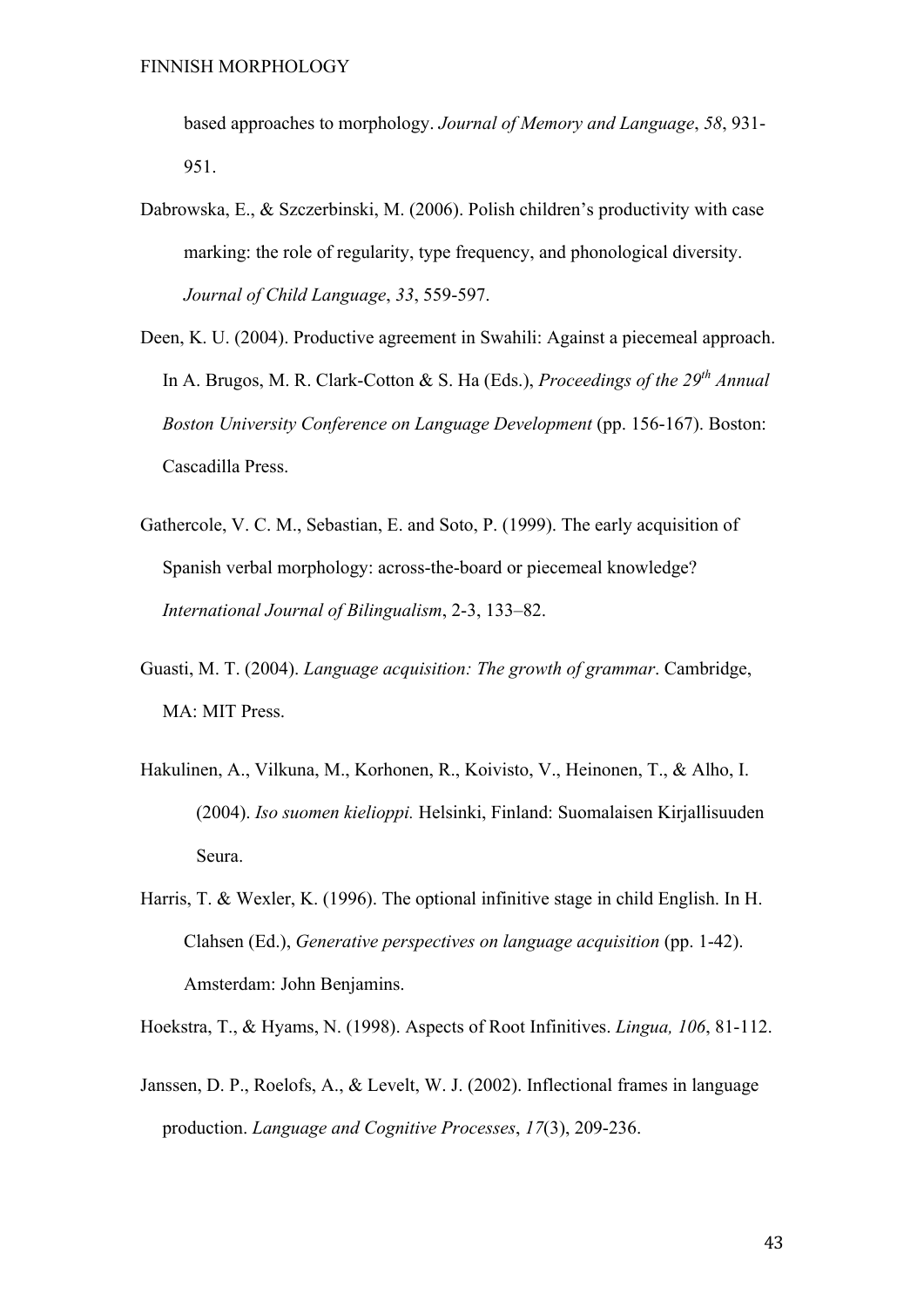- Karlsson, F., & Koskenniemi, K. (1985). A process model of morphology and lexicon. *Folia Linguistica*, *XIX(1-*2), 217-231.
- Kirjavainen, M., Nikolaev, A., & Kidd, E. (2012). The effect of frequency and phonological neighbourhood density on the acquisition of past tense verbs by Finnish children. *Cognitive Linguistics*, *23*, 273-315.
- Kunnari, S., Savinainen-Makkonen, T., Leonard, L. B., Mäkinen, L., Tolonen, A-K., Luotonen, M., & Leinonen, E. (2011). Children with Specific Language Impairment in Finnish: the use of tense and agreement inflections. *Journal of Child Language*, *38*, 999-1027.
- Legate, J. A., & Yang, C. (2007). Morphosyntactic learning and the development of tense. *Language Acquisition*, *14*, 315-344. doi:10.1080/10489220701471081
- Leonard, L. B., Caselli, M. C., & Devescovi, A. (2002). Italian children's use of verb and noun morphology during the preschool years. *First Language*, *22*, 287- 304.
- Lukacs, A., Leonard, L. B., Kas, B., & Pleh, C. (2009). The use of tense and agreement by Hungarian-speaking children with language impairment. *Journal of Speech, Language, and Hearing Research, 52*, 98-117.
- Lust, B. (2006). *Child language: Acquisition and growth*. Cambridge: Cambridge University Press.
- Maratsos, M. (2000). More overregularizations after all: New data and discussion on Marcus, Pinker, Ullman, Hollander, Rosen & Xu. *Journal of Child Language*, *27*, 183-212.

Marchman V. A. (1997). Children's productivity in the English past tense: The role of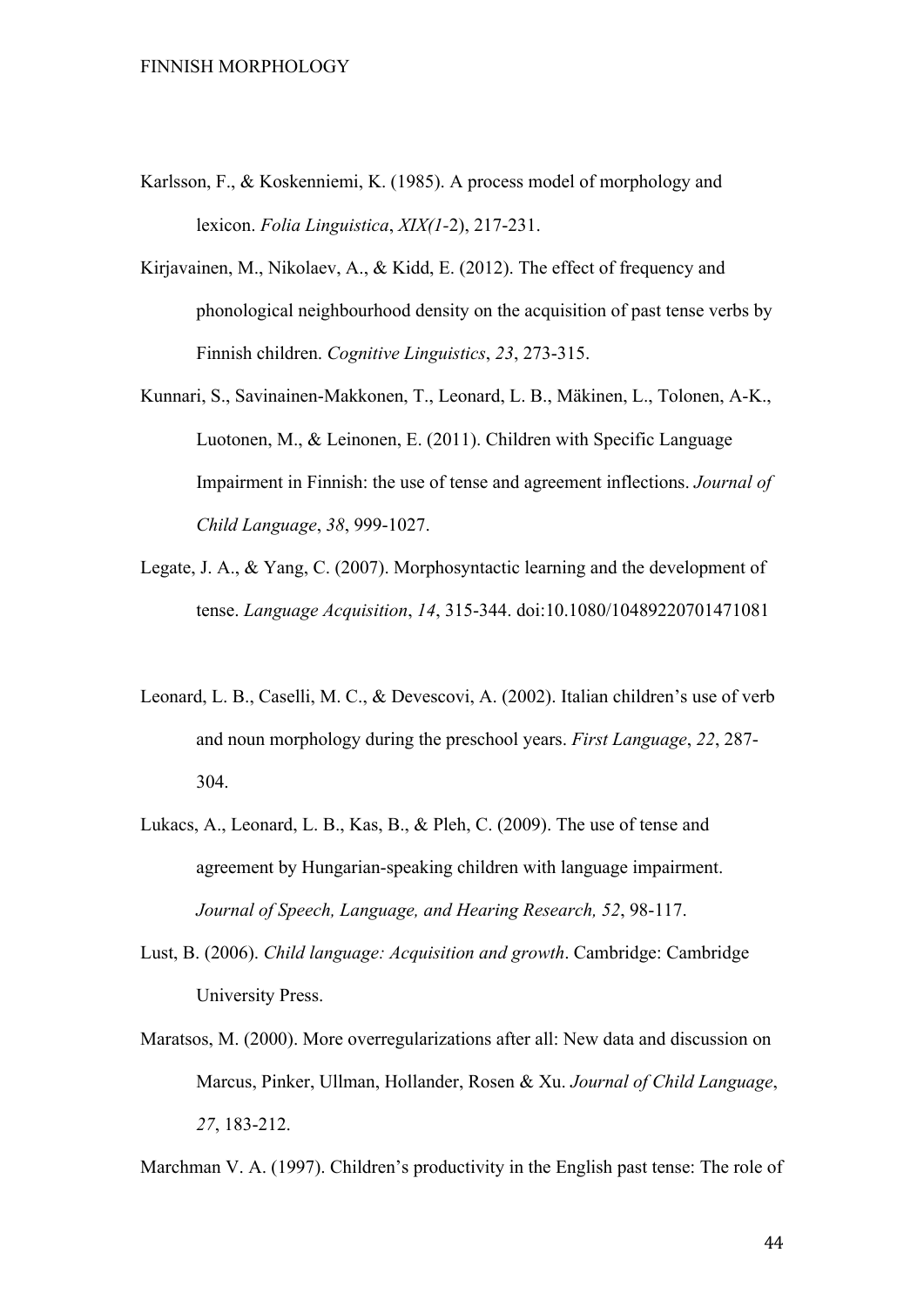frequency, phonology, and neighborhood structures. *Cognitive Science*, *21*, 283- 304.

- Marchman, V. A., Wulfeck, B., & Weismer, S. E. (1999). Morphological productivity in children with normal language and SLI: a study of the English past tense. *Journal of Speech, Language and Hearing Research*, *42*, 206-219.
- McClelland, J. L., & Patterson, K. (2002). Rules or connections in past-tense inflections: What does the evidence rule out? *Trends in Cognitive Sciences*, *6*, 465-472.
- Mielikäinen, A. (1984). Monikon 3.persoonon kongruenssi puhekielessä [Concord of 3rd person plural in present-day spoken Finnish]. *Virittäjä*, 162-175.
- Pine, J. M., Lieven, E. V. M., & Rowland, C. F. (1998). Comparing different models of the development of the English verb category. *Linguistics, 36,* 807-830.
- Pine, J. M., Conti-Ramsden, G., Joseph, K. L., Lieven, E. V. M. and Serratrice, L. (2008). Tense over time: testing the Agreement/Tense Omission Model as an account of the pattern of tense-marking provision in early child English. *Journal of Child Language*, 35, 55–75.
- Pinker, S. (1984). *Language learnability and language development*. Cambridge, MA: Harvard University Press.
- Pinker, S., & Ullman, M. T. (2002). The past and future of the past tense. *Trends in Cognitive Sciences*, *6*, 456-463.
- Pizzuto, E., & Caselli, M. C. (1992). The acquisition of Italian morphology: implications for models of language development. *Journal of Child Language*, *19*, 491-557.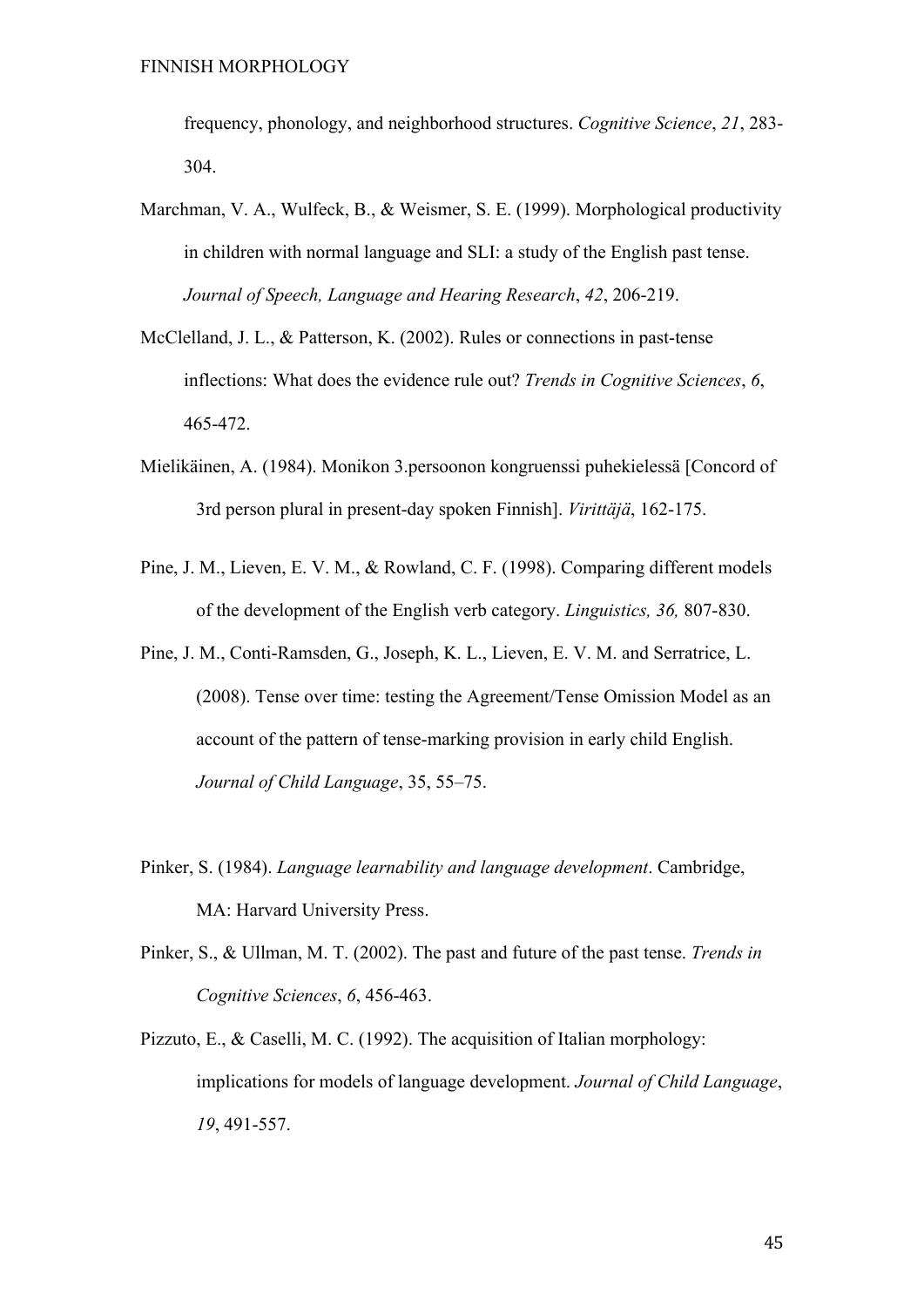- Prasada, S., & Pinker, S. (1993). Generalisation of regular and irregular morphological patterns. *Language and Cognitive Processes*, *8*, 1-56.
- Räsänen, S. H. M., Ambridge, B., & Pine, J. M. (2014). Infinitives or bare stems? Are English-speaking children defaulting to the highest frequency form? *Journal of Child Language*, *41*, 756-779.
- Rice, M. L. (2004). Growth models of developmental language disorders. In M. L. Rice & S. F. Warren (Eds.). *Developmental language disorders: From phenotypes to etiologies.* (pp. 207-240). Mahwah, NJ: Lawrence Erlbaum Associates.
- Riionheimo, H. (2002). Havaintoja itäsuomalaisen lapsen morfologisista poikkeamista : verbintaivutus. *Virittäjä*, *106*, 259-270.
- Rispoli, M., Hadley, P. A., & Holt, J. K. (2009). The growth of tense productivity. *Journal of Speech, Language and Hearing Research, 52*, 930-944.
- Rubino, R. B., & Pine, J. M. (1998). Subject-verb agreement in Brazilian Portuguese: what low error rates hide. *Journal of Child Language*, *25*, 35-59.
- Serra, M. & Solé, R. (1992). *Language acquisition in Spanish and Catalan children longitudinal study*. Universitat de Barcelona.
- Skousen, R., Lonsdale, D. & Parkinson, D.B. (eds) (2002). *Analogical Modeling. An exemplar-based approach to language.* Amsterdam: John Benjamins.
- Stavrakaki, S., & Clahsen, H. (2009). The perfective past tense in Greek child language. *Journal of Child Language, 36*, 113-142.
- Theakston, A. L., Lieven E. V., & Tomasello M. (2003). The role of input in the acquisition of third-person singular verbs in English. *Journal of Speech, Language, & Hearing Research*, 46, 863-877. doi:10.1044/1092- 4388(2003/067)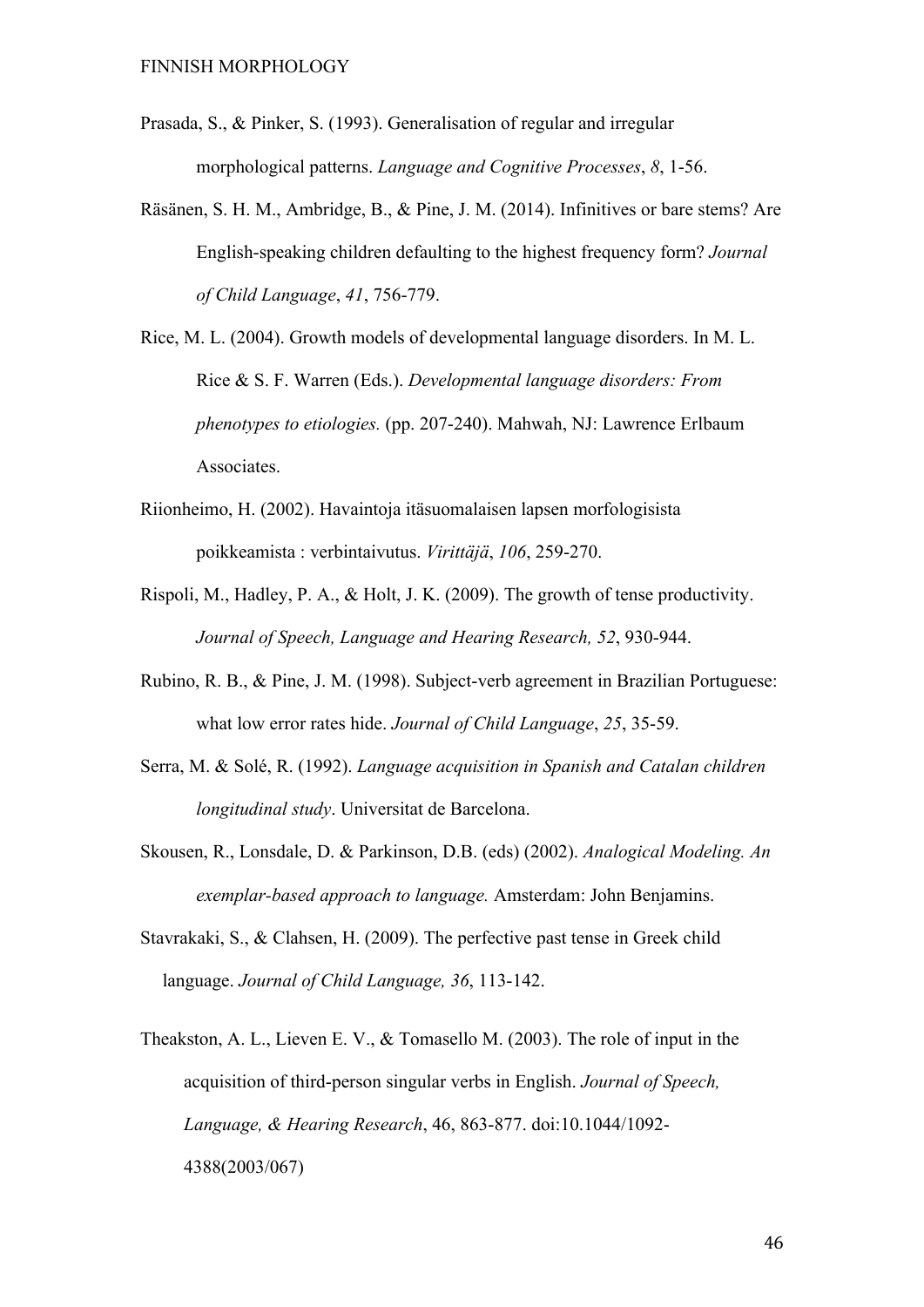- Tomasello, M. (2000). Do young children have adult syntactic competence? *Cognition*, *74*, 209-253.
- Tomasello, M. (2003). *Constructing a Language: A Usage-Based Theory of Language Acquisition*. Cambridge, MA: Harvard University Press.
- Wexler, K. (1998). Very early parameter setting and the unique checking constraint: A new explanation of the optional infinitive stage. *Lingua*, *106*, 23-79.
- Wilson, S. (2003). Lexically specific constructions in the acquisition of inflection in English. *Journal of Child Language*, *30*, 75-115.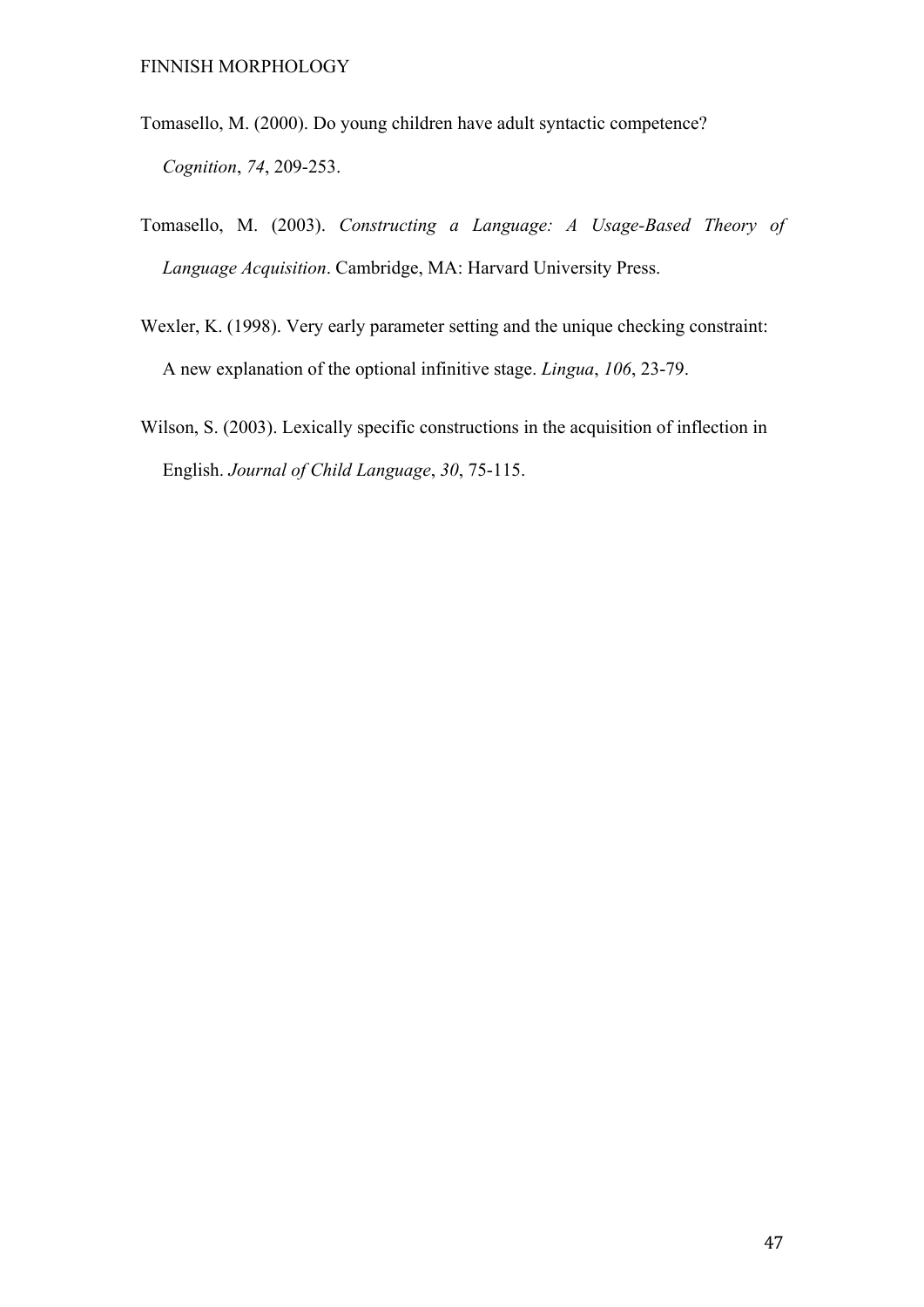# **Table 1. Examples of probe items**

| Verb       |                                               |                         |
|------------|-----------------------------------------------|-------------------------|
| inflection | <b>Elicitation</b> task                       | Expected response       |
|            |                                               |                         |
| 3sg pres   | <b>Watching the video</b>                     | Koira katso/o           |
|            | The experimenter asks: Mitä koira tekee?      | The dog looks           |
|            | 'What does the dog do?]                       |                         |
|            |                                               |                         |
| 1sg pres   | <b>Imitation of action</b>                    | (Minä) katso/n          |
|            | The experimenter tells the child that now     | $(I)$ look              |
|            | it is his/her turn to perform the action in   |                         |
|            | the video. Whilst acting out the action,      |                         |
|            | the Talking Dog asks: Mitä sinä teet?         |                         |
|            | [What are you doing?]                         |                         |
| 1pl pres   | <b>Imitation of action</b>                    | $(Me)$ katso/mme        |
|            | The experimenter tells the child that now     | (We) look               |
|            | it is their turn to perform the action in the |                         |
|            | video together. Whilst acting out the         |                         |
|            | action, the Talking Dog asks: Mitä te         |                         |
|            | teette? [What are you-pl doing?]              |                         |
| 2sg pres   | <b>Watching the video</b>                     | $(Sin\ddot{a})$ katso/t |
|            | The Talking Dog asks: Mitä minä teen?         | $(You)$ look            |
|            | [What am I doing?]                            |                         |

Examples of the probe items using the verb *katsoa* '*to look*'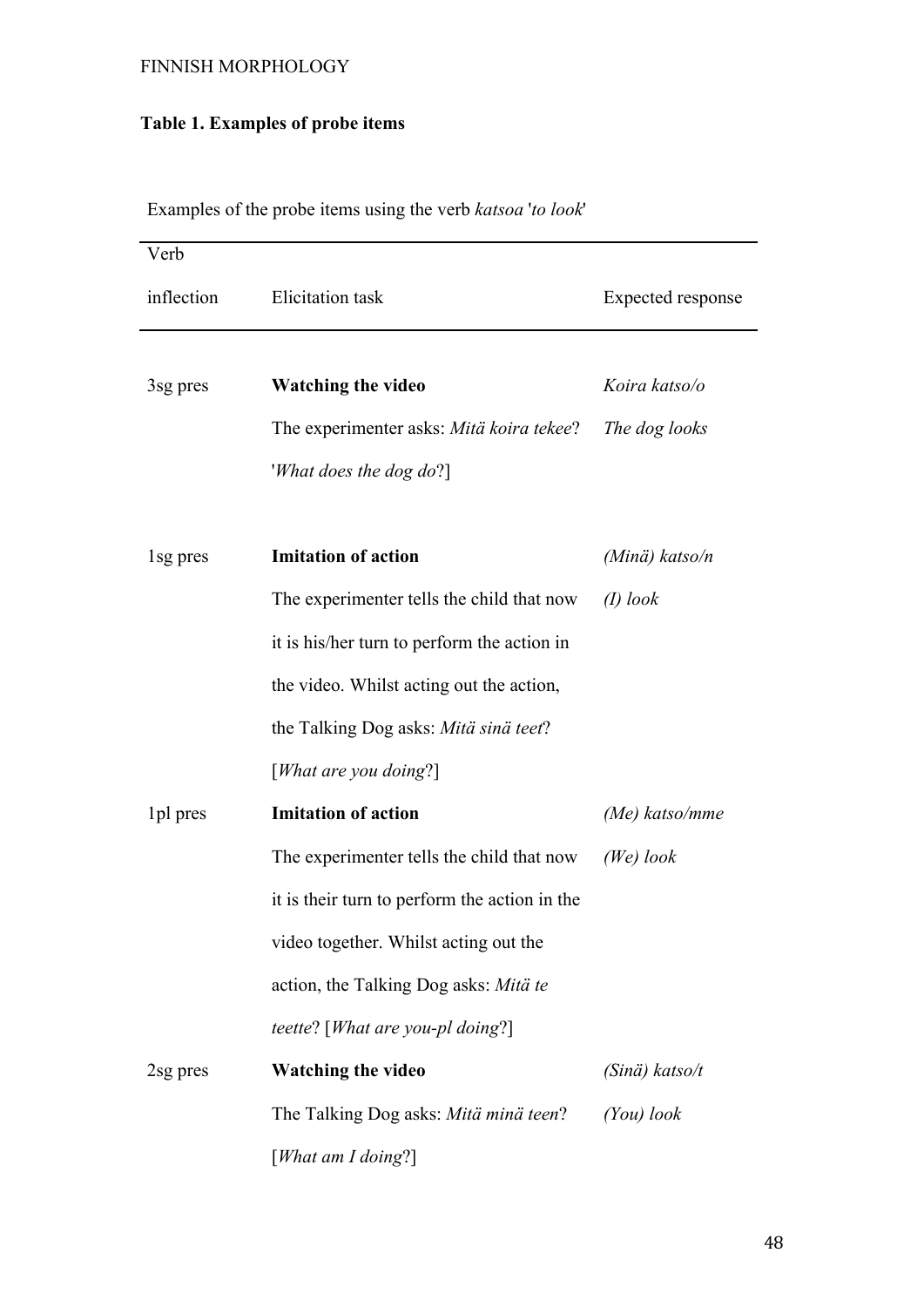2pl pres **Watching the video** *(Te) katso/tte* The Talking Dog asks: *Mitä me teemme?* [*What are we doing*?] *(You-pl) look*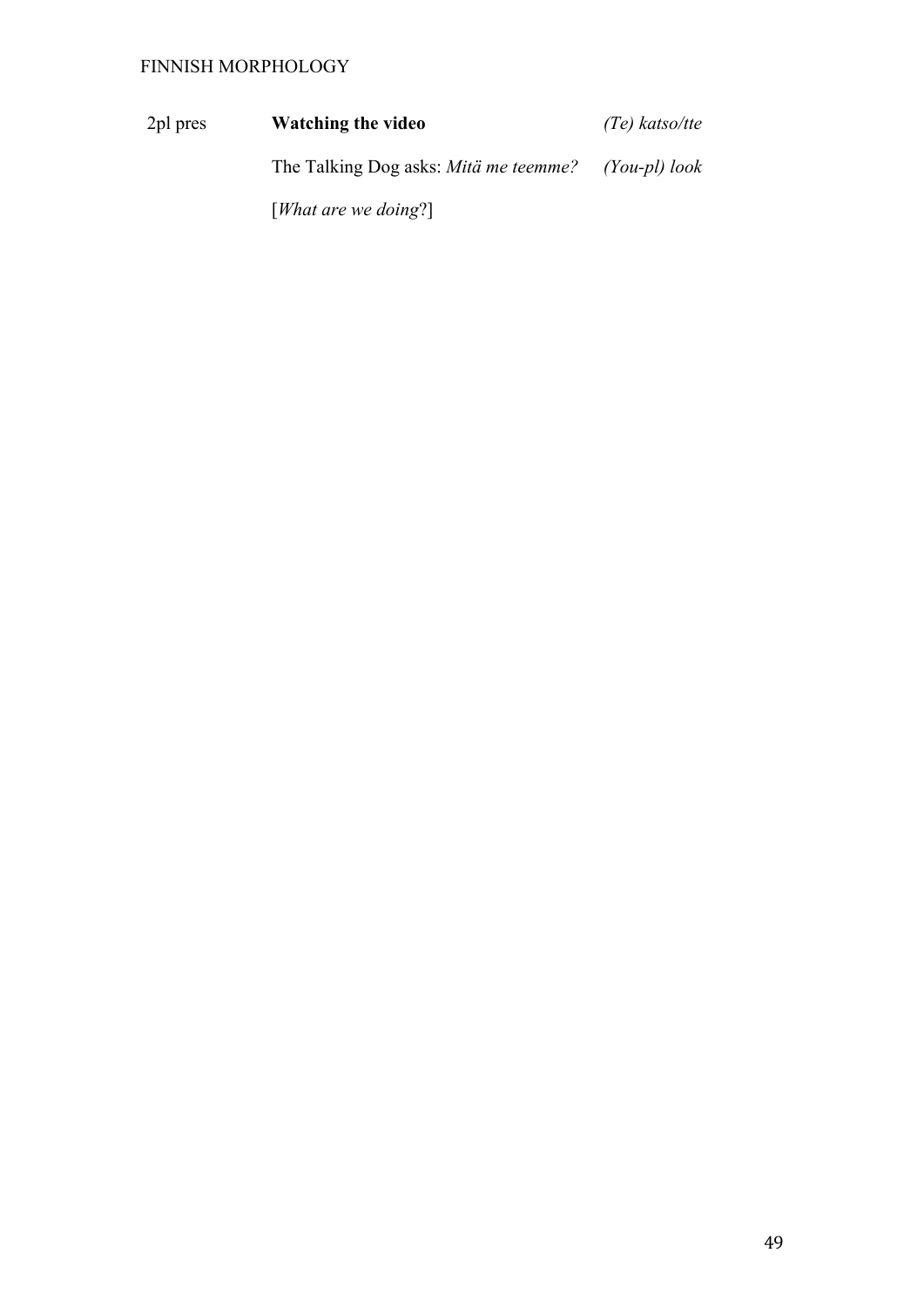# **Table 2. Mean proportion of correct forms for each verb**

|                 | Glossary (low/high  |                    | Proportion |
|-----------------|---------------------|--------------------|------------|
|                 | frequency status in | Number of children | correct    |
|                 | brackets)           | contributing data  | inflection |
| Aterioida       | To eat (low)        | 7/41               | 0.86       |
| <b>Hymyillä</b> | To smile (high)     | 35/41              | 0.84       |
| Ilakoida        | To be happy (low)   | 29/41              | 0.86       |
| <i>Iloita</i>   | To be happy (high)  | 31/41              | 0.83       |
| Juoda           | To drink (high)     | 38/41              | 0.92       |
| Katsoa          | To watch (high)     | 37/41              | 0.87       |
| Kävellä         | To walk (high)      | 39/41              | 0.85       |
| Kisata          | To play (low)       | 26/41              | 0.92       |
| Kohota          | To get up (low)     | 27/41              | 0.78       |
| Kököttää        | To stand (low)      | 28/41              | 0.85       |
| Kulauttaa       | To drink (low)      | 10/41              | 0.93       |
| Lastata         | To pack (low)       | 32/41              | 0.85       |
| Leikata         | To cut (high)       | 41/41              | 0.86       |
| Liikuttaa       | To take (low)       | 33/41              | 0.90       |
| Löpistä         | To talk (low)       | 27/41              | 0.83       |
| Lukita          | To lock (high)      | 34/41              | 0.85       |
| Lyödä           | To hit (high)       | 35/41              | 0.92       |
| Maalata         | To paint (high)     | 36/41              | 0.87       |
| Myhäillä        | To smile (low)      | 30/41              | 0.85       |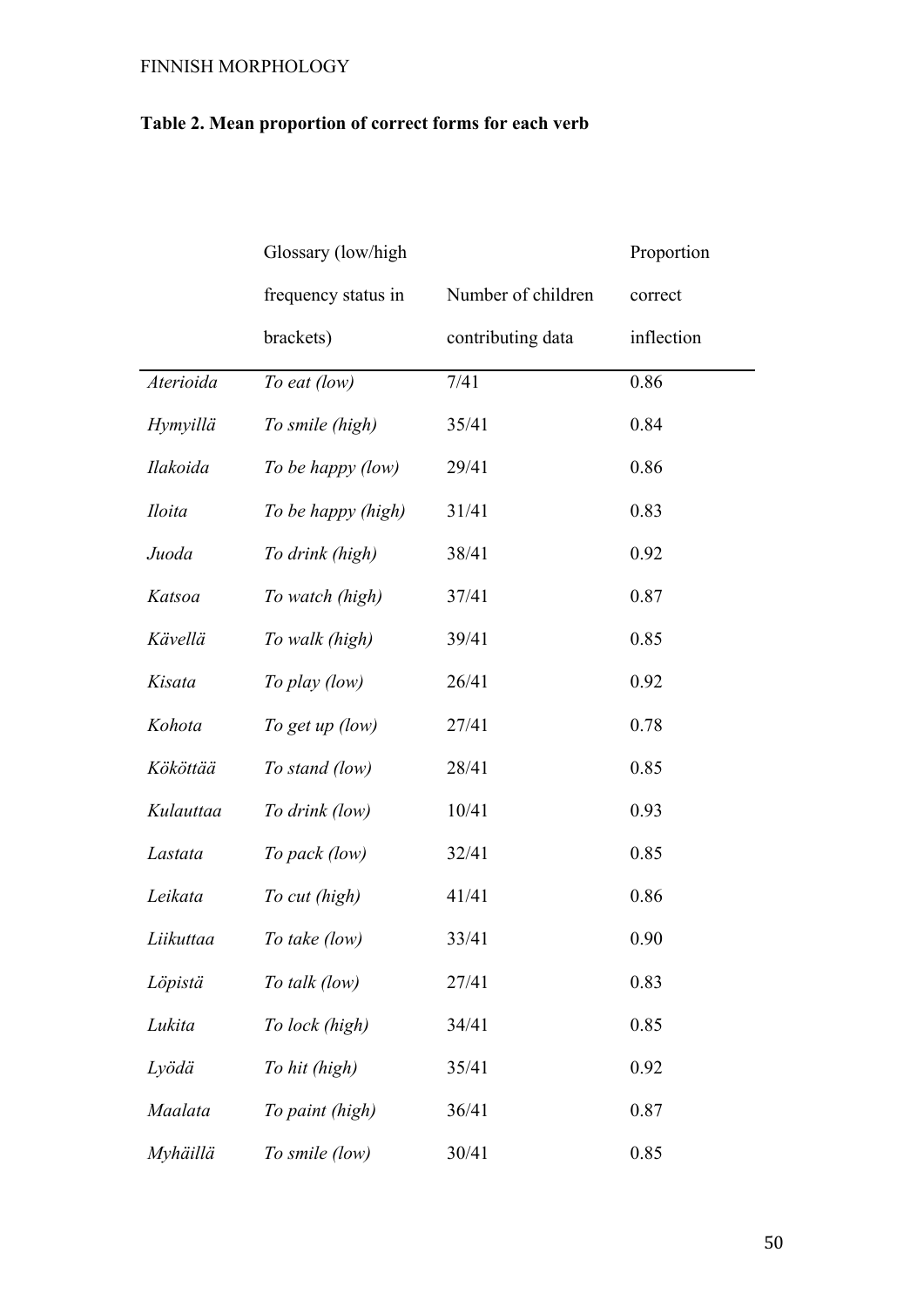| <b>Nousta</b> | To get up (high) | 37/41 | 0.86 |
|---------------|------------------|-------|------|
| Nukkua        | To sleep (high)  | 41/41 | 0.82 |
| Pakata        | To pack (high)   | 38/41 | 0.88 |
| Panna         | To put (high)    | 28/41 | 0.81 |
| Pelata        | To play (high)   | 36/41 | 0.82 |
| Piiskata      | To hit (low)     | 31/41 | 0.81 |
| Puhua         | To talk (high)   | 33/41 | 0.87 |
| Saksia        | To cut (low)     | 24/41 | 0.82 |
| Salvata       | To lock (low)    | 32/41 | 0.89 |
| Seisoa        | To stand (high)  | 39/41 | 0.85 |
| Sijoittaa     | To put (low)     | 30/41 | 0.87 |
| Silmäillä     | To watch (low)   | 30/41 | 0.77 |
| Sivellä       | To paint (low)   | 27/41 | 0.79 |
| Syödä         | To eat (high)    | 40/41 | 0.91 |
| Talsia        | To walk (low)    | 30/41 | 0.80 |
| Uinua         | To sleep (low)   | 15/41 | 0.85 |
| Viedä         | To take (high)   | 33/41 | 0.92 |

# **Table 3. Error rates by inflectional target context**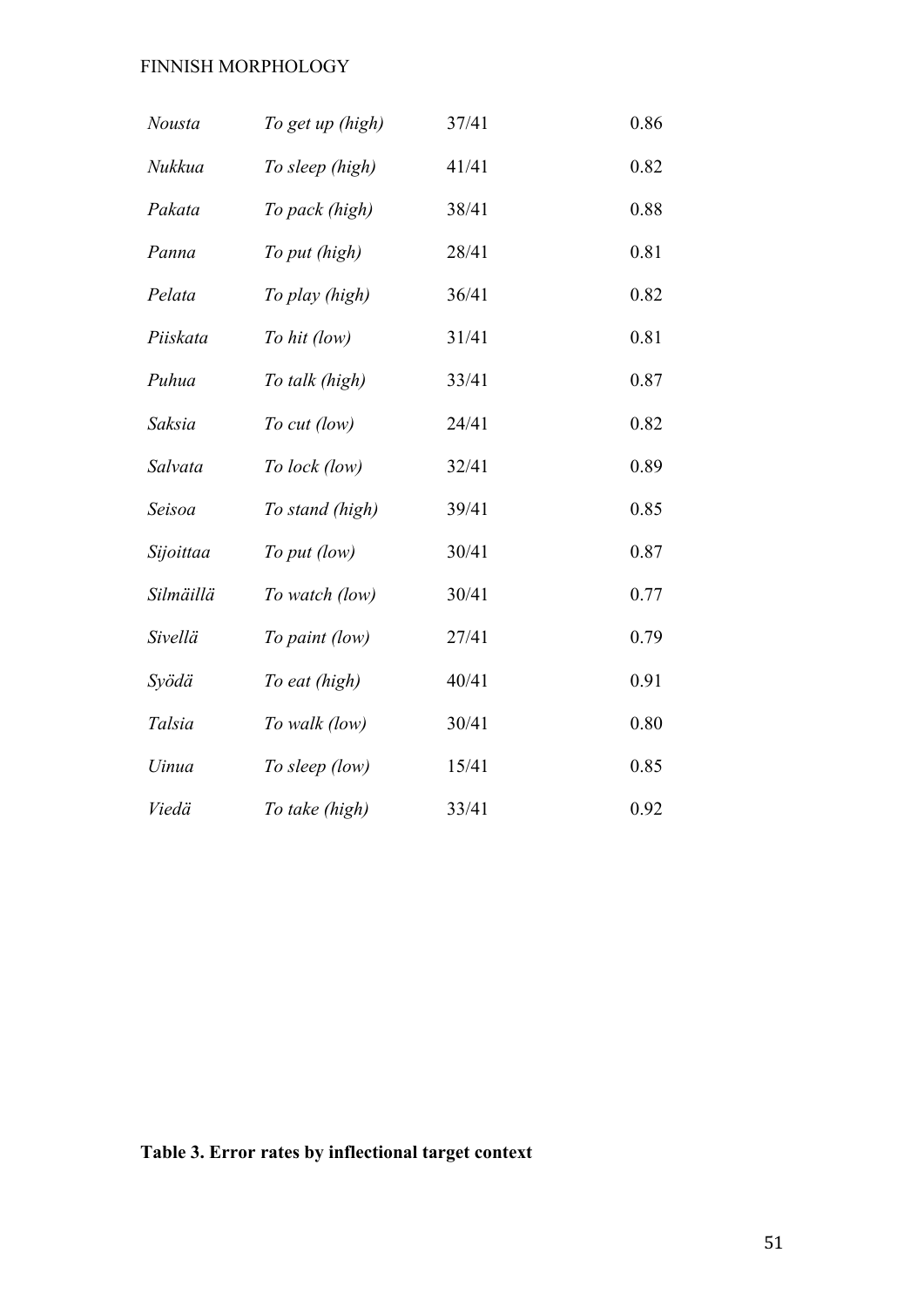|                                   | 3sg   | $1$ sg    | 1pl       | 2sg           | $2\text{pl}$ |
|-----------------------------------|-------|-----------|-----------|---------------|--------------|
| (a) Overall error rate            | 0.46% | $10.34\%$ | $11.67\%$ | 14.38% 35.83% |              |
| (b) Error rate excluding children |       |           |           |               |              |
| who did not produce at least one  |       |           |           |               |              |
| instance of the target inflection | 0.46% | $9.71\%$  | 11.68%    | 13.96%        | 31 84%       |
| No. children contributing to (b)  | 81    | 70        | 71        | 74            | 65           |

**Table 4. Errors broken down by inflectional target context**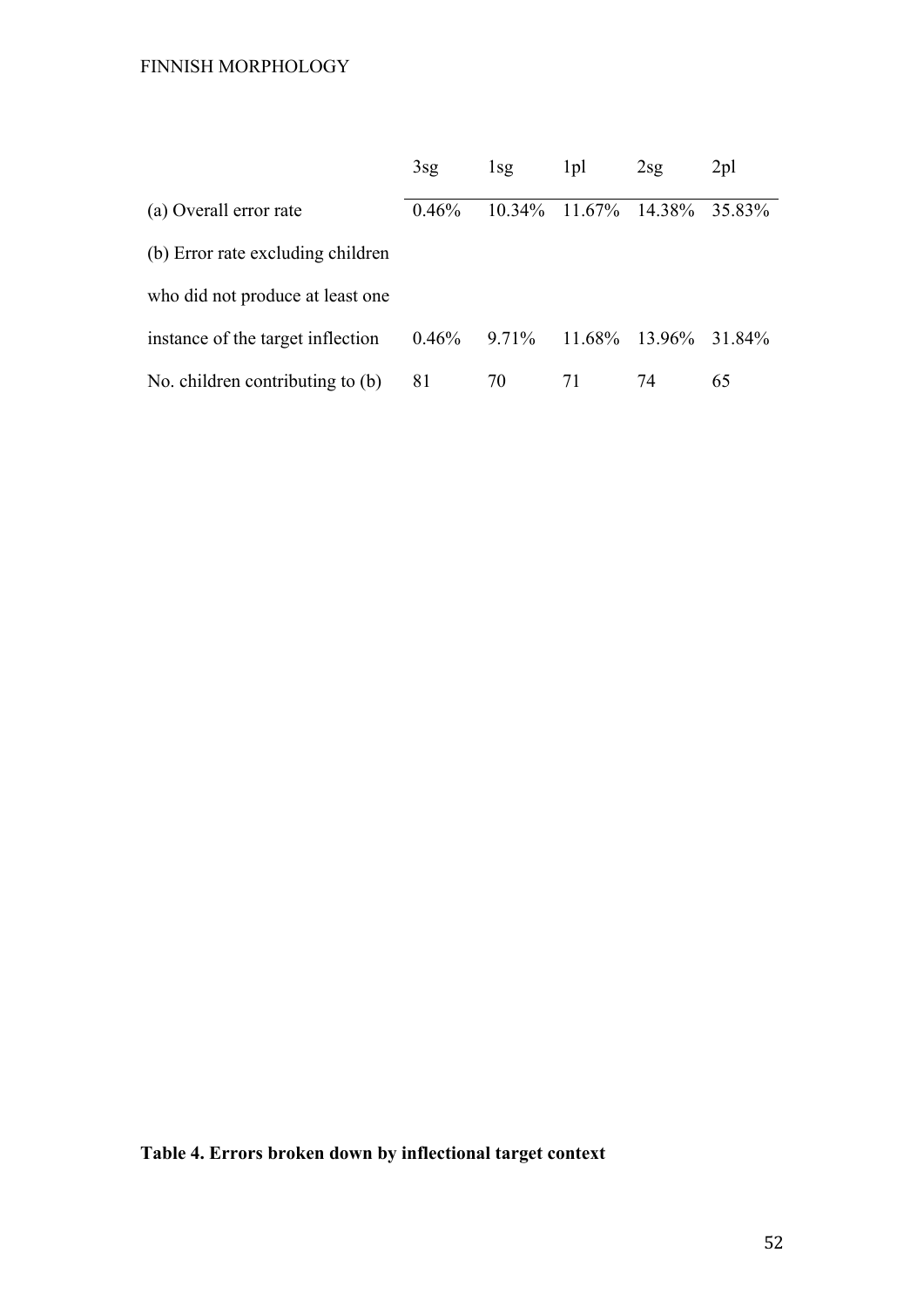# Target inflection

| Actual         |                  |                |                 |                  |              |  |
|----------------|------------------|----------------|-----------------|------------------|--------------|--|
| production     | 3sg              | 1sg            | 1 <sub>pl</sub> | 2sg              | 2pl          |  |
| 3sg            | Correct          | 6              | 25              | 57               | 68           |  |
| 1sg            | $\boldsymbol{2}$ | Correct        | 34              | 42               | $10\,$       |  |
| 1pl            | $\boldsymbol{0}$ | 23             | Correct         | $\boldsymbol{0}$ | $38\,$       |  |
| 1pl passive    | $\mathbf{1}$     | 33             | Correct         | $\boldsymbol{7}$ | $\it 118$    |  |
| 2sg            | $\mathbf{1}$     | $38\,$         | 13              | Correct          | 113          |  |
| 2pl            | $\mathbf{1}$     | $\overline{4}$ | 42              | 38               | Correct      |  |
| 3pl            |                  |                | $\mathbf 1$     | $\mathbf{1}$     | $\mathbf{1}$ |  |
|                |                  |                |                 |                  |              |  |
| Total N errors | 5                | 104            | 115             | 145              | 348          |  |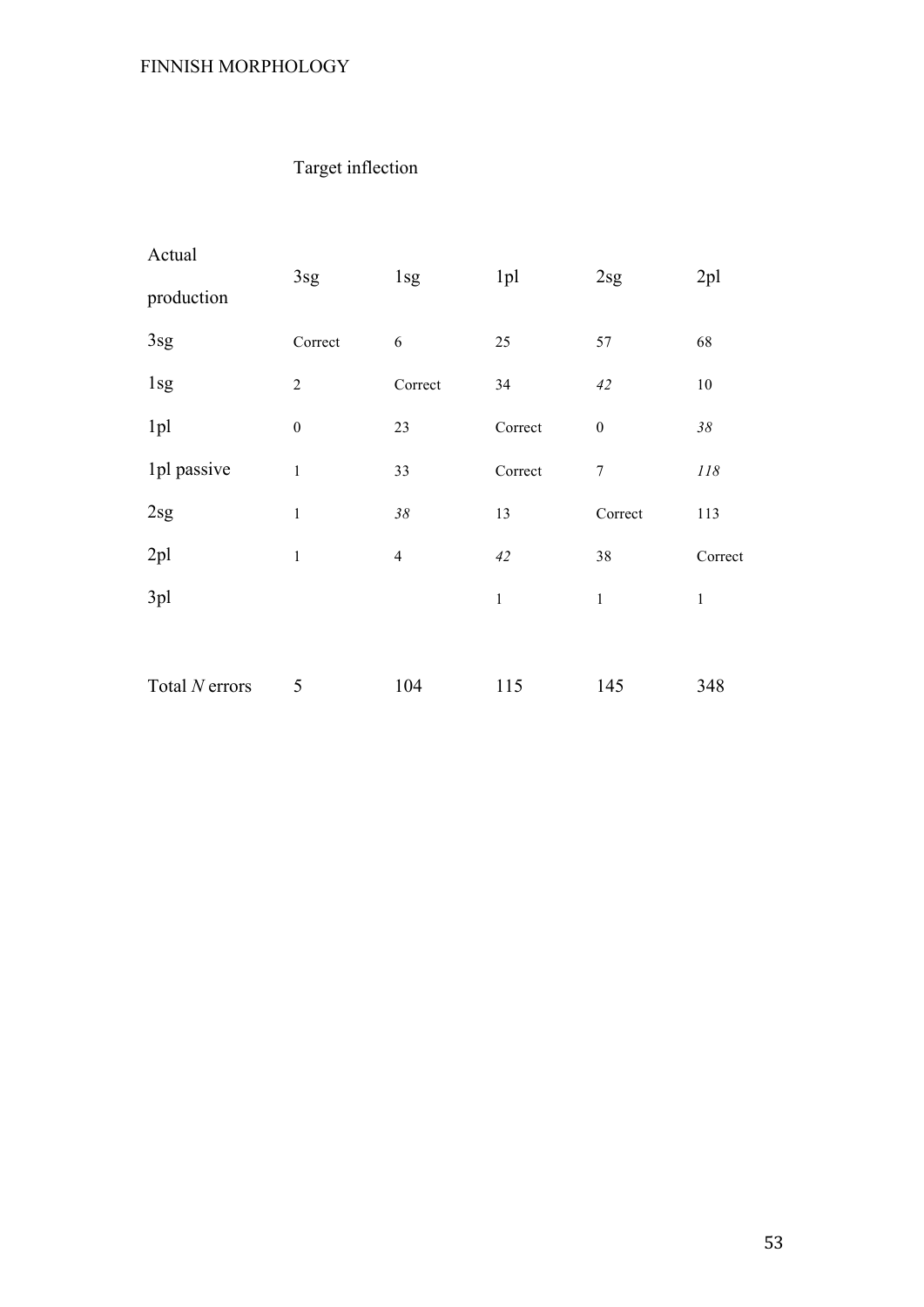# **Table 5. Mixed-Effects Regression Models.**

*Model 1: Reduced model - Syllable length* 

| Variable               |         | SЕ   |         |                   |
|------------------------|---------|------|---------|-------------------|
| (Intercept)            | 2.89    | 0.33 | 8.72    | ${}_{\leq 0.001}$ |
| <b>Syllable length</b> | $-0.35$ | 0.11 | $-3.22$ | 0.001             |

*Note*. Model log likelihood = -1936. Random effects: Participant (*Var*=0.73, *SD*=0.85), Verb (*Var*=0.02, *SD*=0.14)

Bold values indicate that effect is statistically significant at  $p$  < .05 or greater.

# *Model 2: Token frequency*

| Variable        | B    | SE —                   | Z    |                               |
|-----------------|------|------------------------|------|-------------------------------|
| (Intercept)     |      |                        |      | 2.14 $0.37$ 5.76 $\leq 0.001$ |
| Syllable length |      | $-0.15$ $0.12$ $-1.25$ |      | 0.211                         |
| <b>Token</b>    | 0.04 | 0.006                  | 6.86 | $\leq 0.001$                  |

*Note*. Model log likelihood = -1884. Random effects: Participant ( $Var=0.81$ , *SD*=0.90), Verb (*Var*=0.04, *SD*=0.19)

Bold values indicate that effect is statistically significant at  $p$  < .05 or greater.

| Model 3: Token frequency + Morphophonological class size |  |  |  |  |  |
|----------------------------------------------------------|--|--|--|--|--|
|----------------------------------------------------------|--|--|--|--|--|

| Variable                      | β       | SЕ    | z       | p                 |
|-------------------------------|---------|-------|---------|-------------------|
| (Intercept)                   | 2.13    | 0.38  | 5.61    | ${}_{0.001}$      |
| Syllable length               | $-0.15$ | 0.13  | $-110$  | 0.271             |
| <b>Token frequency</b>        | 0.04    | 0.006 | 6.86    | ${}_{\leq 0.001}$ |
| Morphophonological class size | $-0.01$ | 0.07  | $-0.12$ | 0.907             |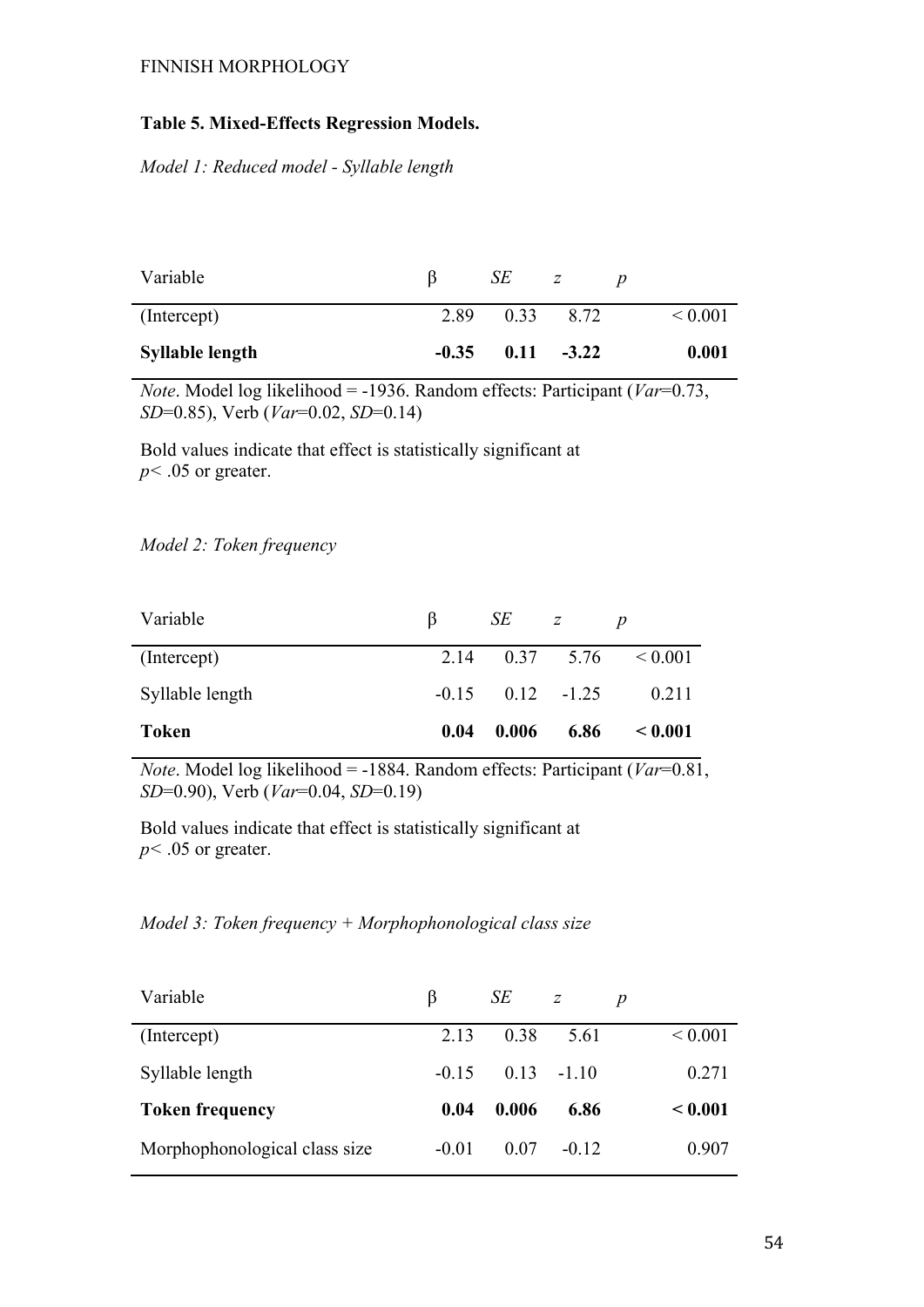*Note*. Model log likelihood = -1884. Random effects: Participant (*Var*=0.81, *SD*=0.90), Verb (*Var*=0.04, *SD*=0.19)

Bold values indicate that effect is statistically significant at  $p$  < .05 or greater.

*Model 4: Token frequency + Morphophonological class size + Interactions*

| Variable                                           | β       | SE    | $\overline{z}$ | $\boldsymbol{p}$ |
|----------------------------------------------------|---------|-------|----------------|------------------|
| (Intercept)                                        | 1.84    | 0.37  | 5 01           | ${}_{0.001}$     |
| Syllable length                                    | $-0.08$ | 0.13  | $-0.64$        | 0.521            |
| <b>Token frequency</b>                             | 0.09    | 0.014 | 6.42           | < 0.001          |
| Morphophonological class size                      | 0.06    | 0.07  | 0.94           | 0.348            |
| Token frequency *<br>Morphophonological class size | $-0.03$ | 0.007 | $-4.38$        | < 0.001          |

*Note*. Model log likelihood = -1873. Random effects: Participant (*Var*=0.83, *SD*=0.91), Verb (*Var*=0.02, *SD*=0.16)

Bold values indicate that effect is statistically significant at  $p$  < .05 or greater.

| Model 5: Token frequency + Morphophonological class size $+Age +$ |  |  |
|-------------------------------------------------------------------|--|--|
| <i>Interactions</i>                                               |  |  |

| Variable                      | β       | SE   | $\overline{z}$ | $\boldsymbol{p}$ |         |
|-------------------------------|---------|------|----------------|------------------|---------|
| (Intercept)                   | $-110$  | 0.77 | $-1.43$        |                  | 0.154   |
| Age                           | 6.69    | 1.57 | 4.27           |                  | < 0.001 |
| Syllable length               | $-0.10$ | 0.13 | $-0.78$        |                  | 0.436   |
| Token frequency               | 0.10    | 0.08 | 1 27           |                  | 0.205   |
| Morphophonological class size | 0.81    | 0.33 | 2.43           |                  | 0.015   |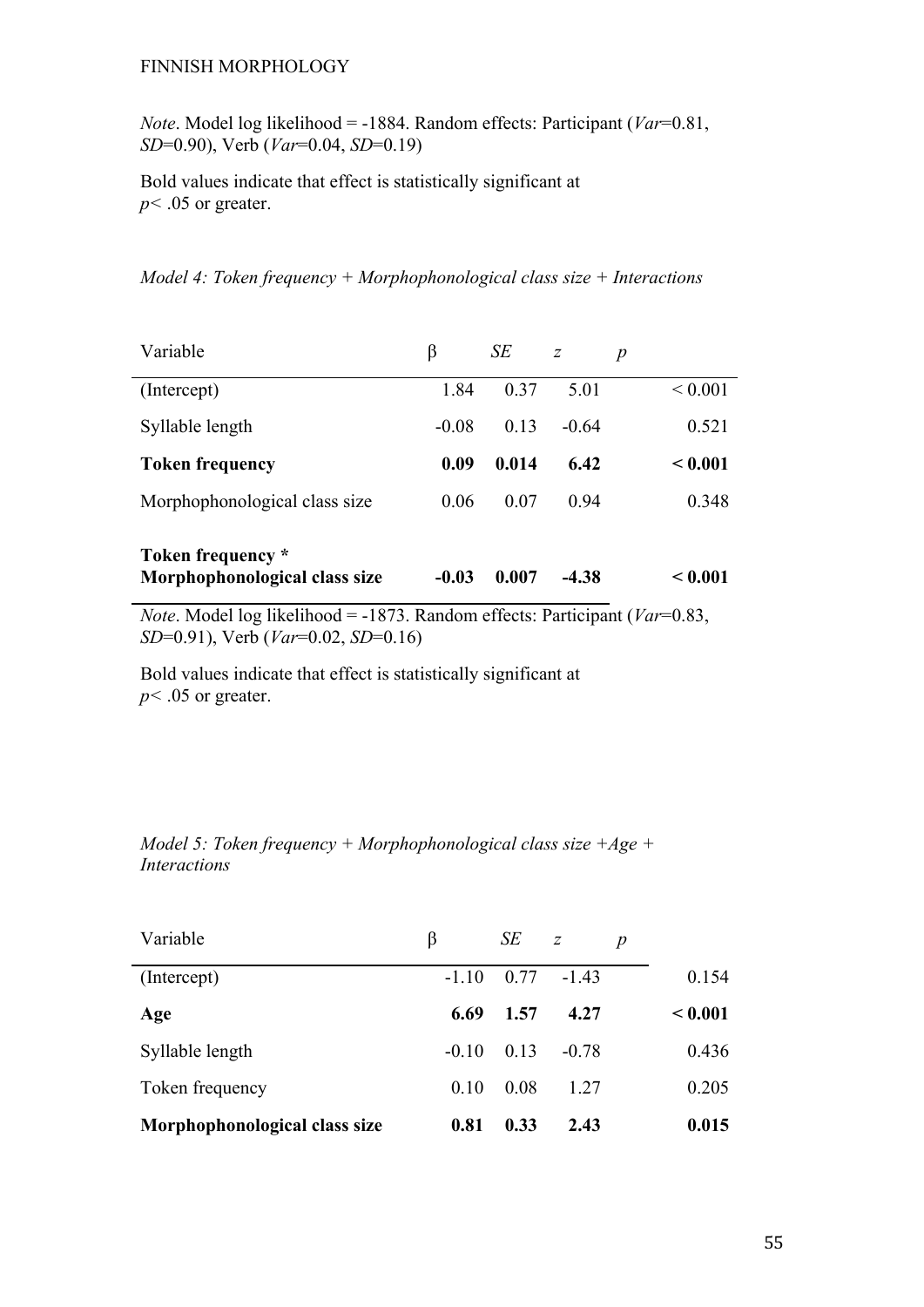| Token frequency *                       |          |       |         |       |
|-----------------------------------------|----------|-------|---------|-------|
| Morphophonological class size           | $-0.07$  | 0.04  | $-146$  | 0.146 |
| Token frequency * Age                   | $-0.003$ | 0.18  | $-0.02$ | 0.986 |
| Morphophonological class size *         |          |       |         |       |
| Age                                     | $-1.63$  | 0.72  | $-2.28$ | 0.023 |
|                                         |          |       |         |       |
| Token frequency                         |          |       |         |       |
| *Morphophonological class size *<br>Age | 0.6      | (109) | 0.63    | 0.528 |

*Note*. Model log likelihood = -1863. Random effects: Participant (*Var*=0.67, *SD*=0.82), Verb (*Var*=0.03, *SD*=0.16)

Bold values indicate that effect is statistically significant at  $p$  < .05 or greater.

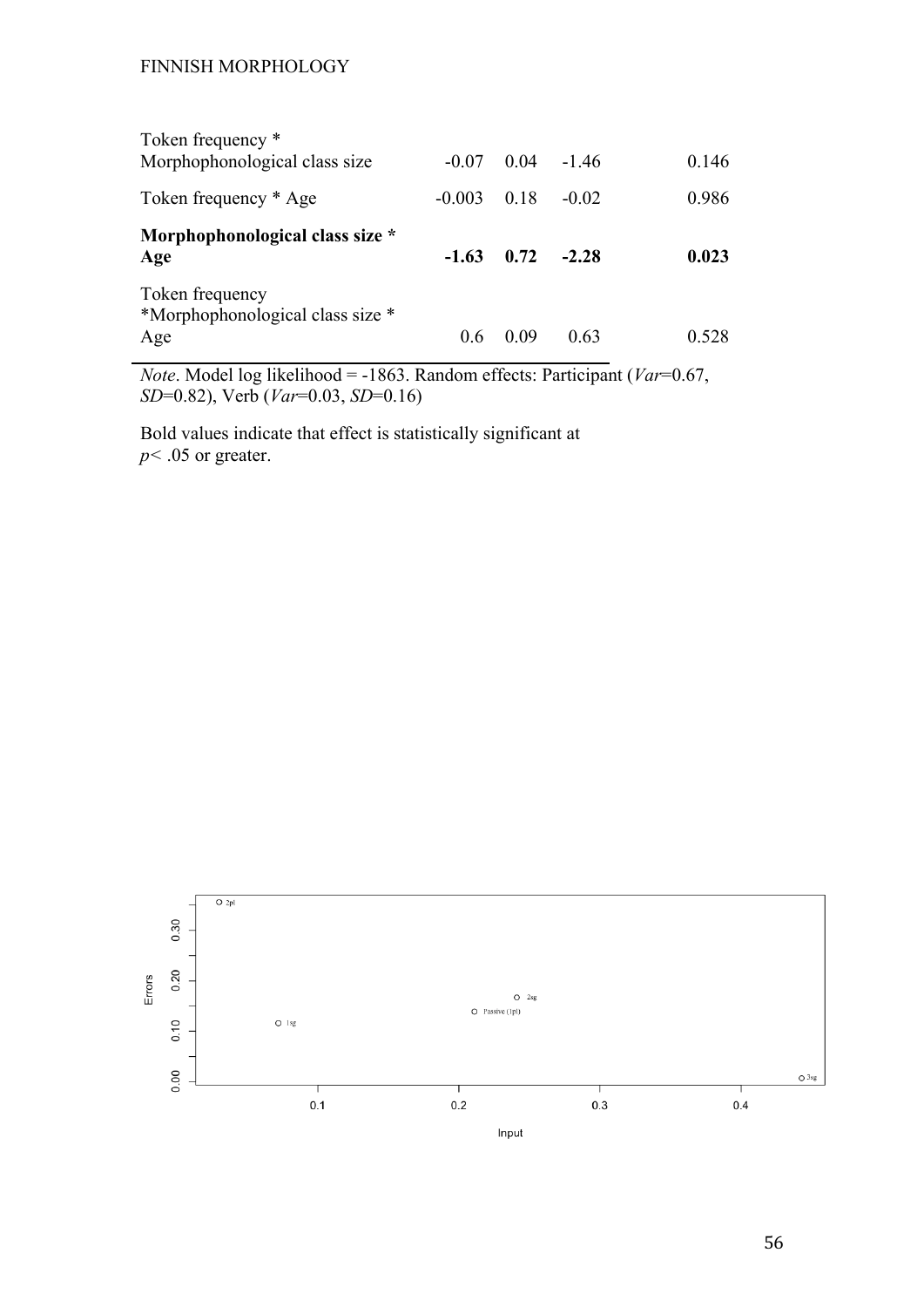*Figure 1*. Illustration for the correlation between the adult input form frequency in a child-directed speech and children's error rate



*Figure 2*. Illustration for the interaction between lexical token form frequency and morphophonological class size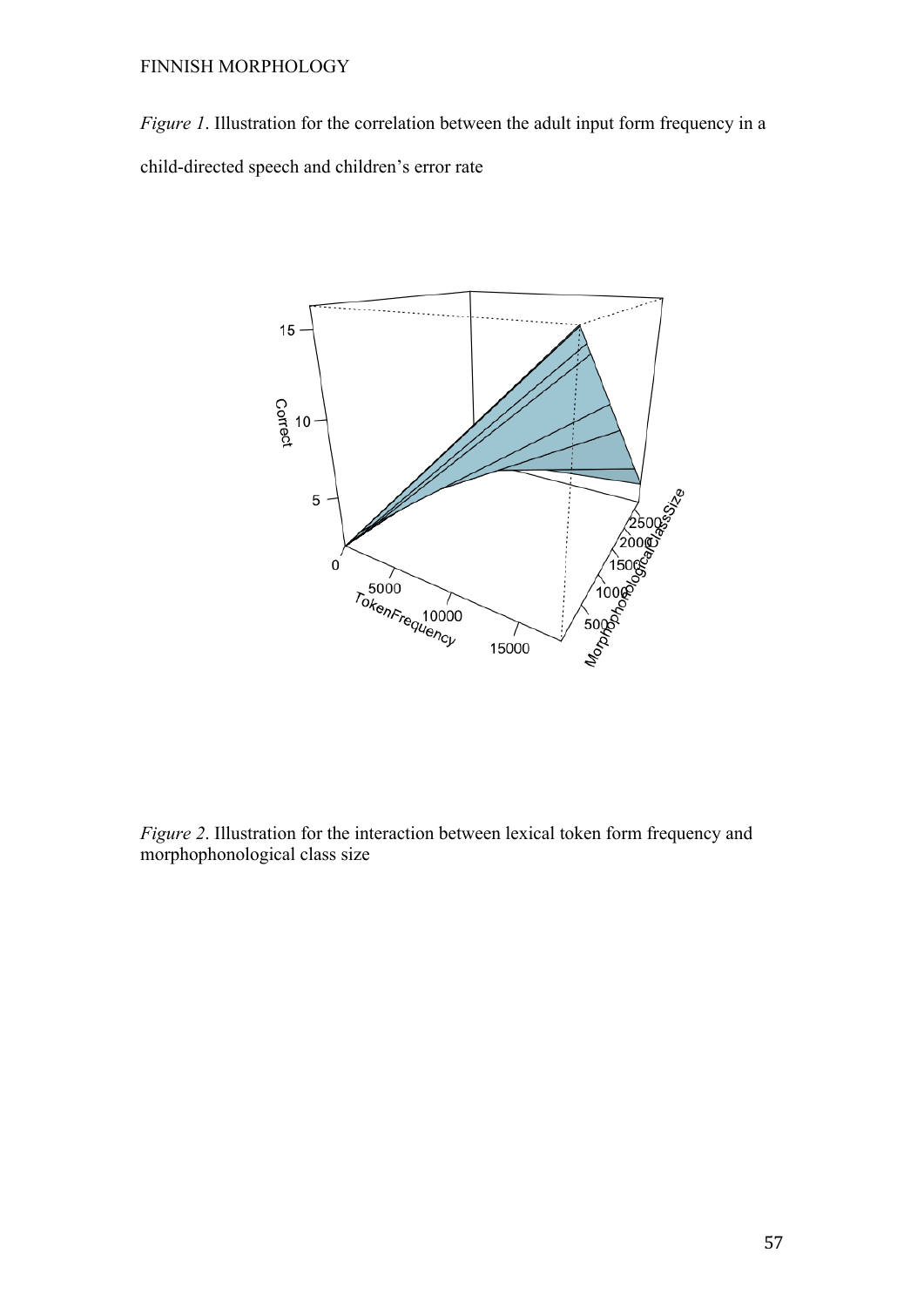

*Figure 3*. Illustration for the interaction between age and morphophonological class size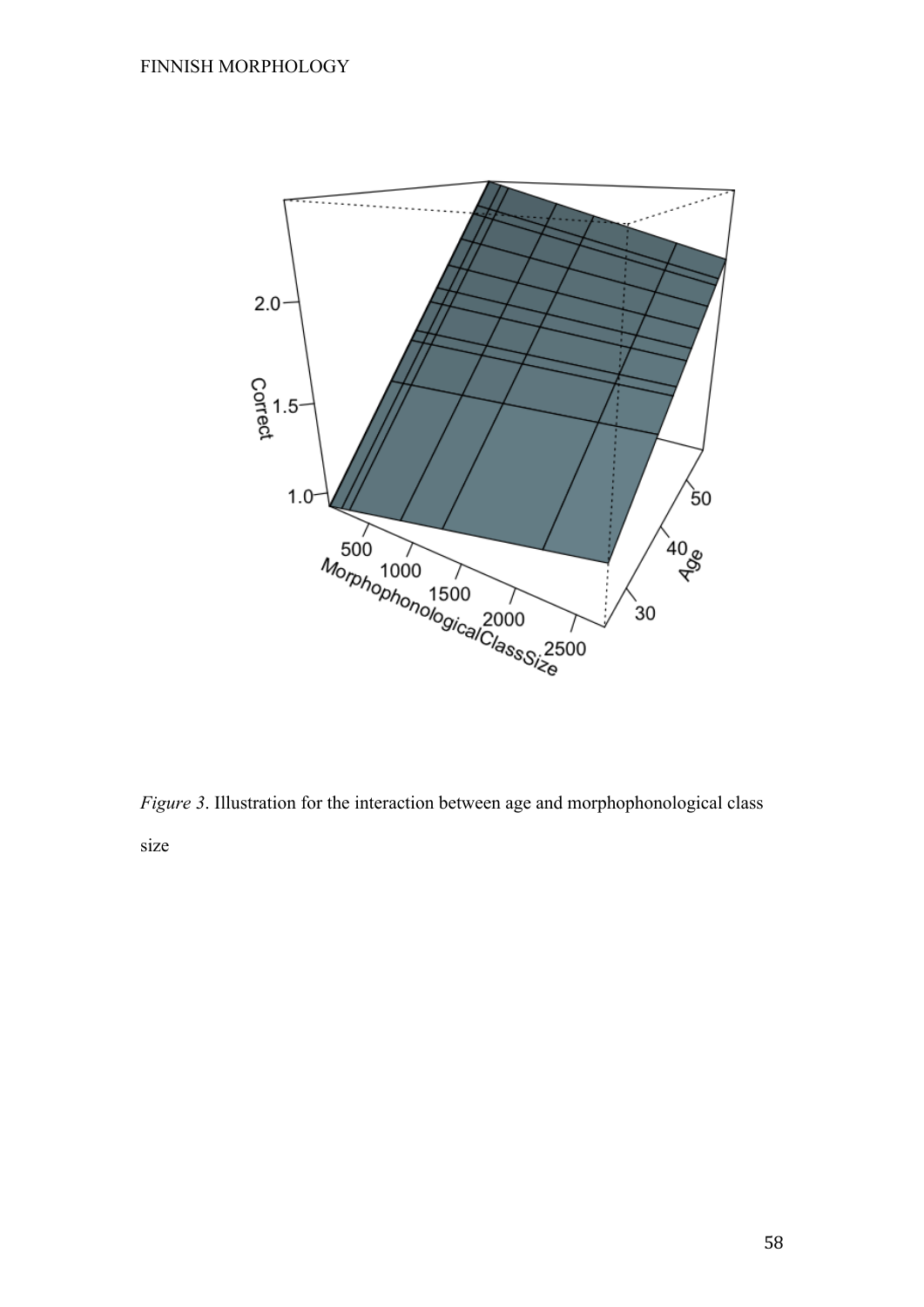# **Appendix A: Morphological verb classes**

#### I *Sano/a* verbs

*Sano/a* verbs, in which the infinitive inflection –*a* is placed after a short vowel, only have an infinitival stem (*sano*/). Thus, all the finite inflections are added directly to this infinitival stem. The stem may undergo consonant gradation (e.g., *antaa* 'to give'  $\rightarrow$  *annan* 'I give'). This is the largest verb group with altogether 5754 verbs. However, it consists of eight subtypes, some of which have very low type frequencies (e.g., *kaartaa* verbs *N*=3)

## II *Saa/da* verbs

Just like *Sano/a* verbs, *Saa/da* verbs have no separate inflectional stem, but finite inflections are added directly to the infinitival stem after removing the infinitival morpheme –*da*. The infinitival stem ends in a long vowel or a diphthong. This verb group can be considered as productive, as new polysyllabic verbs can come to this group. The total number of verbs in this group is 745, which consists of 15 highly frequent two-syllable verbs such as *voida* '*to be able'*, *syödä* '*to eat'* and *juoda* '*to drink'*. Two other highly frequent verbs in this group, *näh/dä* '*to see'* and *teh/dä* '*to do*' are however irregular as they have an inflectional stem that ends in –*ke* (e.g., *näkee* '*he sees'*) and are subject to consonant gradation. Altogether this verb type has three subtypes.

# III *Nous/ta*, *Tul/la* and *Men/nä* verbs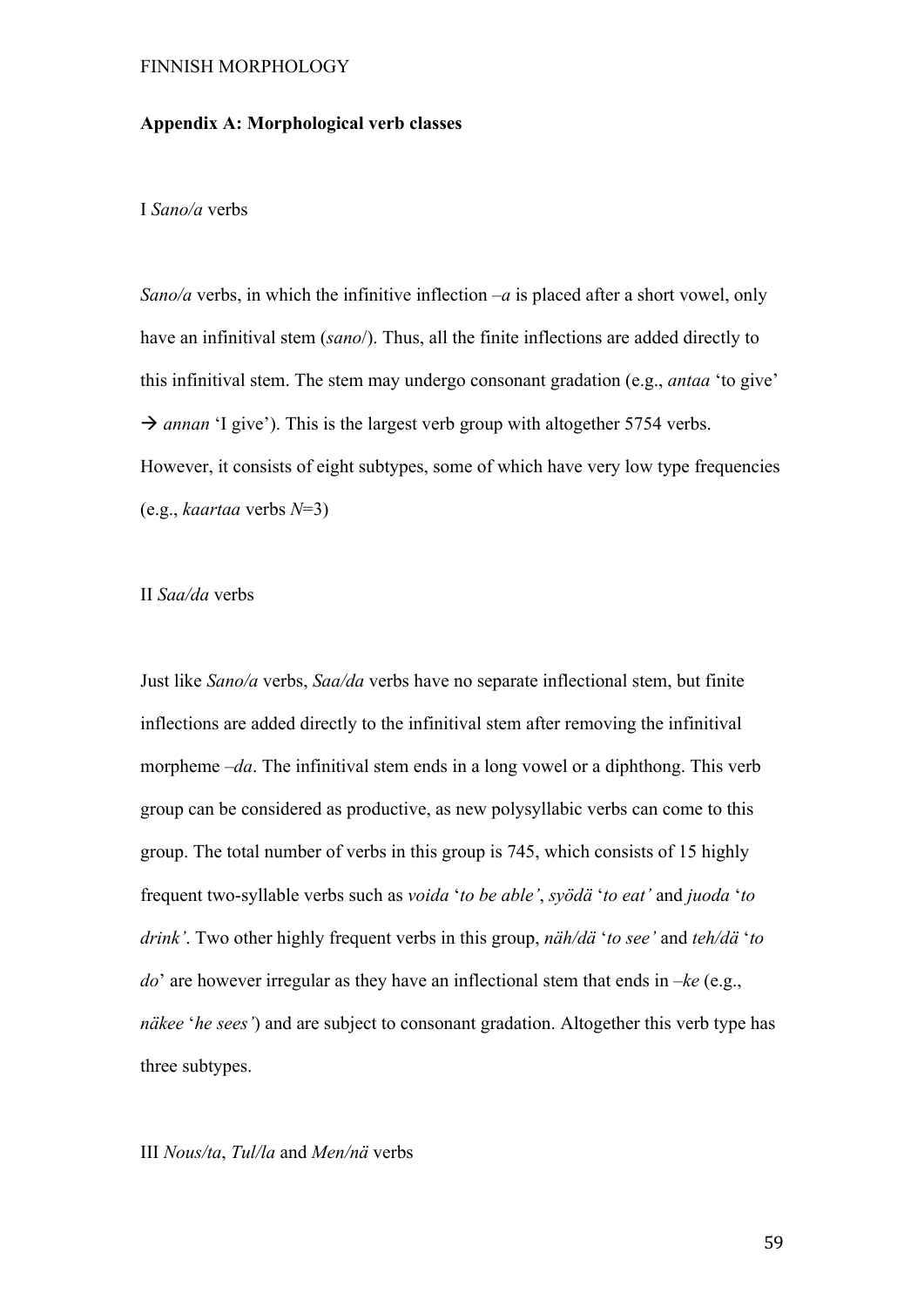*Nous/ta*, *Tul/la* and *Men/nä* verbs have an inflectional stem that ends in –*e*. This –*e* is added to the infinitival stem (e.g. *tul/la 'to come'*  $\rightarrow$  *tul/e/n 'I come'*), and consonant gradation may occur depending on the stem (e.g., *ajatel/la* '*to think'*  $\rightarrow$  *ajattel/e/n* '*I think'*). Total number of verbs in the verb type is 1609, which consists of four subtypes.

# IV *Huomat/a* verbs

*Huomat/a* verbs are a very productive class of verbs, as new verbs usually go to this group. These verbs are also known as contracted verbs because the complex relationship between the infinitival and the inflection stem. The final –*t* of the infinitive stem is changed to  $-a/-a$  (e.g., *huomat/a* '*to notice'*  $\rightarrow$  *huomaat* '*you notice*'), and as with the group III verbs, consonant gradation occurs only in the infinitival stem (e.g., *tavata 'to meet'*  $\rightarrow$  *tapaamme 'we meet'*). The total number of verbs belonging to this verb type is 1067, consisting of three subtypes.

### V *Tarvi/ta* verbs

*Tarvit/a* verbs resemble *Huomat/a* verbs in their infinitival form, but they differ in how their inflectional stem is formed. *Tarvit/a* verbs form their inflectional stem by adding –*se* to the infinitival stem (e.g., *tarvit/a* '*to need'*  $\rightarrow$  *tarvit/se/mme* '*we need'*). This group of verbs is not very large (*N*=49), but it includes two frequent verbs, *tarvita* ('*to need*) and *häiritä* ('*to bother someone'*).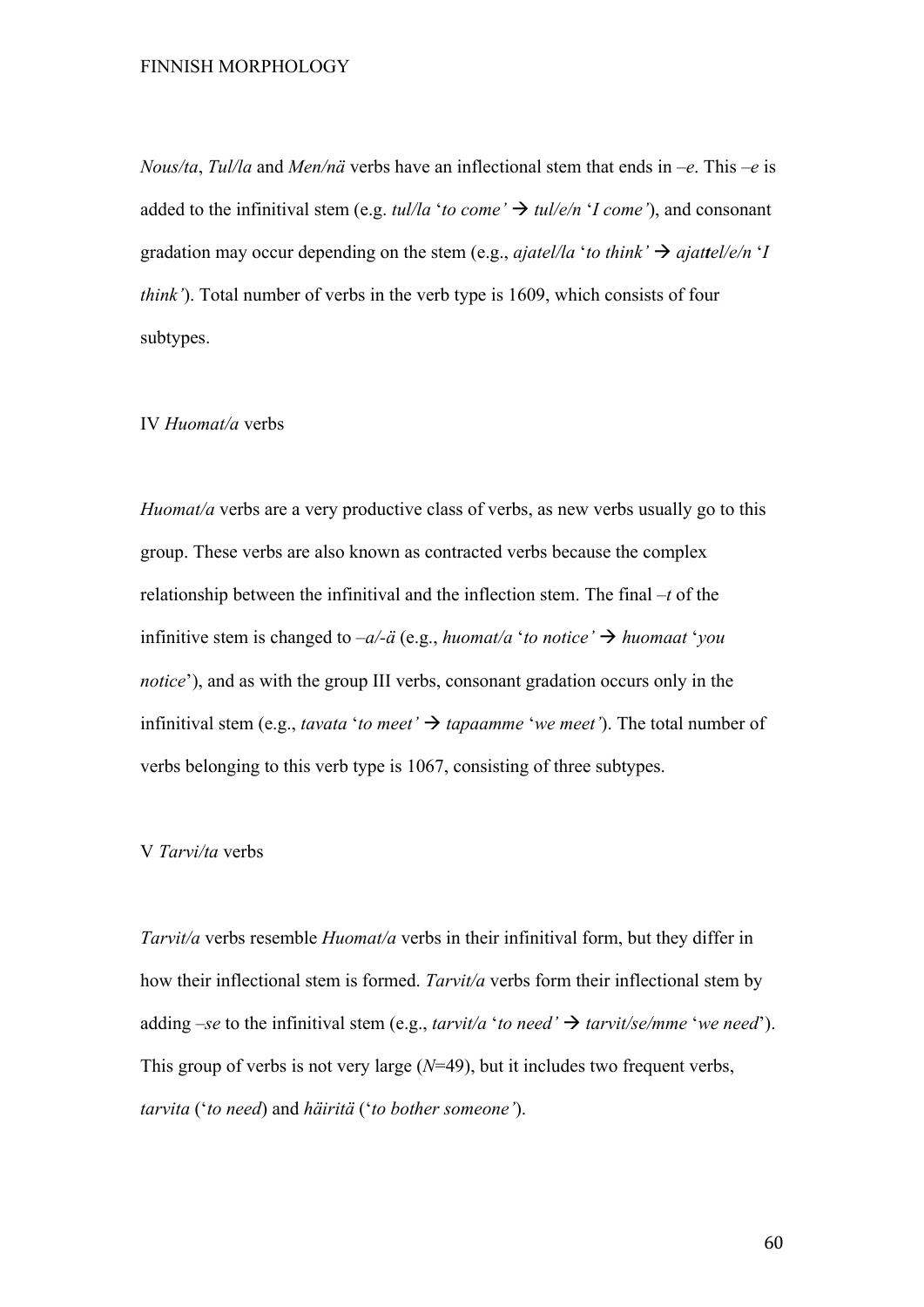# VI *Vanhet/a* verbs

*Vanhet/a* verbs are a rare group of verbs (*N*=143). These verbs form their inflectional stem by changing the final infinitival –*t* to *ne* (e.g., *vanhet/a* '*to get older'*  $\rightarrow$ *vanhe/ne/vat* '*they get older'*). *Vanhet/a* verbs tend to be derived from adjectives, and have the meaning of becoming the adjective (e.g., *lämmet/ä* '*get warm'*; *vanhet/a* '*get older'*; *suuret/a* '*get bigger'*).

Table below summarizes the different morphophonological classes and their respective numbers

| I<br>Sano/a<br>verbs | <b>Number</b><br>and<br>example | Include<br>d in the<br>study | II Saa/da verbs | <b>Number and</b><br>example | Include<br>d in the<br>study |
|----------------------|---------------------------------|------------------------------|-----------------|------------------------------|------------------------------|
| $\mathfrak a$        | pamahta<br>a 2714               | Yes                          | One-syllable    | voida 15                     | Yes                          |
|                      | häätää<br>318                   |                              | 0i              | tupakoida 681                | Yes                          |
|                      | ajaa 51                         |                              | $oi \sim oitse$ | luennoida 49                 |                              |
|                      | yltaa 7                         |                              |                 |                              |                              |
|                      | kaartaa<br>3                    |                              |                 |                              |                              |
| $\epsilon$           | hakea 31                        |                              |                 |                              |                              |
| $\dot{i}$            | etsiä 402                       | Yes                          |                 |                              |                              |
| 0, u                 | puhua<br>2228                   | Yes                          |                 |                              |                              |
| Total                | 5754                            |                              |                 | 745                          |                              |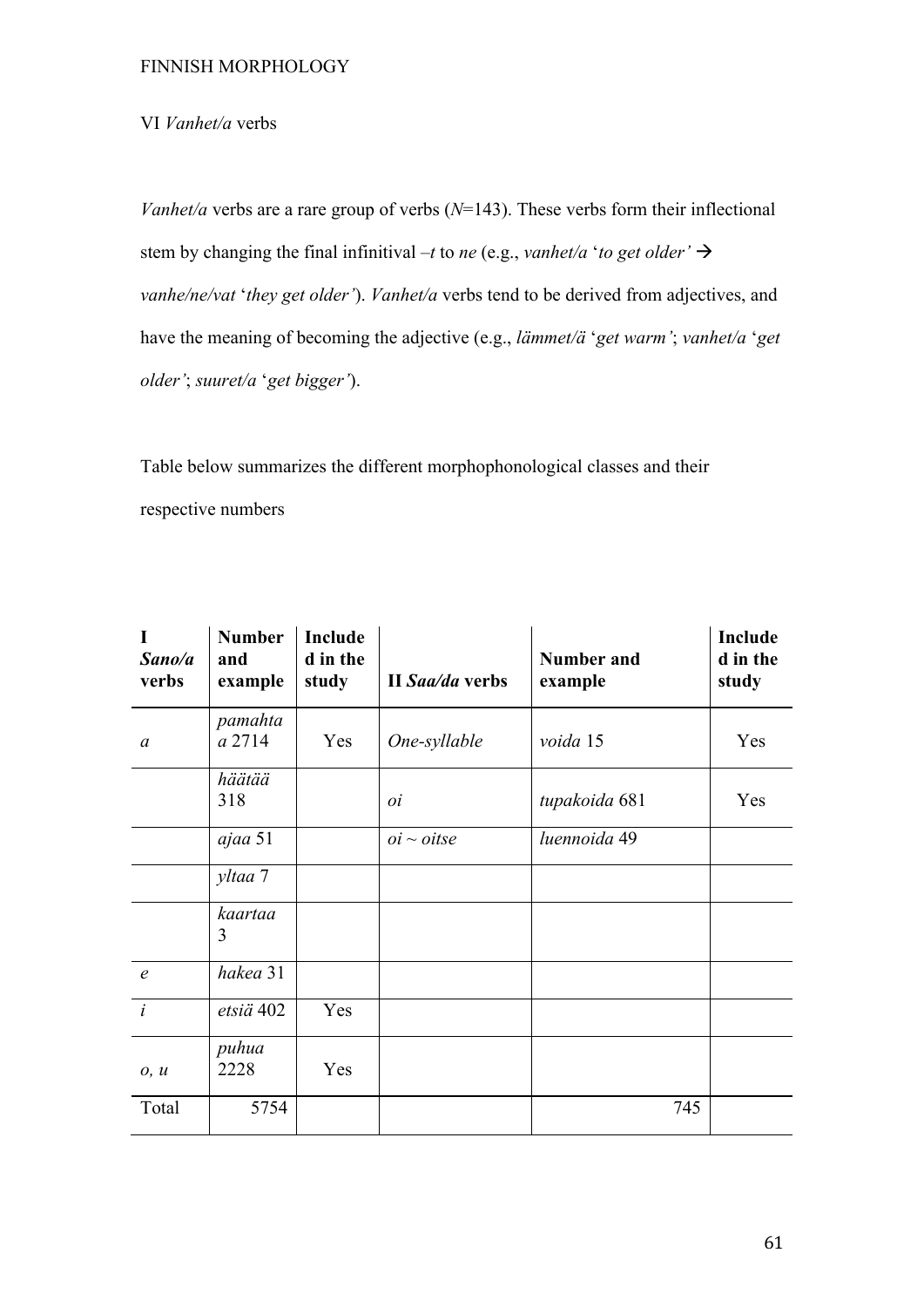| III<br>Nous/ta<br>, Tul/la<br>and<br>Men/nä<br>verbs | <b>Number</b><br>and<br>example | <b>Include</b><br>d in the<br>study | <b>IV Huomat/a</b><br>verbs | <b>Number and</b><br>example | <b>Include</b><br>d in the<br>study |
|------------------------------------------------------|---------------------------------|-------------------------------------|-----------------------------|------------------------------|-------------------------------------|
| le                                                   | opiskella<br>1329               | Yes                                 | aa                          | huomata 885                  | Yes                                 |
| se                                                   | nousta<br>272                   | Yes                                 | ua, oa, ea                  | katketa 170                  | Yes                                 |
| kse                                                  | syöstä 3                        |                                     | ia                          | hävitä 12                    |                                     |
| ne, re                                               | purra 5                         | Yes                                 |                             |                              |                                     |
| Total                                                | 1609                            |                                     |                             | 1067                         |                                     |
| $\mathbf{V}$<br>Tarvi/t<br><i>a</i> verbs            | <b>Number</b><br>and<br>example | <b>Include</b><br>d in the<br>study | VI Vanhet/a<br>verbs        | <b>Number and</b><br>example | Include<br>d in the<br>study        |
| tse                                                  | tarvita<br>49                   | Yes                                 | ene                         | vanheta 143                  |                                     |
| Total                                                | 49                              |                                     | Total                       | 143                          |                                     |

# **Appendix B: Verbs used in the present experiment and their characteristics**

|                 |                     | 3sg    |                  |                 |                  |                  |
|-----------------|---------------------|--------|------------------|-----------------|------------------|------------------|
|                 | Glossary            | pres   |                  |                 |                  |                  |
|                 | (low/high)          | token  | 1sg pres         | $1pl$ + passive | 2sg pres         | 2pl pres         |
| Verb            | frequency status in | freque | token            | pres token      | token            | token            |
|                 | brackets)           | ncy    | frequency        | frequency       | frequency        | frequenc         |
| Aterioida       | To eat (low)        | 41     | $\overline{0}$   | 8               | $\theta$         | $\boldsymbol{0}$ |
| <b>Hymyillä</b> | To smile (high)     | 1651   | 29               | 20              | 3                | $\boldsymbol{0}$ |
| Ilakoida        | To be happy (low)   | 119    | $\boldsymbol{0}$ | 3               | $\boldsymbol{0}$ | $\boldsymbol{0}$ |
| <i>Iloita</i>   | To be happy (high)  | 1570   | 66               | 116             | $\overline{2}$   | $\boldsymbol{0}$ |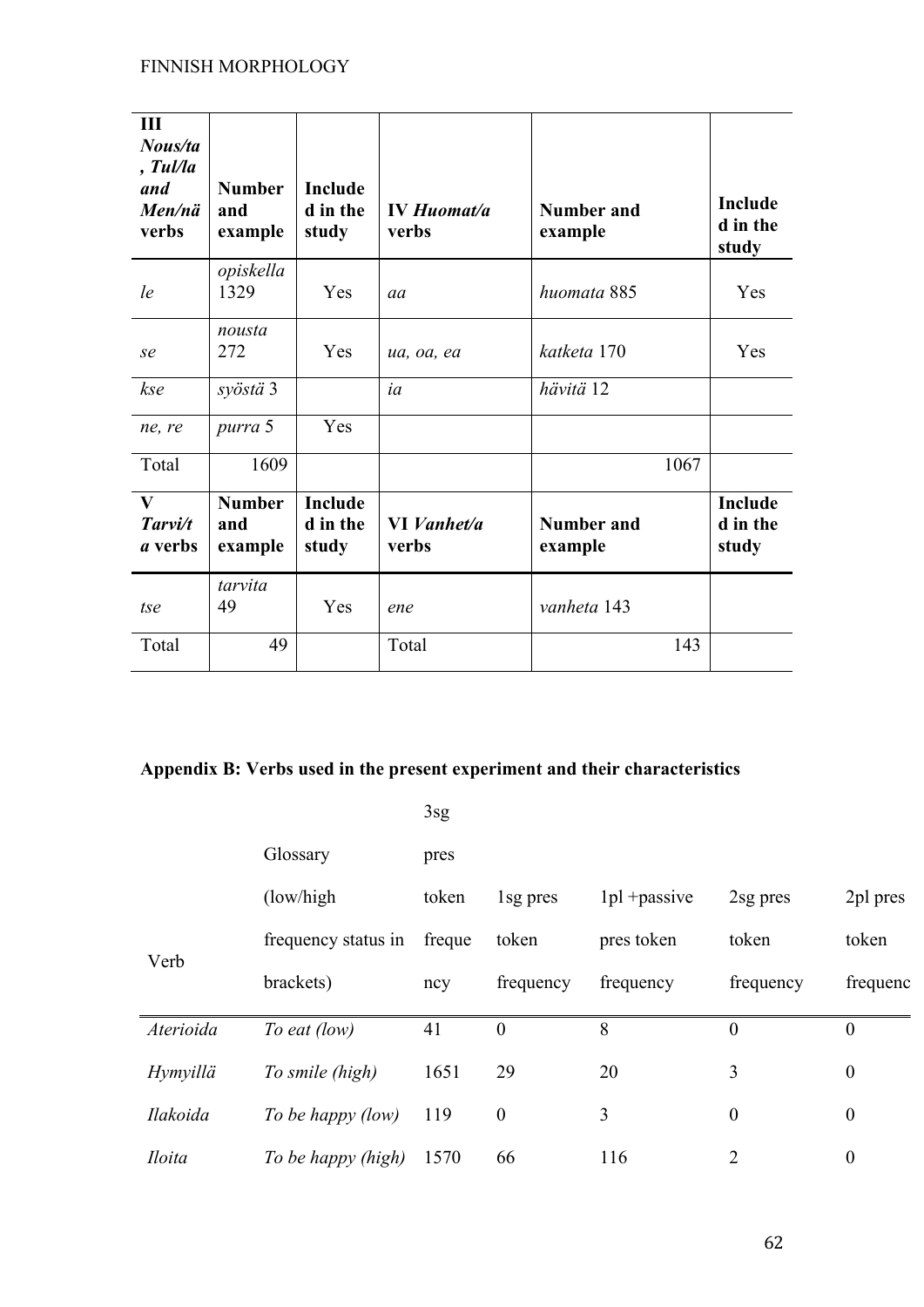| Juoda         | To drink (high)  | 1060           | 121              | 609              | 23               | 11               |
|---------------|------------------|----------------|------------------|------------------|------------------|------------------|
| Katsoa        | To watch (high)  | 1105           | 1022             | 7409             | 148              | 37               |
| Kävellä       | To walk (high)   | 840            | 162              | 205              | 22               | $\overline{7}$   |
| Kisata        | To play (low)    | 716            | 352              | 153              | $\boldsymbol{0}$ | $\boldsymbol{0}$ |
| Kohota        | To get up (low)  | 1611           | $\overline{2}$   | 5                | $\boldsymbol{0}$ | $\boldsymbol{0}$ |
| Kököttää      | To stand (low)   | 39             | $\boldsymbol{0}$ | 6                | $\overline{2}$   | $\boldsymbol{0}$ |
| Kulauttaa     | To drink (low)   | 21             | $\boldsymbol{0}$ | $\overline{4}$   | $\boldsymbol{0}$ | $\boldsymbol{0}$ |
| Lastata       | To pack (low)    | 50             | $\boldsymbol{0}$ | 144              | $\overline{2}$   | $\boldsymbol{0}$ |
| Leikata       | To cut (high)    | 1919           | 30               | 1904             | 16               | 5                |
| Liikuttaa     | To take (low)    | 358            | $\boldsymbol{0}$ | 23               | $\boldsymbol{0}$ | $\boldsymbol{0}$ |
| Löpistä       | To talk (low)    | $\mathbf{1}$   | $\boldsymbol{0}$ | $\boldsymbol{0}$ | $\boldsymbol{0}$ | $\boldsymbol{0}$ |
| Lukita        | To lock (high)   | 33             | $\boldsymbol{0}$ | 40               | $\overline{2}$   | $\boldsymbol{0}$ |
| Lyödä         | To hit (high)    | 2343           | 71               | 917              | 23               | 5                |
| Maalata       | To paint (high)  | 843            | 98               | 327              | 10               | $\boldsymbol{0}$ |
| Myhäillä      | To smile (low)   | 1079           | $\boldsymbol{0}$ | $\overline{3}$   | $\overline{0}$   | $\boldsymbol{0}$ |
| <b>Nousta</b> | To get up (high) | 17755          | 95               | 429              | 19               | $\overline{2}$   |
| Nukkua        | To sleep (high)  | 613            | 182              | 137              | 23               | $\overline{4}$   |
| Pakata        | To pack (high)   | 373            | $\tau$           | 345              | 6                | $\boldsymbol{0}$ |
| Panna         | To put (high)    | 2298           | 134              | 3110             | 22               | 12               |
| Pelata        | To play (high)   | 7839           | 414              | 5216             | 84               | 10               |
| Piiskata      | To hit (low)     | 125            | 17               | 19               | $\boldsymbol{0}$ | $\boldsymbol{0}$ |
| Puhua         | To talk (high)   | 7686           | 429              | 7977             | 78               | 39               |
| Saksia        | To cut (low)     | $\mathfrak{Z}$ | $\boldsymbol{0}$ | 6                | $\boldsymbol{0}$ | $\boldsymbol{0}$ |
| Salvata       | To lock (low)    | 28             | $\boldsymbol{0}$ | $\boldsymbol{0}$ | $\boldsymbol{0}$ | $\boldsymbol{0}$ |
| Seisoa        | To stand (high)  | 2290           | 88               | 103              | 76               | 8                |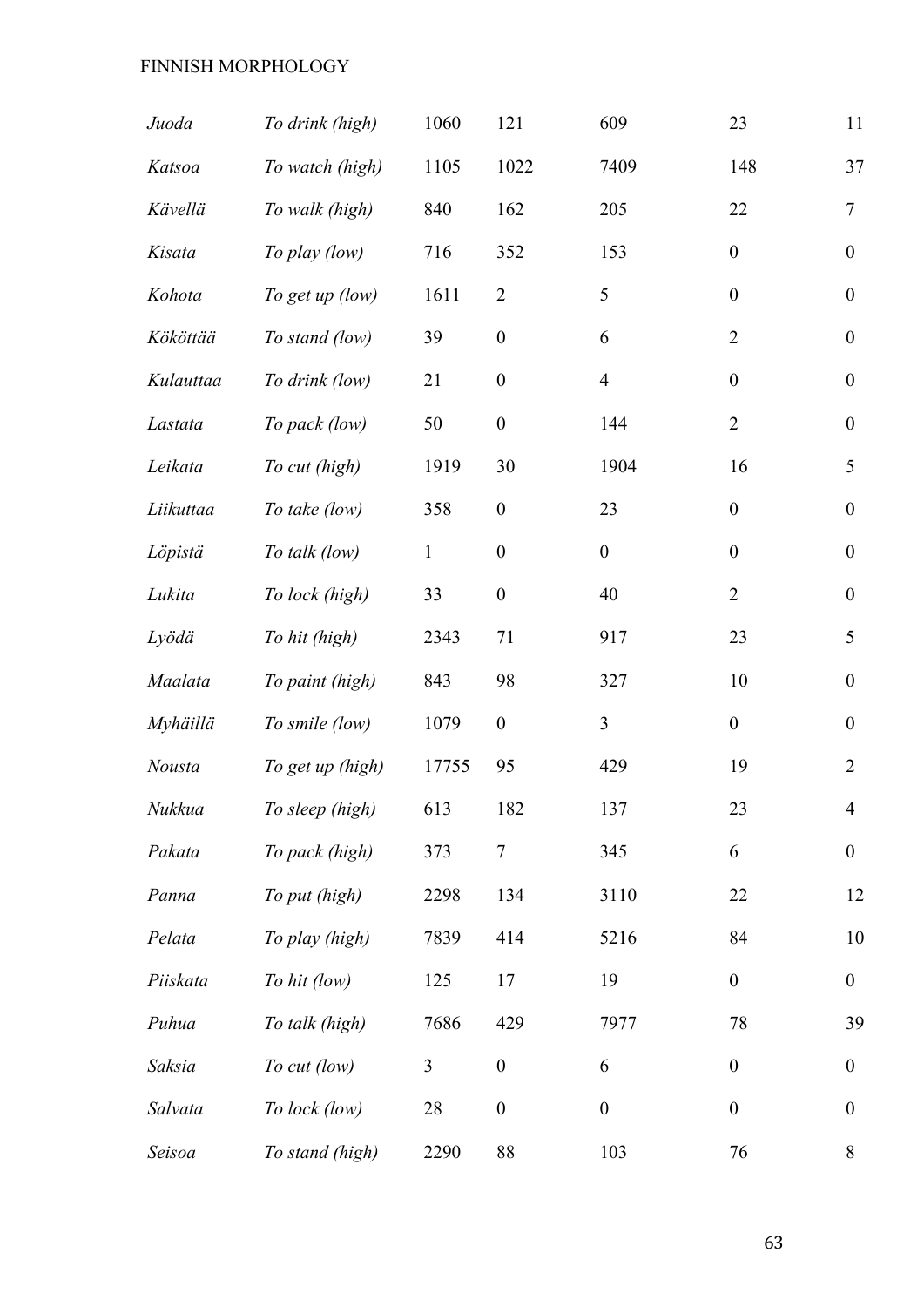| Sijoittaa    | To put (low)   | 4594  | 32             | 2350           | 12       | $\overline{0}$ |
|--------------|----------------|-------|----------------|----------------|----------|----------------|
| Silmäillä    | To watch (low) | 103   | 12             | 10             | $\theta$ | $\theta$       |
| Sivellä      | To paint (low) | 39    | $\overline{4}$ | 67             | $\bf{0}$ | $\overline{0}$ |
| Syödä        | To eat (high)  | 2957  | 219            | 1406           | 93       | 13             |
| Talsia       | To walk (low)  | 13    | 2              | 2              | $\theta$ | $\overline{0}$ |
| <i>Uinua</i> | To sleep (low) | 64    | $\theta$       | $\overline{0}$ | 12       | $\overline{0}$ |
| Viedä        | To take (high) | 16303 | 288            | 5402           | 65       | 18             |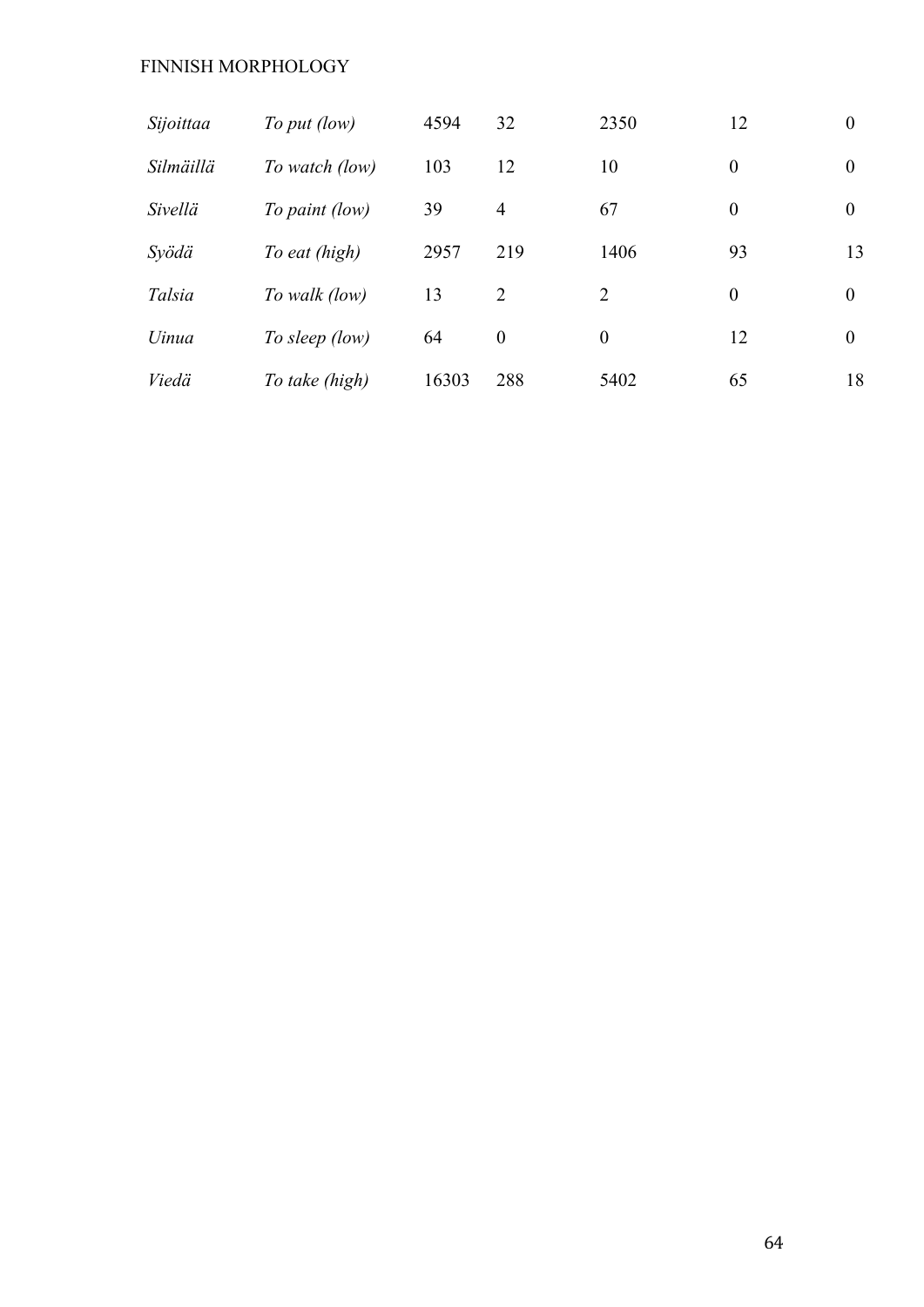|                 |                    | Adult         |                |
|-----------------|--------------------|---------------|----------------|
|                 |                    | frequency     |                |
|                 |                    | rating $(1=$  |                |
|                 |                    | Not           |                |
|                 |                    | frequent      |                |
|                 |                    | at all; 10    | Syllables      |
|                 | Morphophonological | $= \nV (ery)$ | in             |
| Verb            | class size         | frequent)     | infinitive     |
| Aterioida       | 681                | 3.57          | 5              |
| <b>Hymyillä</b> | 1329               | 8.98          | 3              |
| Ilakoida        | 681                | 2.69          | $\overline{4}$ |
| <b>Iloita</b>   | 49                 | 6.92          | 3              |
| Juoda           | 15                 | 9.71          | $\overline{2}$ |
| Katsoa          | 2228               | 9.71          | 3              |
| Kävellä         | 1329               | 9.71          | 3              |
| Kisata          | 885                | 5.08          | 3              |
| Kohota          | 170                | 5.43          | 3              |
| Kököttää        | 2714               | 4.61          | 3              |
| Kulauttaa       | 2714               | 4.12          | 3              |
| Lastata         | 885                | 6.10          | 3              |
| Leikata         | 885                | 8.76          | 3              |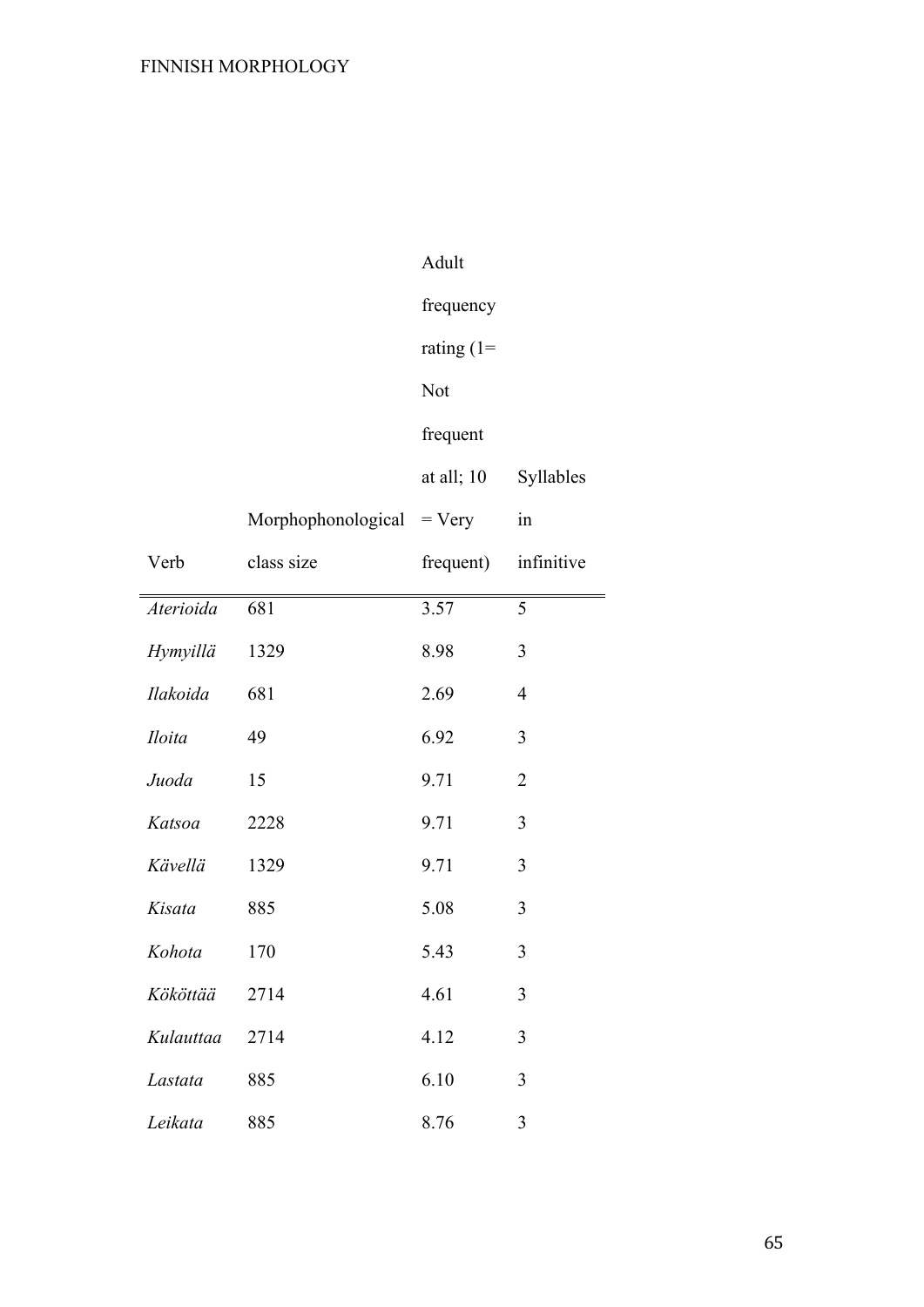| Liikuttaa | 2714 | 7.67 | $\mathfrak{Z}$ |
|-----------|------|------|----------------|
| Löpistä   | 272  | 3.98 | $\overline{3}$ |
| Lukita    | 49   | 8.14 | $\mathfrak{Z}$ |
| Lyödä     | 15   | 8.69 | $\overline{2}$ |
| Maalata   | 885  | 8.33 | $\overline{3}$ |
| Myhäillä  | 1329 | 5.29 | $\overline{3}$ |
| Nousta    | 272  | 8.80 | $\overline{2}$ |
| Nukkua    | 2228 | 9.76 | $\overline{3}$ |
| Pakata    | 885  | 8.73 | $\mathfrak{Z}$ |
| Panna     | 5    | 5.00 | $\overline{2}$ |
| Pelata    | 885  | 9.19 | $\overline{3}$ |
| Piiskata  | 885  | 5.85 | $\mathfrak{Z}$ |
| Puhua     | 2228 | 9.52 | $\mathfrak{Z}$ |
| Saksia    | 402  | 3.55 | $\overline{3}$ |
| Salvata   | 885  | 1.85 | $\mathfrak{Z}$ |
| Seisoa    | 2228 | 9.44 | $\mathfrak{Z}$ |
| Sijoittaa | 2714 | 7.17 | 3              |
| Silmäillä | 1329 | 6.15 | 3              |
| Sivellä   | 1329 | 5.21 | $\overline{3}$ |
| Syödä     | 15   | 9.65 | $\overline{2}$ |
| Talsia    | 402  | 3.89 | $\overline{3}$ |
| Uinua     | 2228 | 3.54 | $\mathfrak{Z}$ |
| Viedä     | 15   | 9.13 | $\overline{2}$ |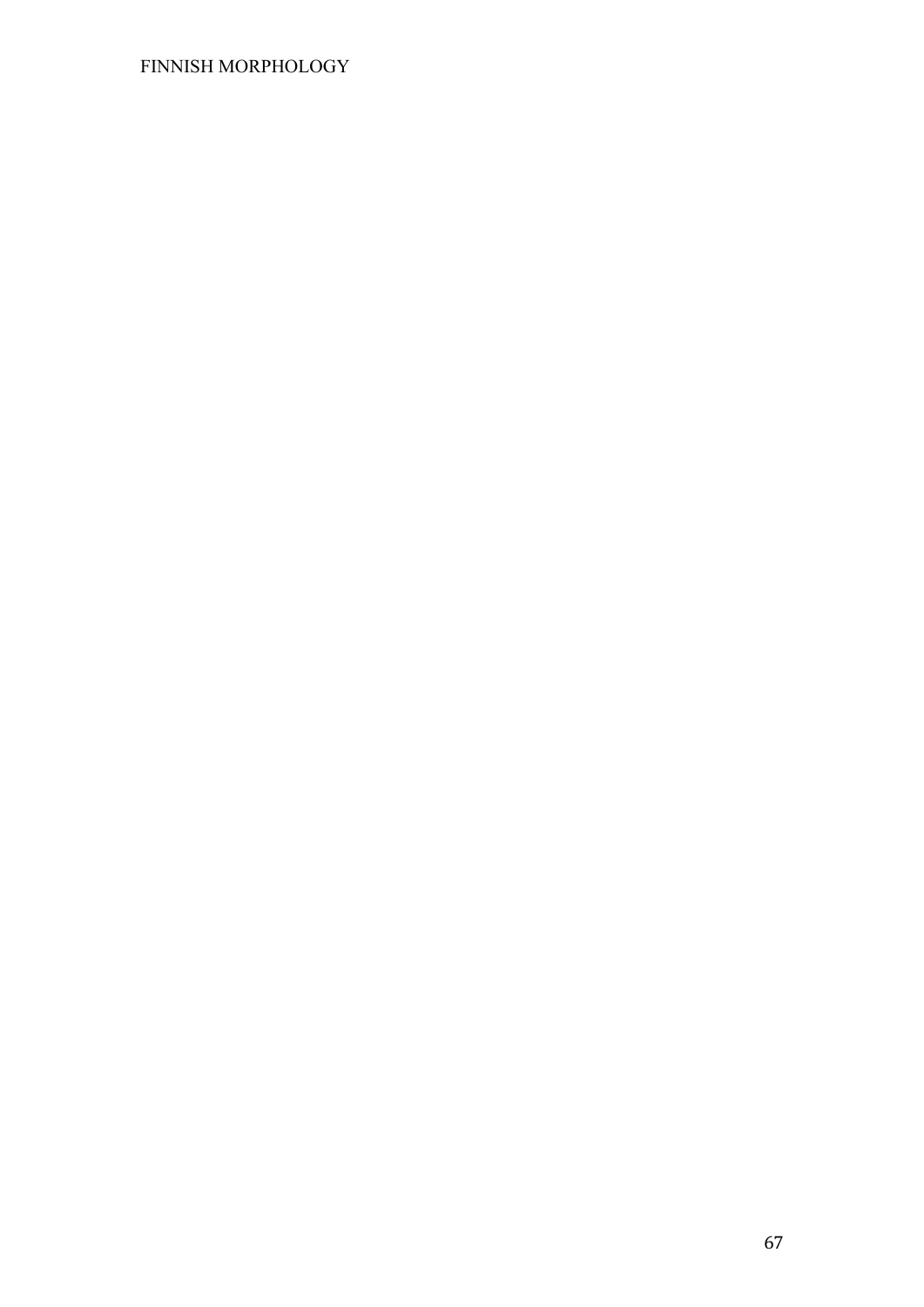#### **Footnotes**

<sup>1</sup> Note that the person/number context might be indicated by the presence of a subject (e.g., *I….*); but it might not. Many languages (including Finnish, Italian, Spanish and Catalan) allow speakers to drop subjects when they can be easily inferred from the discourse. This subject-drop does not absolve the speaker of her responsibility to provide an appropriate person/number marked verb form, even though there is no "agreement" with an overt subject. Thus, all of the generativist accounts and studies discussed in this section include as instances of correct "agreement" utterances in which the intended person/number context is inferred from the surrounding discourse with no overt subject present. Consequently, we follow this standard practice in the present study.

 $\mathbf{u}$  It should be noted that when the subject is not nominative, the 3sg form must be used. This applies for instance to possessive and necessive constructions, which are frequent in the input.

<sup>iii</sup> With regard to vowel harmony, front vowels ( $\overline{a}$   $\overline{v}$ ) cannot co-occur with back vowels ( $\overline{a}$   $\overline{o}$   $\overline{u}$ ). For example, the verb *syö/dä* '*to eat*' has –*dä* as an infinitival ending because the word stem contains front vowels, whereas *juo/da* '*to drink*' has –*da* as an infinitival ending because of the back vowels in the stem of the verb. Consonant gradation refers to deletion and lenition of consonants when the verbs are inflected. This phenomenon occurs when long voiceless stops  $pp$ ,  $tt$  and  $kk$  are shortened to  $p$ ,  $t$  and  $k$ , respectively. This is known as *quantitative* gradation. In contrast, short voiceless stops *p*, *t* and *k* are weakened in several *qualitative* ways (e.g.,  $p \rightarrow v$ ;  $p \rightarrow m$ ;  $t \rightarrow d$ ). The conditions for consonant gradation are rule-governed, but very complex.

<sup>iv</sup> Although such forms were not elicited in the present study, there is an increasing tendency in spoken Finnish to replace the infinitival form of *Huomat/a* verbs (see Appendix A) with the 3sg form in compound finite structures such as *En jaksa pakkaa* (for *pakat/a*) '*I can't be bothered to pack* and *Aloitan pakkaa* (for *pakkaamaan*) '*I start to pack'*.

<sup>v</sup> The proportion of 3pl forms in 17 transcriptions of child-directed speech is 0.30% (total number of